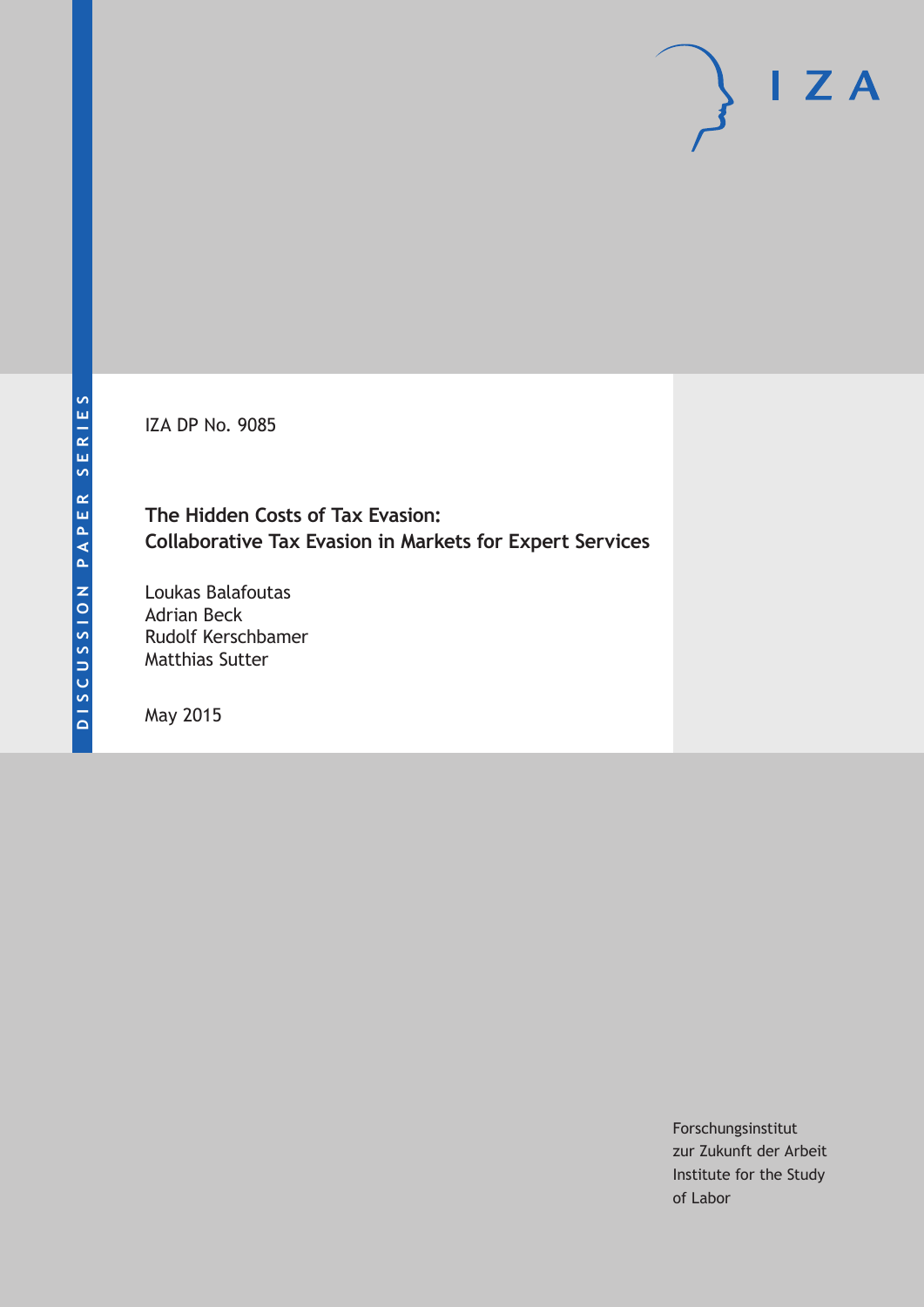# **The Hidden Costs of Tax Evasion: Collaborative Tax Evasion in Markets for Expert Services**

## **Loukas Balafoutas**

*University of Innsbruck*

## **Adrian Beck**

*University of Innsbruck*

## **Rudolf Kerschbamer**

*University of Innsbruck*

## **Matthias Sutter**

*University of Cologne, University of Innsbruck, IZA and CESifo*

## Discussion Paper No. 9085 May 2015

IZA

P.O. Box 7240 53072 Bonn **Germany** 

Phone: +49-228-3894-0 Fax: +49-228-3894-180 E-mail: iza@iza.org

Any opinions expressed here are those of the author(s) and not those of IZA. Research published in this series may include views on policy, but the institute itself takes no institutional policy positions. The IZA research network is committed to the IZA Guiding Principles of Research Integrity.

The Institute for the Study of Labor (IZA) in Bonn is a local and virtual international research center and a place of communication between science, politics and business. IZA is an independent nonprofit organization supported by Deutsche Post Foundation. The center is associated with the University of Bonn and offers a stimulating research environment through its international network, workshops and conferences, data service, project support, research visits and doctoral program. IZA engages in (i) original and internationally competitive research in all fields of labor economics, (ii) development of policy concepts, and (iii) dissemination of research results and concepts to the interested public.

<span id="page-1-0"></span>IZA Discussion Papers often represent preliminary work and are circulated to encourage discussion. Citation of such a paper should account for its provisional character. A revised version may be available directly from the author.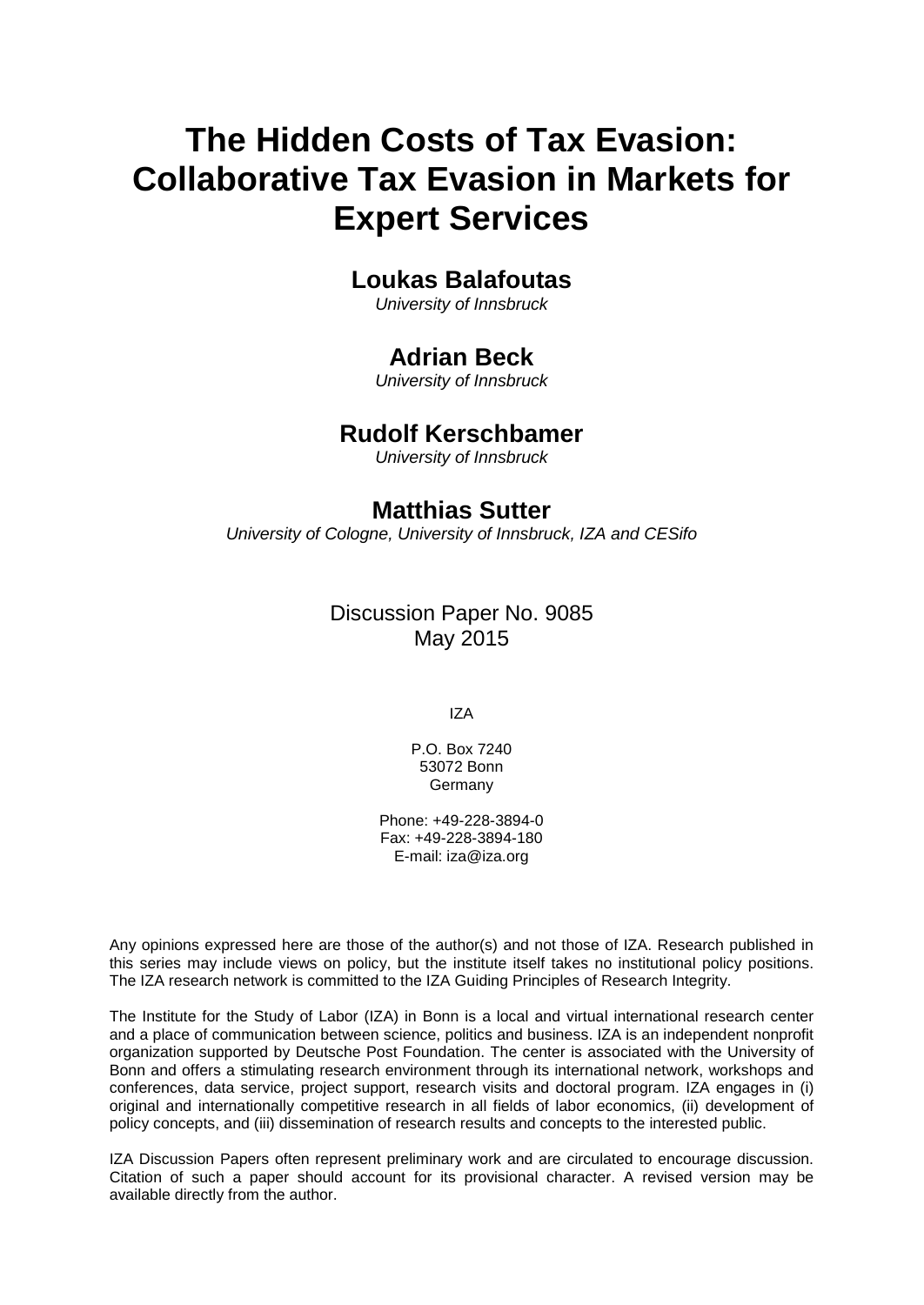IZA Discussion Paper No. 9085 May 2015

## **ABSTRACT**

## **The Hidden Costs of Tax Evasion: Collaborative Tax Evasion in Markets for Expert Services[\\*](#page-1-0)**

We experimentally examine the impact of tax evasion attempts on the performance of credence goods markets, where contractual incompleteness results from asymmetric information on the welfare maximizing quality of the good. Our results suggest that tax evasion attempts – independently of whether they are successful or not – lead to efficiency losses in the form of too low quality and less frequent trade. Thus, shadow economies may reduce welfare not only by inducing agents to incur costs to hide or to uncover taxable transactions, by imposing risk on risk-averse tax evaders and by distorting competition, but also by creating an additional efficiency loss in the underlying market by forfeiting possible gains from trade and by inducing insufficient quality provision. We call this the hidden costs of tax evasion.

JEL Classification: C72, C91, D82, H26

Keywords: credence goods, expert services, tax evasion, fraud, experiment

Corresponding author:

Rudolf Kerschbamer Department of Economics University of Innsbruck Universitätsstrasse 15 A-6020 Innsbruck Austria E-mail: [Rudolf.Kerschbamer@uibk.ac.at](mailto:Rudolf.Kerschbamer@uibk.ac.at)

\* This paper is forthcoming in *Journal of Public Economics.*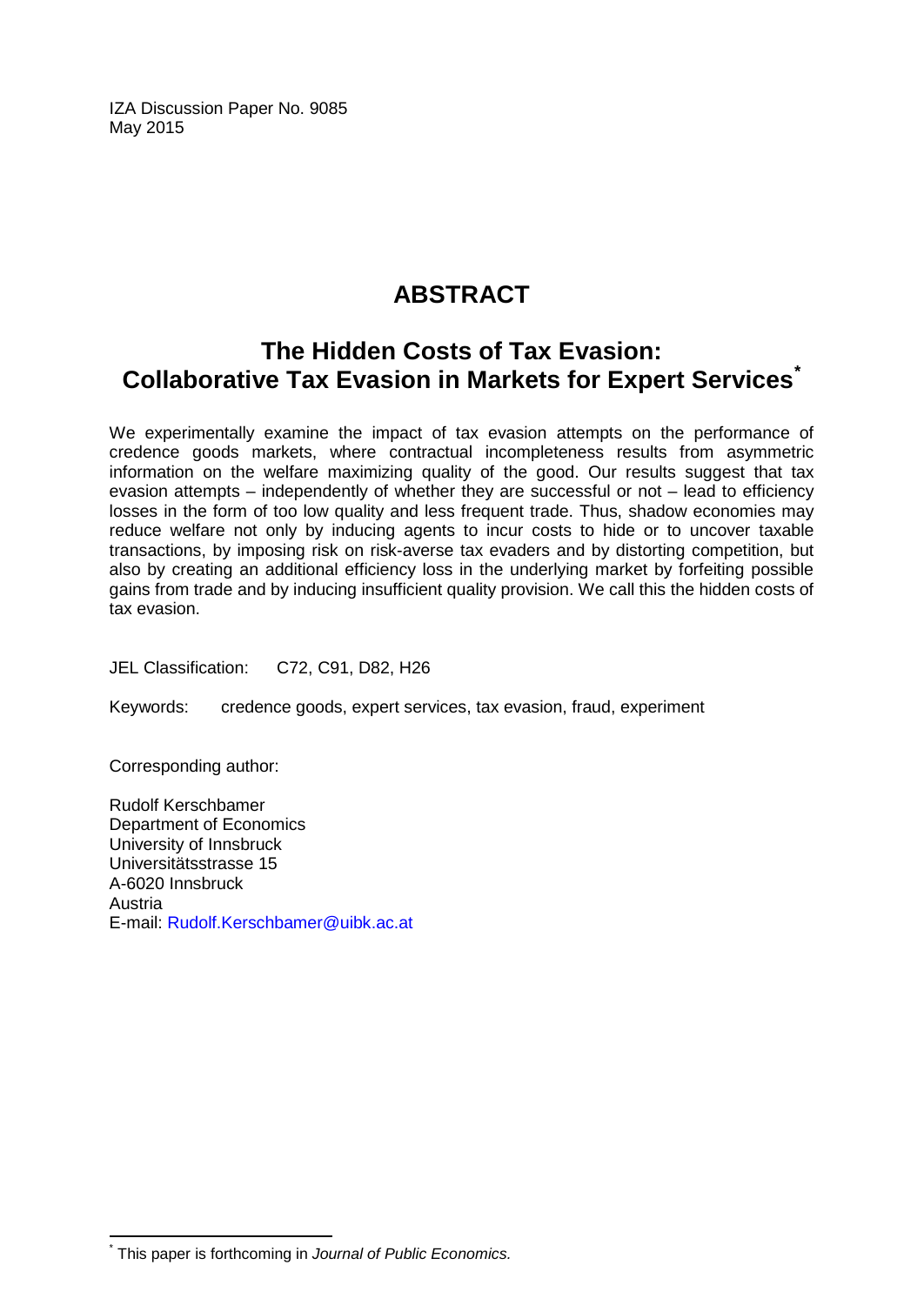### **1. INTRODUCTION**

Each year trillions of dollars slip through the tax authorities' fingers as a consequence of tax evasion. In the United States, for example, the overall net tax gap in 2001 was estimated to be approximately \$290 billion (U.S. Department of the Treasury, IRS, 2005 and 2006). A substantial body of theoretical and empirical work – briefly discussed at the end of the introduction – addresses the problem, focusing mainly on the determinants of the occurrence and the magnitude of tax evasion and on its welfare consequences. Considering the government as a provider of public goods and services financed by tax revenues, tax evasion is detrimental to welfare for the simple reason that it adds to the excess burden of taxation because some of the costs of evasion are real resource costs and not just transfers (Feldstein, 1995 and 1999, Chetty,  $2009$ ).<sup>1</sup> For instance, a real resource cost can emerge when taxpayers try to conceal and tax authorities try to detect tax evasion (see, e.g., Bayer, 2006), when tax evasion imposes uncertainty on risk-averse evaders (Yitzhaki, 1987) and when tax-evading firms drive tax-honest ones out of the market (Strand, 2005). In this paper we argue that in markets where transactions are governed by contractual incompleteness an additional welfare impact of attempted and successful tax evasion might result from its effect on agents' moral incentives of exploiting their informational advantage to their benefit and to the detriment of their trading partners, hence leading to a substantial drop in overall efficiency.

Key to our argument is the observation that in many markets the approval of both trading partners is needed to evade taxes.<sup>[2](#page-3-0)</sup> This cooperative dimension of tax evasion implies that at some point the trading partners have to reveal their preferences regarding tax evasion to each other. In markets governed by incomplete contracts it seems plausible that the revelation of an agent's attitude regarding tax evasion influences the trading partner's sentiments towards the agent and therewith the behavior in the underlying market.

We will experimentally investigate the impact of revealed intentions regarding tax evasion on the performance of a market characterized by incomplete contracts – a topic that

-

<sup>&</sup>lt;sup>1</sup> The standard thought experiment for the measurement of the excess burden of taxation is to calculate the net loss from raising the tax rate and returning the revenue lump sum to the taxpayer. As Feldstein (1995, 1999) first asserted, under some conditions the 'tax-base-elasticity' (for the case of income taxation better known as the 'elasticity of taxable income') is a sufficient statistic for the marginal welfare loss of raising the tax rate (see Saez et al., 2012, for a discussion). The tax-base-elasticity approach implicitly assumes that – at the agent's optimal solution – the marginal *social* cost of reducing the tax base by a dollar equals the tax rate for all behavioral responses intended to reduce the burden of taxation. As Slemrod (1998) and Chetty (2009) have convincingly argued, for tax evasion as the behavioral response this assumption is likely to be violated in practice because some of the *private* costs of evasion are transfers rather than real resource costs.

<span id="page-3-1"></span><span id="page-3-0"></span><sup>&</sup>lt;sup>2</sup> This is not the case for all bilateral transactions, of course. For instance, in the case of sales taxes or excise taxes, the seller may provide a false invoice to the buyer who remains unaware that the tax is evaded. While we will also study a situation where tax evasion can be imposed unilaterally by the seller, our focus will be on transactions where both partners must agree to evade taxes.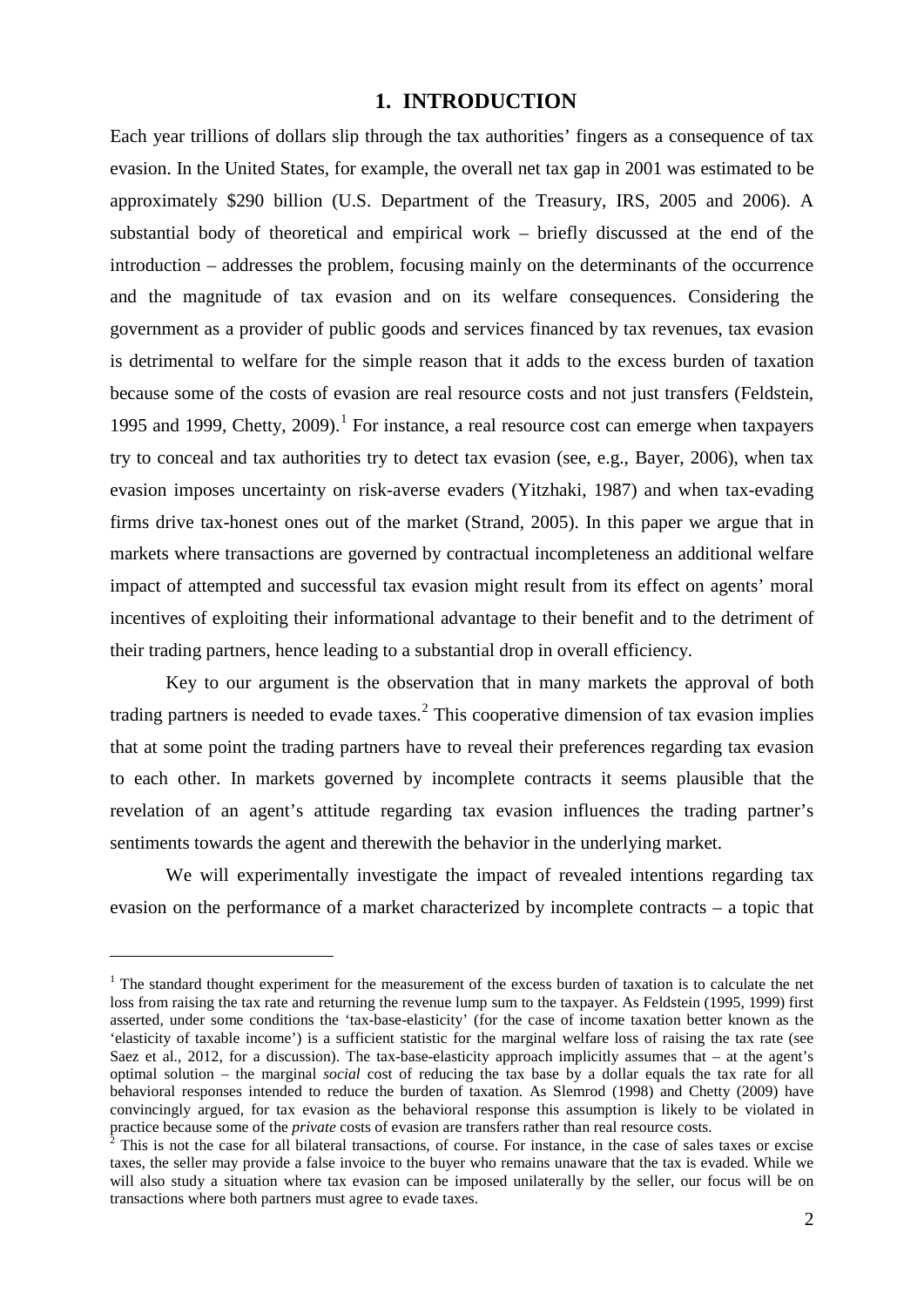has to the best of our knowledge not yet been explored in the literature. The setting in our controlled laboratory experiment is a market for expert services – often also referred to as a *credence goods* market (see Dulleck and Kerschbamer, 2006, for a general framework and an overview of the theoretical literature). Such markets are plagued by serious contractual incompleteness due to superior information of the seller on the quality that yields the highest surplus from trade. Prime examples are health services, where the doctor knows better than the patient which disease the latter has and which treatment is appropriate, and all kinds of repair services, where the expert knows more about the type of service the item needs than the owner. On top of the asymmetric information on the welfare maximizing quality, in many markets for expert services there is also asymmetric information on the quality provided. For instance, in the market for medical services a patient might be unable to tell ex post whether the injection he received contained a high-cost substance or not. The informational asymmetries imply that complete contracts are infeasible and open the door to a whole array of different types of fraudulent behavior on the sellers' side, including overtreatment (providing a higher quality than the surplus maximizing one), undertreatment (choosing a quality that is insufficient to satisfy the consumer's needs), and overcharging (charging for a higher quality than has been provided). Furthermore, anticipated fraud might lead consumers to abstain from the market altogether, leading to further efficiency losses.<sup>[3](#page-3-1)</sup>

Our main hypothesis is that the size of the efficiency losses resulting from contractual incompleteness depends on the trading partners' revealed intentions to evade taxes. On the one hand, a mutual agreement to pay or to evade taxes can decrease the social distance between the trading parties. Reduced social distance has been demonstrated to lead to more cooperative behavior, for instance by Charness et al. (2007) and by Götte et al. (2012). Based on this evidence we would expect that agents behave nicer towards trading partners who reveal the same attitude regarding tax evasion. In the case where a mutual agreement to *pay* taxes leads to nicer (i.e., more trustful or more trustworthy) behavior we refer to this as the *solidarity effect*, while in the case where a mutual agreement to *evade* taxes leads to nicer behavior we refer to a *conspiracy effect*.

<span id="page-4-0"></span>On the other hand, in constellations where one trading partner reveals the intention to pay while the other reveals the intention to evade taxes each player might have negative

<u>.</u>

<sup>&</sup>lt;sup>3</sup> Although standard theory assuming own-money-maximizing and risk-neutral preferences predicts low efficiency in markets governed by incomplete contracts, recent experimental studies – by Dulleck et al. (2011) and Beck et al. (2013) for markets for credence goods and by Huck et al. (2010, 2012, 2013) for markets for experience goods – have shown that such markets work considerably better than predicted, probably due to agents' social preferences, as examined in Kerschbamer et al. (2015).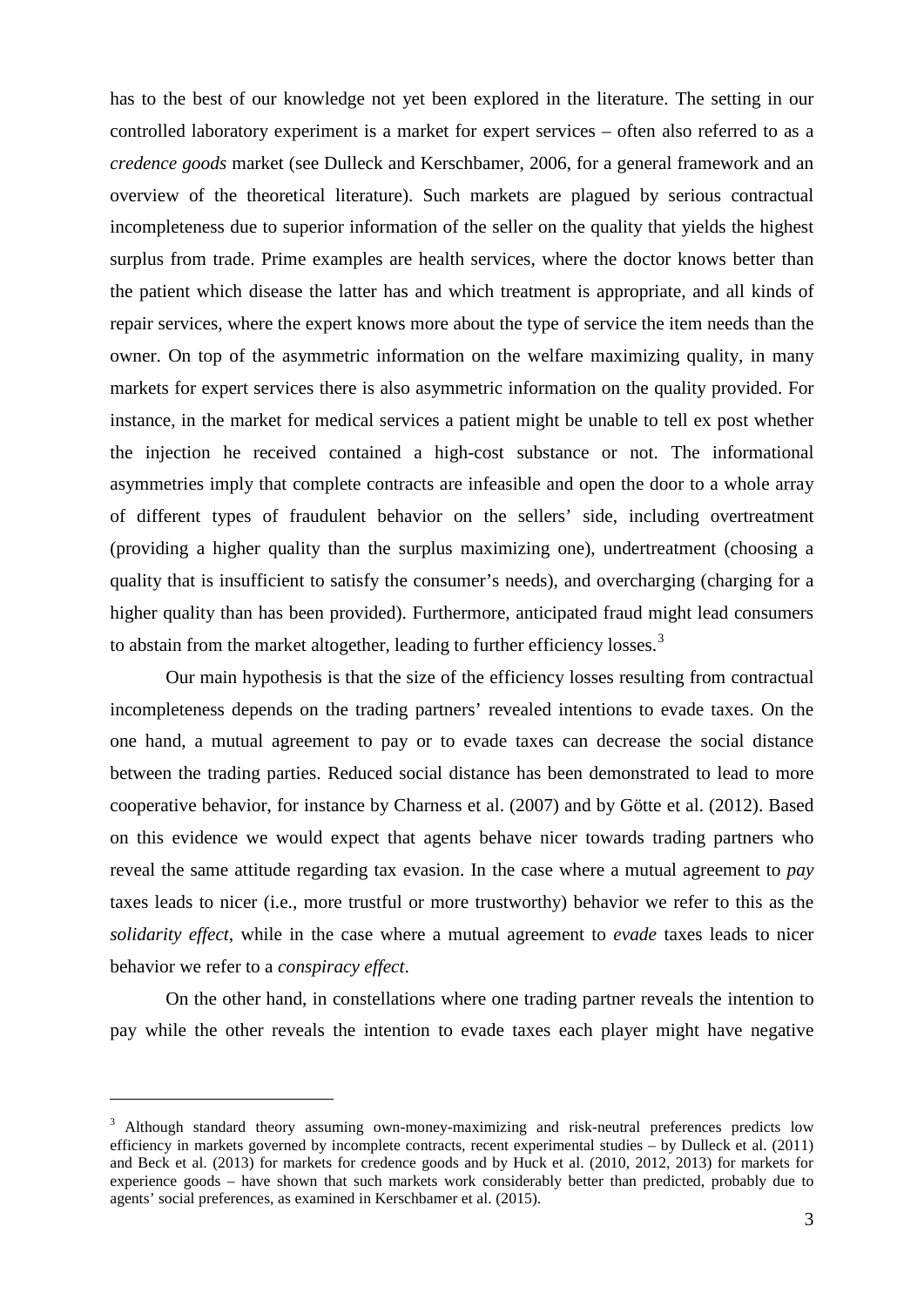emotions towards the other, leading to less trustful and trustworthy behavior and thereby decreasing the efficiency of a transaction. We call this the *punishment effect.* Systematic differences in the market behavior of sellers in different constellations of revealed intentions to evade taxes might also arise if the revealed intentions to evade taxes are driven by preferences that also drive market behavior. For instance, it seems plausible that more prosocial sellers are not only less inclined to evade taxes but also less willing to defraud consumers. [4](#page-4-0) We call this the *selection effect.* Finally, differences in behavior may also be due to the sheer fact that taxes are actually evaded in one but paid in another constellation, which directly affects the resulting profits from the transaction. We call this the *cake size effect.* In addition to these direct effects an impact on efficiency might also arise if sellers who reveal their willingness to pay or to evade taxes are expected to be more or less likely to defraud their consumers (because of the solidarity, conspiracy, punishment, selection or cake size effect). Consumers may then be more or less willing to interact, producing a further impact on efficiency. Given all those effects it is not a priori clear whether attempted or actual tax evasion has a positive, negative, or no impact on the efficiency of the underlying market.

To assess the empirical relevance of these effects we run an experiment with 248 subjects who were either in the role of a seller or a consumer on a credence goods market. Our experiment involves three treatments implemented in a between-subjects design. In our main treatment, before any interaction could take place, both sellers and consumers had to indicate whether they wanted to evade or to pay taxes. Only when both parties to a potential trade agreed, taxes were evaded, otherwise they were paid.<sup>[5](#page-5-0)</sup>

The results of our main treatment suggest that revealed intentions to evade taxes lead to efficiency losses of up to 50% of the available surplus, independently of whether taxes are actually evaded or not. In the experiment the drop in efficiency is driven by large differences in interaction and undertreatment rates of up to 20 percentage points. In particular, tax-honest

<u>.</u>

<sup>4</sup> While in the context of our experiment – where the tax receipts are contributed to a public good which benefits all subjects – the link between being a tax evader and being an anti-social agent seems natural, this link might be less apparent in reality. Indeed, as one of the anonymous referees pointed out, in countries where the government is highly corrupted, over-regulates the market, or imposes too strong fiscal pressure on citizens, tax evasion might be a natural, ethically acceptable behavior – see Schneider and Enste (2000, p.108) for a discussion. This raises the question of how important the phenomena studied here are for different markets. Experimental evidence presented by Güth et al. (2005) suggests that tax evasion decisions do not depend on whether tax receipts are redistributed with overall efficiency gains or losses (the latter mimicking waste or corruption in government). Whether this 'neutrality' result extends to the present framework is an open question and we consider it as important to examine this question in more depth in future studies.

<span id="page-5-1"></span><span id="page-5-0"></span><sup>&</sup>lt;sup>5</sup> Note that in real markets differences in behavior between the taxed and the untaxed sector might also arise from differences in institutional consumer protection. For instance, liability rules might only apply in the taxed but not in the untaxed sector. We abstract from such differences to isolate the pure effect of collaborative tax evasion on the performance of the market in which the transaction takes place.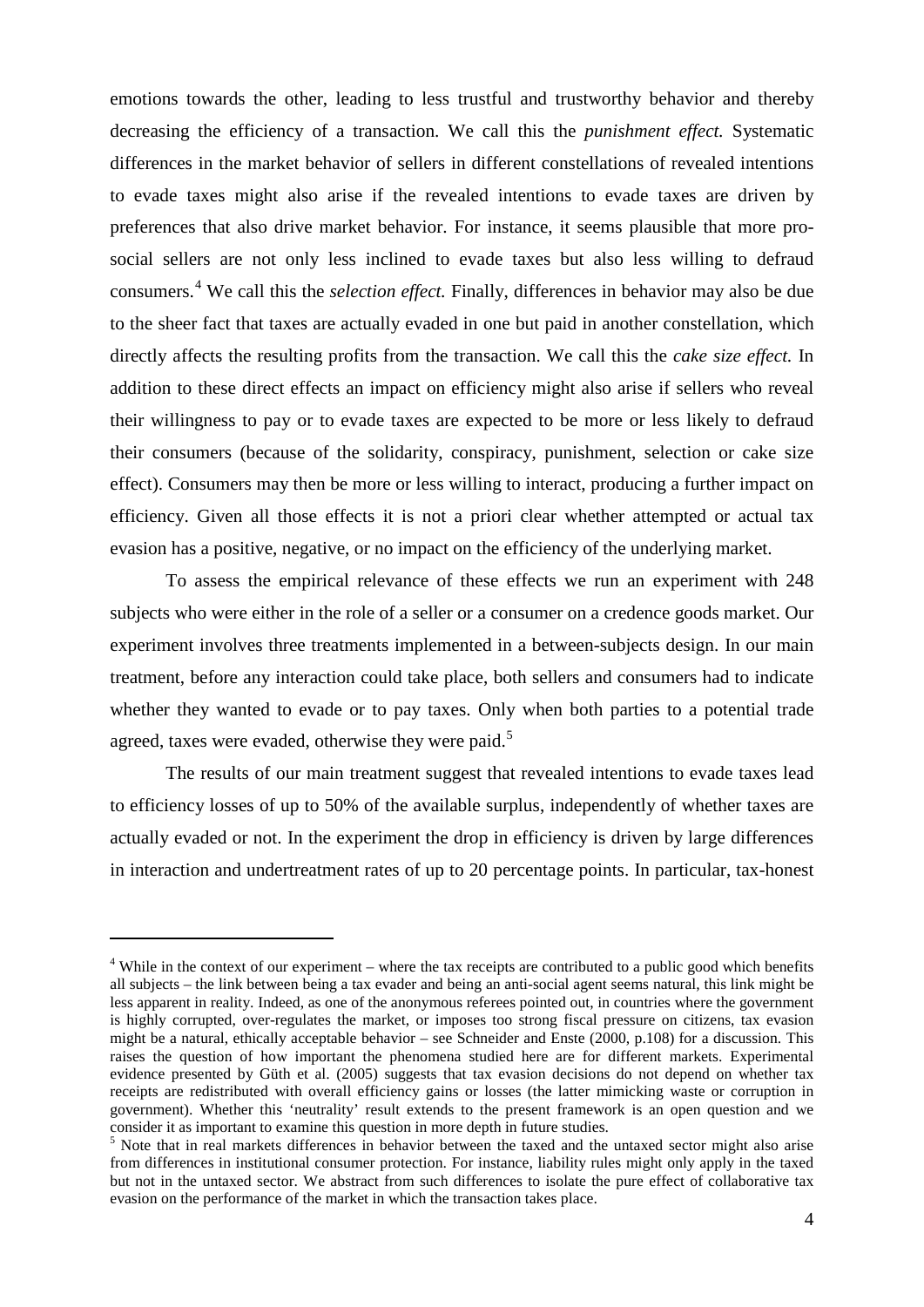consumers are much less likely to enter the credence goods market if they know they will have to interact with a tax-dishonest seller. Also, if a transaction takes place, the undertreatment rate is higher when at least one of the agents has revealed the intention to evade taxes than in constellations where both transaction partners are tax honest.

Using control treatments to disentangle the various effects of revealed intentions regarding tax compliance, we find evidence for the existence of the solidarity effect between two tax-honest agents and the conspiracy effect between two tax-dishonest agents, both leading to less fraud when agents reveal the same tax attitude. We also find some limited evidence for the existence of a selection effect, with tax-dishonest sellers being more likely to defraud their customers, but almost no evidence for the existence of a punishment effect or a cake size effect.

Overall, our results suggest that tax evasion may reduce welfare not only by inducing agents to incur costs to hide or to uncover taxable transactions, by imposing risk on riskaverse tax evaders and by distorting competition between tax-honest and tax-evading firms, but also by creating an additional ('hidden') efficiency loss in the underlying market through less trade and the more frequent provision of insufficient quality in case of trade. While our work provides a first indication of the existence of such a hidden cost of tax evasion, more work is needed to obtain information on its determinants and empirical importance. Our hope is that the present paper stimulates further studies in the lab and the field addressing those questions.

Before turning to our game and the experiment we refer to related literature, of which several strands are relevant. First, our study is related to the literature on the economics of tax evasion in general (Andreoni et al., 1998; Slemrod, 2007). A substantial body of theoretical and empirical work addresses the problem, focusing mainly on the effects of institutional remedies against tax evasion. The seminal work by Allingham and Sandmo (1972) models citizens' decisions about which fraction of income to declare as a simple portfolio decision problem and determines the effects of changes in exogenous factors such as tax and penalty rates and the probability of detection. Later work – by Yitzhaki (1979), Reinganum and Wilde (1985), and Alm et al. (1992), for instance – refines the analysis of optimal taxation, again mainly focusing on the effects of changes in the institutional framework in which tax evasion potentially occurs. The theoretical work is accompanied by empirical studies analyzing field data (see, e.g., Clotfelder, 1983, Feinstein, 1991, and Slemrod, 2007) as well as by laboratory and field experiments (Baldry, 1986, 1987, Torgler, 2002, 2004, Kleven et al., 2011). None of these studies has investigated how attitudes towards tax evasion might affect the behavior in markets with incomplete contracts.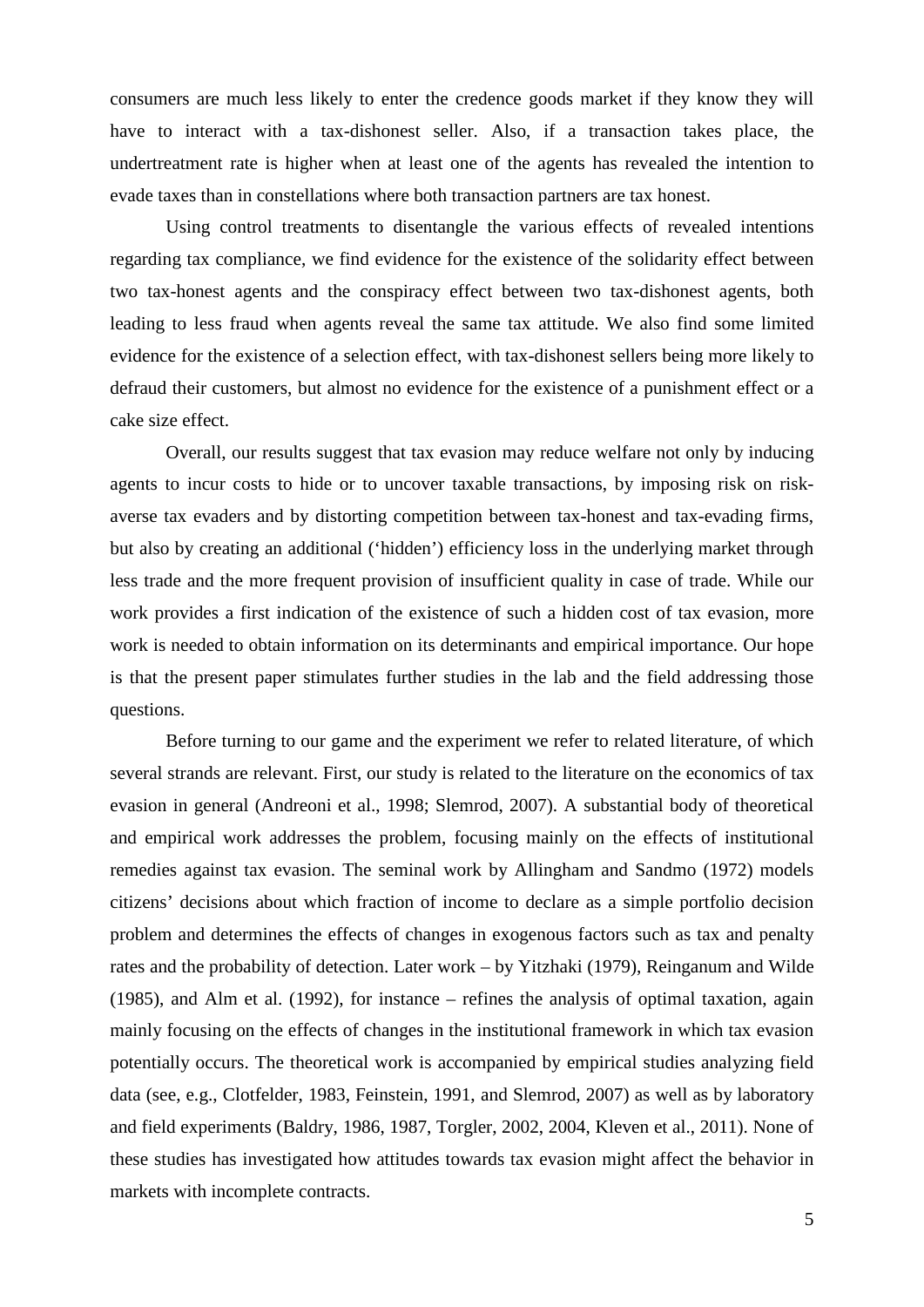More closely related to the present paper is the (scarce) literature on the cooperative dimension of tax evasion. Early contributions are the theoretical studies by Yaniv (1992), Boadway et al. (2002) and Chang and Lai (2004), mainly focusing on the effects of exogenous changes in either the probability of detection or the penalty in case of detection on collaborative tax evasion. More recently, Kleven et al. (2009) show in an agency model that collaborative tax evasion is fragile in the presence of verifiable business records and many involved parties; and Madzharova (2013) and Naritomi (2013) investigate empirically the effects of changing the incentives for collusive tax evasion on the producer side (by changing the difference between the payroll tax rate and the corporate income tax rate), or the consumer side (by giving monetary rewards to consumers to ask for receipts). None of these studies addresses the question how revealed intentions to pay or evade taxes might affect agents' moral incentives of exploiting their informational advantage in markets governed by contractual incompleteness.

Regarding moral incentives in tax-related decisions our study is related to the literature studying the impact of non-standard preferences on tax evasion decisions. For instance, Spicer and Becker (1980) study the impact of fairness perceptions on this decision, Gordon (1989) introduces a psychological cost of evasion, Erard and Feinstein (1994) adapt the concepts of guilt and shame to the context of tax compliance, Frey and Torgler (2007) study the impact of perceptions regarding the compliance of other taxpayers on evasion, and Konrad and Quari (2012) study the effect of patriotism on compliance. By contrast, our focus is not on the compliance decision per se but rather on the question whether different outcomes on the compliance stage have different implications for the subsequent behavior of agents trading in the market and thus for the efficiency of that market.

## **2. A CREDENCE GOODS GAME**

### **2.1. Basic framework**

We base our experimental investigation on a simplified version of a model on expert services by Dulleck and Kerschbamer (2006). In this two-player sequential-move game, a consumer (*c*; she) has a problem  $\theta$  which is either major and requires a high-quality service, or minor and requires a low-quality service. While the consumer herself only knows the ex-ante probability *h* (*1 - h*) of having the major (minor) problem, an expert seller (*s*; he) receives full information about the type of the consumer's problem. More specifically, the sequence of the game is as follows: After observing exogenously given prices  $p<sup>l</sup>$  (representing the price of a low-quality service) and  $p^h$  (representing the price of a high-quality service), with  $p^l < p^h$ , the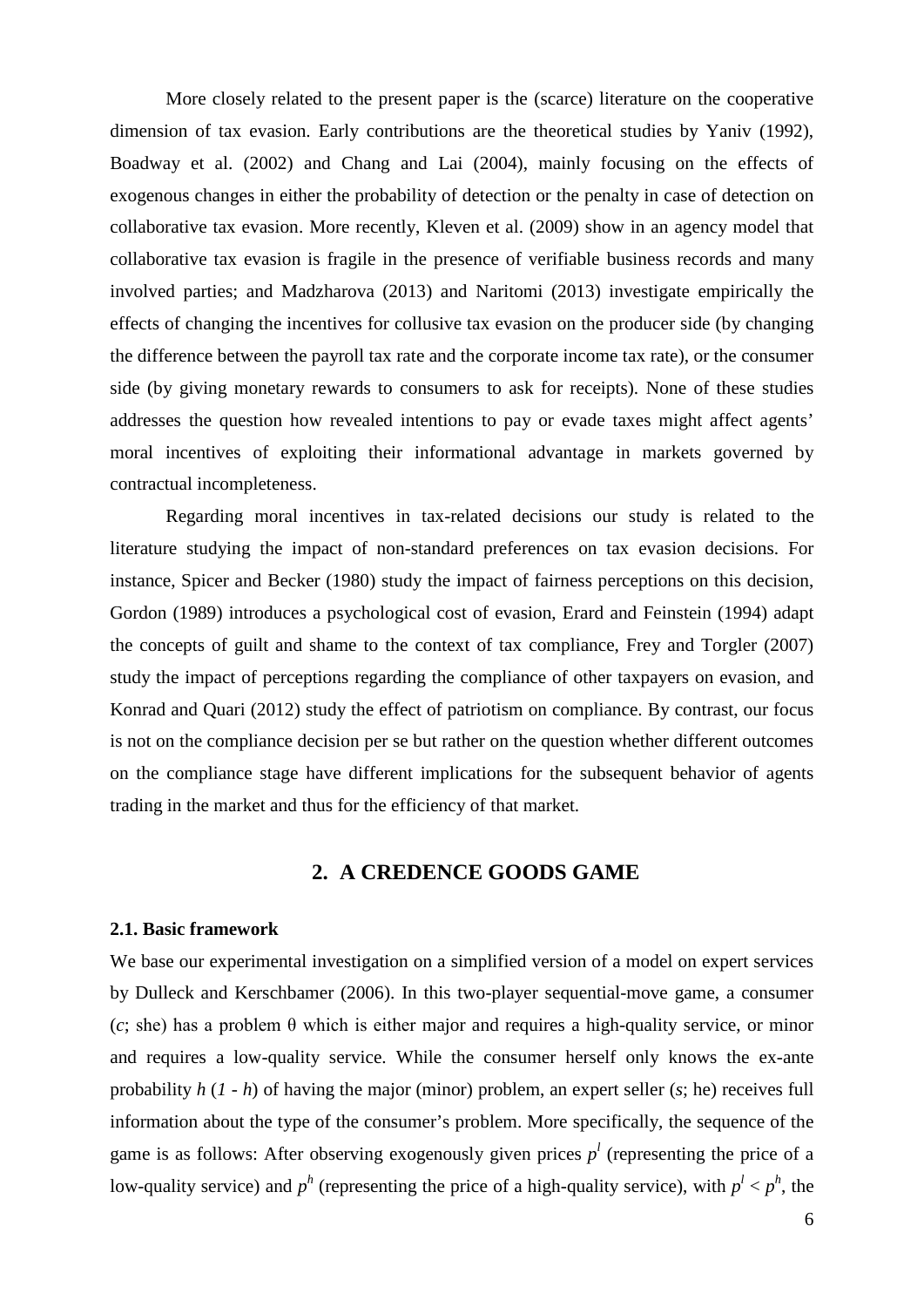consumer decides whether to buy a service from the expert seller or to opt out of the market. In the former case, a random move by nature (*n*) determines the consumer's problem; the seller learns the realization of this random move (by performing a free diagnosis) and then provides a service of either low (*l*) or high (*h*) quality. We denote the index of the quality provided by  $\tau \in \{l, h\}$ . The high quality service  $(\tau = h)$  solves both types of problems, while the low quality service  $(\tau = l)$  is only sufficient for minor problems. Let  $c^{\tau}$  denote the costs of quality  $\tau$ , and  $c^l < c^h$ . For the quality he *claims* to have provided the expert can then charge the associated price (either  $p^l$  or  $p^h$ ). We denote the index of the quality charged for by  $\iota \in \{l, h\}$ .

The material payoffs in case of an interaction are such that the seller obtains the price he charged from the consumer and has to bear the costs for the quality provided, i.e., in the baseline game the seller's profit is  $\pi_s^b = p^t - c^{\tau}$ . For future reference we define a situation in which the expert provides the low-quality service and charges for the high-quality service as *overcharging*; and we refer to a situation in which the expert provides the low quality to a consumer who has the major problem as *undertreatment*. [6](#page-5-1) The consumer's payoff in case of an interaction depends on whether the provided service solved her problem: She receives the value  $V > 0$  if the quality was sufficient ( $\tau \in \{l, h\}$  if  $\theta = l$ ; and  $\tau = h$  if  $\theta = h$ ) and zero otherwise; and she has to pay the price charged by the seller in any case. That is,  $\pi_c^b = V - p^t$ if  $\tau$  is sufficient, and  $\pi_c^b = -p^t$  if it is not. In case of no interaction both the consumer and the expert receive an outside value of *o*. Figure 1 presents the structure of this baseline game, excluding the price announcement stage.

#### *Figure 1 about here*

#### **2.2. Tax evasion**

-

Taking the baseline game in Figure 1 as starting point, we now modify it in two ways to implement a tax evasion framework. More specifically, we allow the baseline game to be played either with or without taxes. In the *taxation variant of the game* (denoted *Γt*), the monetary payoffs of the two agents change to  $\pi_i^t = \pi_i^b - t$  for  $i = s$ , c. For the sake of

<span id="page-8-0"></span><sup>6</sup> In theory there exists a third type of fraudulent behavior, which is *overtreatment*. It occurs whenever the expert provides the high quality to a consumer who has the minor problem. When quality is not observed by the consumer – as it is the case in the games we study in this paper – overtreatment is dominated for the seller in material terms by overcharging. Taking into account moral incentives it might still become an issue if it is morally less costly for the seller to charge the high price when the high quality service is provided (even if the consumer does not need it). However, as the results presented by Dulleck et al. (2011) suggest, this theoretical possibility is irrelevant in an experiment. This is confirmed in our results: From the 2,480 cases where overtreatment is possible (because the customer has the minor problem) the high quality is provided in only 58 cases.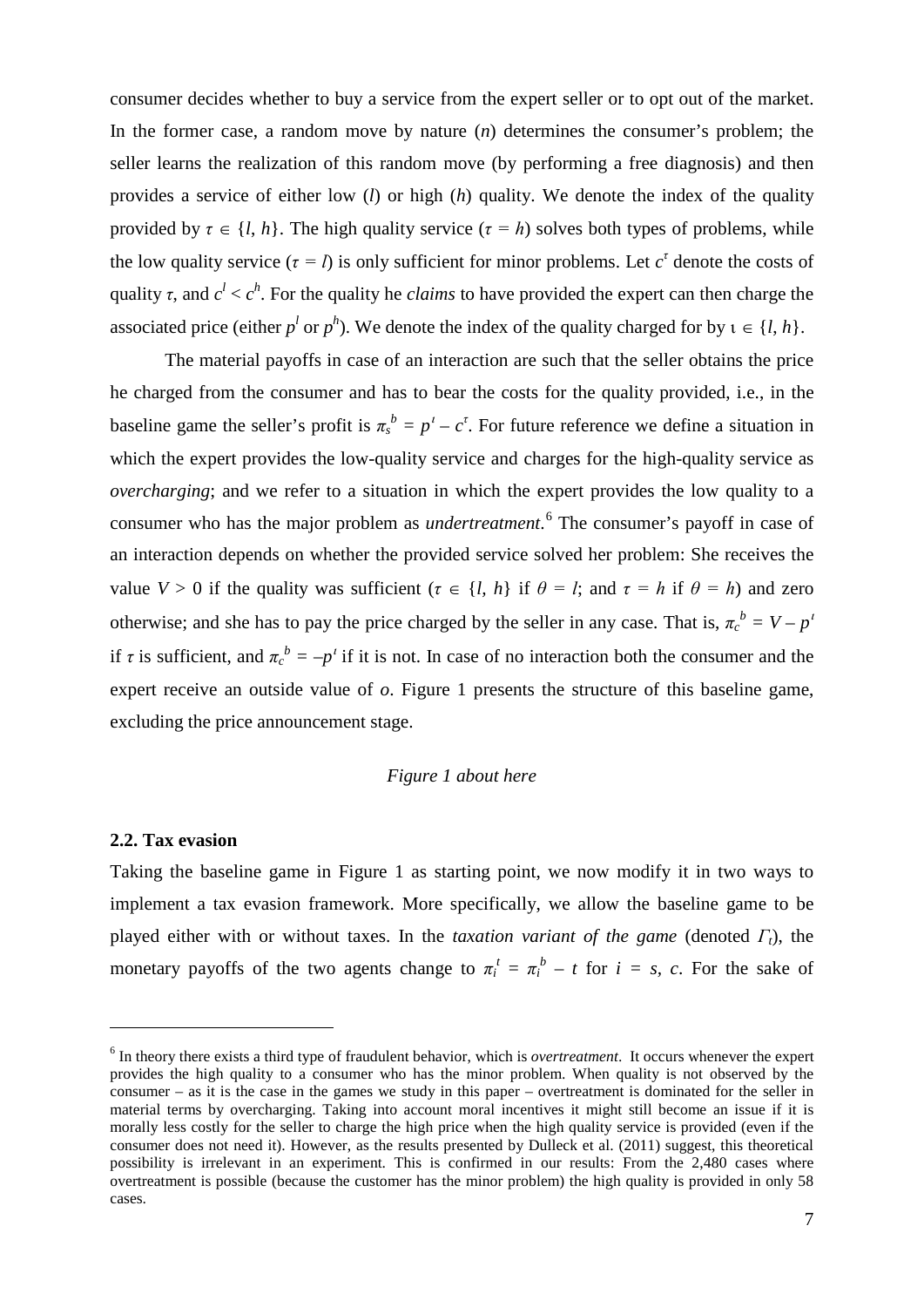simplicity, the tax is modeled as a flat payment *t* imposed on each side of the market whenever a transaction takes place no matter which quality is provided and which price is charged for the good. In the *evasion variant of the game* (denoted *Γe*) the material payoffs of the two players depend upon whether tax evasion is detected or not. In the latter case  $\pi_i^e = \pi_i^b$ , while in the former case  $\pi_i^e = \pi_i^b - (t + f)$ , where *f* is the fine levied by the tax-authority and *i = s, c*. Whether tax evasion is detected or not depends on the realization of an independent random variable, with the probability of detection being *d*. The sum of all tax payments and penalties levied are multiplied with a factor  $r > 1$  and are then redistributed equally among all market participants in the manner of a public goods game. To preserve the public good nature of the structure of material payoffs the factor *r* is chosen such that the individual return of contributing is less than one (i.e.,  $r/n < 1$ , where *n* is the number of market participants).

In order to detect a possible relationship between the revealed intention of an agent to pay or to evade taxes and the way she behaves or the way she is treated by another agent in the market stage of the game we introduce a tax-decision stage in which the seller and his consumer can jointly determine whether they want to play variant *Γ<sup>e</sup>* or variant *Γ<sup>t</sup>* of the market game (see Figure 2). We accomplish this by giving the expert and the consumer the possibility of simultaneously and independently expressing their willingness to evade taxes as a binary decision. In what follows the term "tax-dishonest" is used to indicate that a player revealed the intention to evade taxes at this stage, while "tax-honest" means that he or she decided against tax evasion. It is reasonable to assume that no one can be forced to evade taxes. Therefore, we require that tax evasion needs a unanimous consent, i.e., taxes are evaded if and only if both parties of a transaction are tax-dishonest in the tax-decision stage of the game. After this stage, both agents get to know the tax decision of the other player and continue with playing either the  $\Gamma_e$  or the  $\Gamma_t$  variant of the market game.

#### *Figure 2 about here*

Assuming common knowledge that all agents are risk-neutral and exclusively interested in their own material payoff and implementing parameters such that  $(I - h)V - p^h < o$ , the subgame perfect prediction for the market game is that in case of a transaction the expert always provides the low-quality service and charges the price for the high-quality service. Anticipating this, the consumer opts out of the market. Expecting that the market will remain inactive, both parties of a transaction are indifferent between the two options at the taxdecision stage of the game.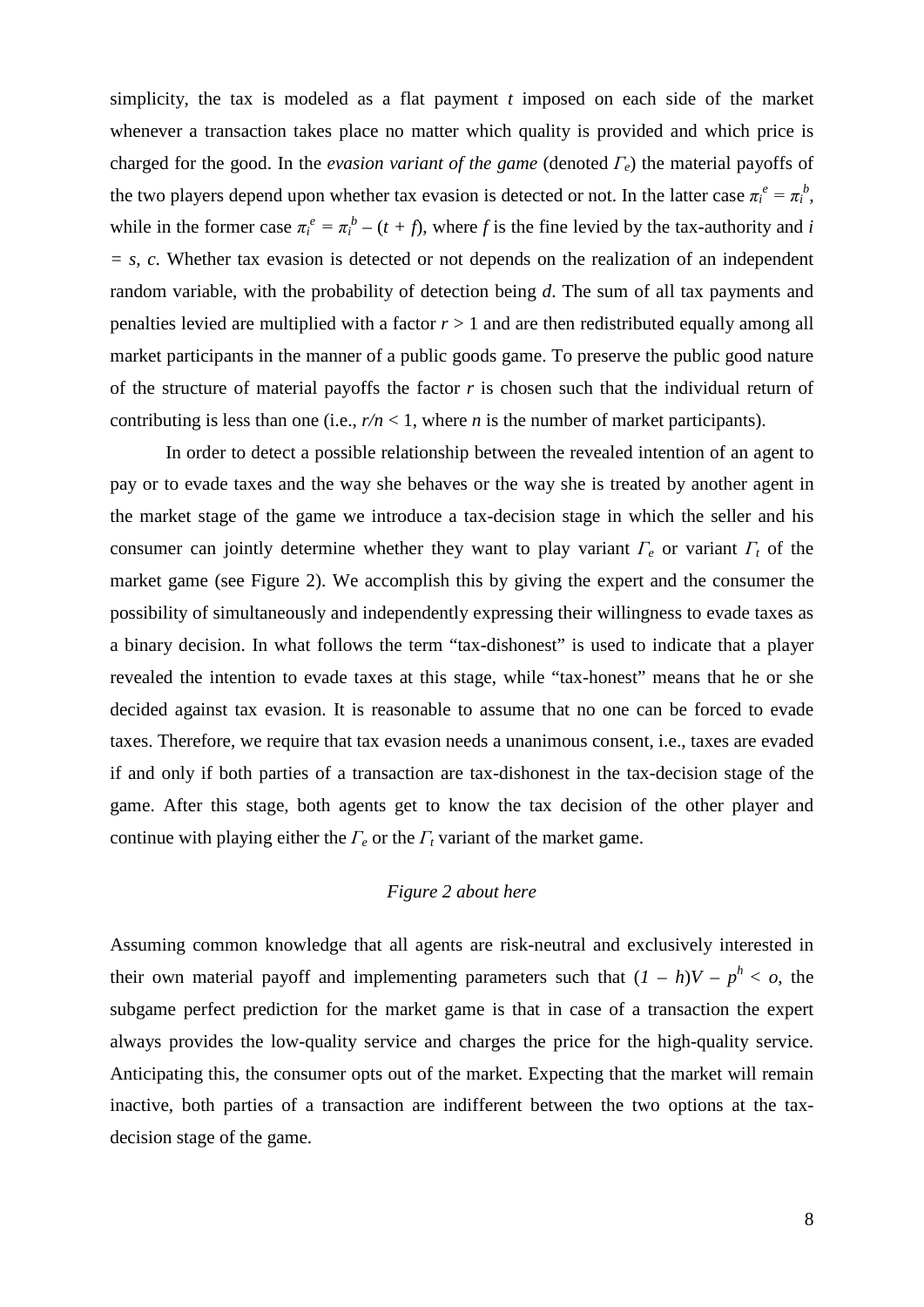#### **3. EXPERIMENTAL DESIGN**

#### **3.1. Experimental treatments**

In order to isolate the consequences of different constellations of revealed intentions regarding tax evasion on the behavior of the agents and to identify the causes for these consequences our experiment involves three treatments implemented in a between-subjects design.

In treatment *ENDO* (for *endogenous*) participants are asked to express their willingness to evade taxes as a binary decision, as described in the previous section. This is our main treatment, the findings of which we discuss in Section 4. In addition we ran two control treatments, called *EXO* and *SELLER*.

In *EXO* (for *exogenous*) participants are randomly assigned to either the *Γ<sup>e</sup>* or the *Γ<sup>t</sup>* variant of the game. To control for unobserved factors, the parameters regarding price vectors, problem types, market conditions (taxed or untaxed), and detected instances of tax evasion are held constant across *EXO* and *ENDO*. This is done by taking the data observed in the *ENDO* treatment and implementing it exogenously as experimental parameters in the *EXO* treatment. We will use treatment *EXO* to examine whether differences in the market behavior of trading partners in different constellations of revealed preferences to evade taxes are caused by the shift in the market environment itself. It might be the case, for instance, that subjects behave differently in an environment where gains from trade are high with high probability and low with low probability (as it is the case in the *Γ<sup>e</sup>* variant of the market game) as compared to an environment where gains are intermediate with certainty (as it is the case in the *Γ<sup>t</sup>* variant of the game). In the introduction we referred to this as the *cake size effect.*

In the *SELLER* treatment the power of deciding about tax evasion is entirely on the sellers' side, while consumers are not able to express their intentions regarding tax evasion. This treatment will be used to gain information about the existence of a *selection effect* (as discussed in the introduction), in particular to shed light on the question whether tax-dishonest sellers are *per se* more likely to misbehave in credence goods markets. Table 1 summarizes our treatments.

#### *Table 1 about here*

#### **3.2. Experimental procedures**

At the beginning of each session subjects were randomly assigned to their fixed role as either a seller or a consumer and they were given an initial endowment of 200 experimental currency units (ecu), with 100 ecu being worth 1 euro. In all treatments subjects played 20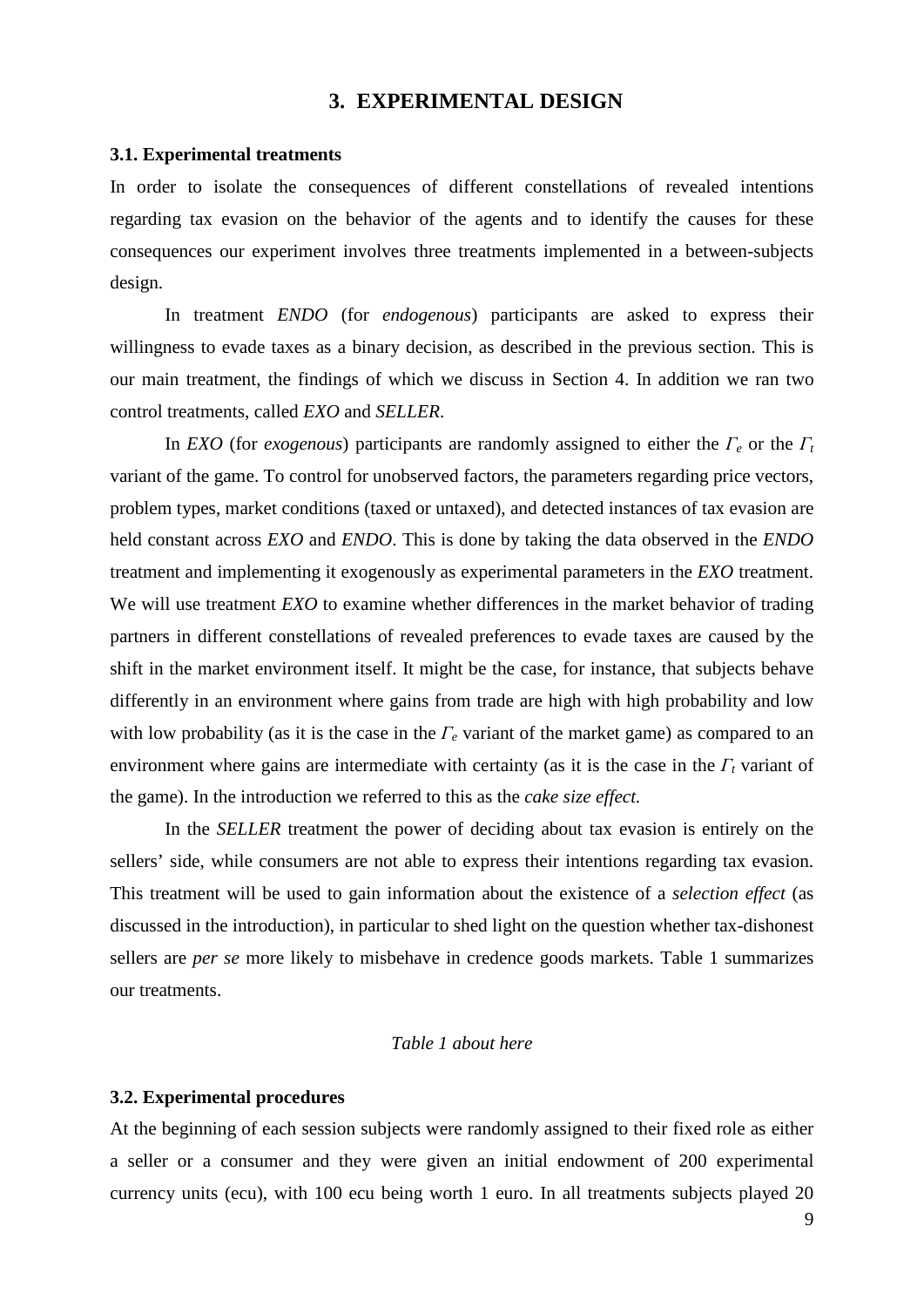periods in a random stranger design within a matching group of eight participants, consisting of four sellers and four consumers. The random stranger design was implemented in order to avoid reputation effects in the buyer-seller interaction. Although it is true that trading partners meet more than once on average so that some kind of reputation can emerge at the group level, subjects can never identify who their current partner is, thus excluding reputation formation on the individual level.

A consumer's probability of having the major problem was set to  $h = 0.5$ . We decided for equal probabilities of the two problems as this is particularly simple to explain to subjects and avoids confusion. The costs for the expert of providing a low-quality service was  $c^{\prime} = 20$ ecu, the cost of a high-quality service was  $c^h = 40$  ecu, and the value for the consumer of receiving a sufficient quality was  $V = 120$  ecu. This parameter constellation implies relatively large efficiency gains for appropriate treatment and relatively low incentives for undertreatment (in comparison to the parameter constellation in Dulleck et al., 2011) and was chosen in the hope of getting relatively high participation rates and enough room for treatment variation.

Five price vectors  $(p^l, p^h)$  from the set {(50, 60), (50, 70), (50, 80), (60, 80), (70, 80)} were imposed randomly and with equal frequency. We decided for variation in prices for two reasons. The first reason is that we wanted to avoid that subjects get annoyed, tired or bored when facing the same decision situation again and again. The second reason is to have a variation in material incentives for overcharging and – for those sellers who charge honestly – for under- and overtreatment.

The chosen set of price vectors satisfies certain desirable properties. First, it includes all types of price vectors – undertreatment price vectors [(50, 60) and (70, 80)], equal markup price vectors  $[(50, 70)$  and  $(60, 80)]$  and also an overtreatment price vector  $[(50, 80)]$ . Undertreatment (overtreatment) price vectors have the property that an honestly-charging expert has a material incentive to always provide the low (high) quality because  $p^l$ -  $c^l > p^h$ -  $c^h$  $(p^l \cdot c^l < p^h \cdot c^h$ , respectively). With equal markup vectors an honestly-charging expert has no incentive to provide the wrong quality, because  $p^l$ -  $c^l = p^h$ -  $c^h$ . Second, for the three price vectors (50, 60), (50, 70) and (50, 80), we fix the price for the low quality and vary the price for the high quality, while for the three price vectors (50, 80), (60, 80) and (70, 80) we fix the price of the high quality and vary the price for the low quality. This allows us to control for possible effects of changing one price while holding the other constant. Each of these five price vectors was played for four rounds, twice with the consumer having a minor problem and twice with the consumer having a major problem. The sequence of (price vector, problem)- pairs was randomized on the individual expert's level. The outside payment *o* was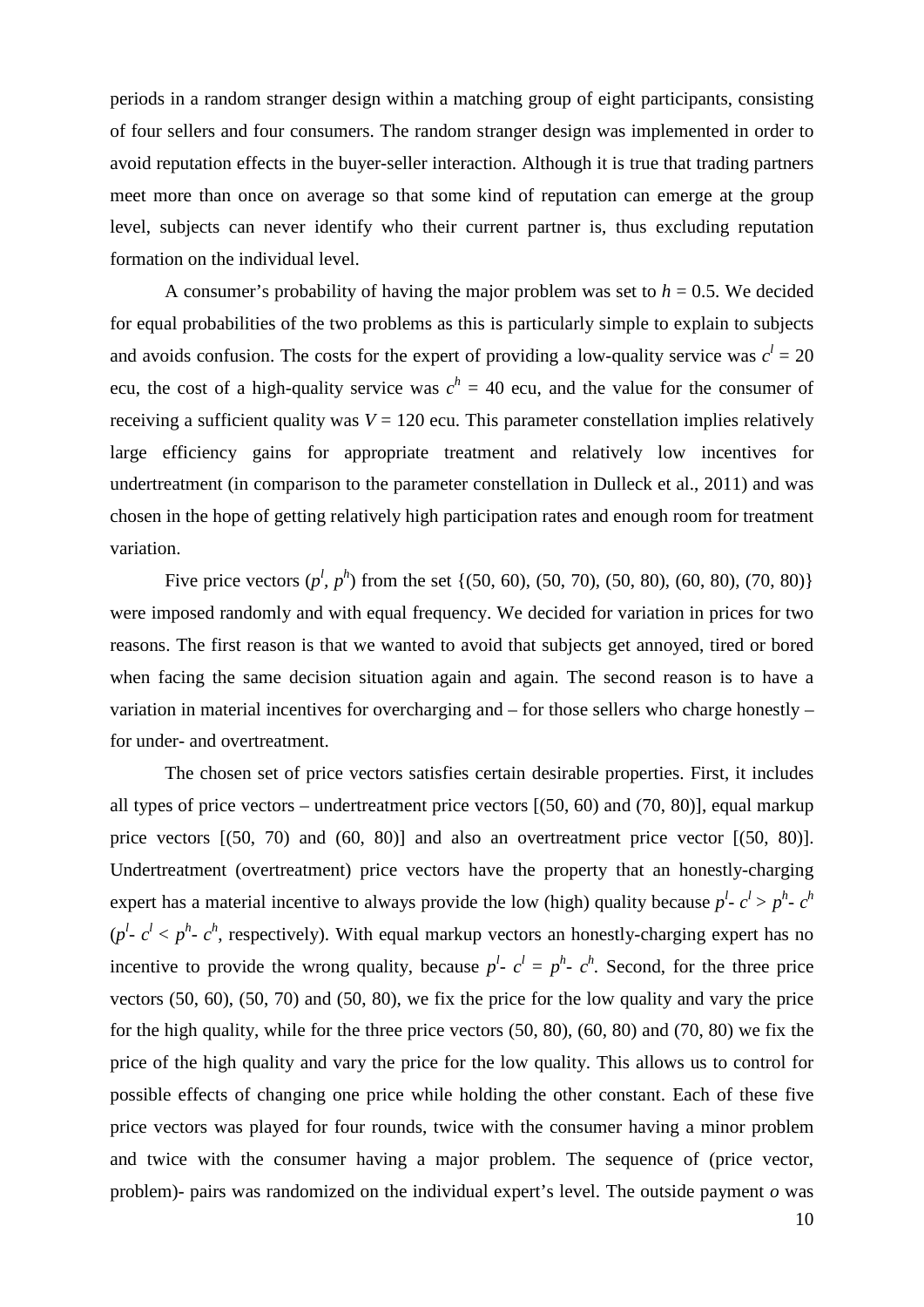set to 5 ecu. With this value for *o*, the condition  $(1 - h)V - p^h < o$  is fulfilled for all price constellations and standard theory predicts a complete market breakdown for our experimental market game.

Roughly in line with the audit probabilities for non-business individual returns and corporate returns in the US (cf. IRS, 2011) we set the probability of an untaxed transaction being detected to two percent  $(d = 0.02)$ . To keep things simple in the experiment, the tax *t* as well as the penalty *f* was set to 10 ecu. All taxes and penalties were contributed to a public account with an efficiency factor of 2, i.e., all payments were doubled and equally distributed among the members of a matching group, implying a marginal per capita return of 0.25. Payments from the public good were only revealed at the end of the experiment.

At the outset of each session, participants were given plenty of time to read through the instructions (those for treatment *ENDO* are given in the Appendix)*.* Afterwards, the instructions were also read out aloud. The experiment was framed as a decision about tax evasion (and about problems and solutions in a market with buyers and sellers) in order to induce the underlying tax context rather than letting participants choose between abstract lotteries without context. Before the start of the experiment, each participant had to answer a set of control questions and the experiment did not continue until all participants had answered all questions correctly. To get the same number of data points from all experts, an expert was asked to make his provision and charging decision after he received information about the tax attitude of his consumer, but before he received information about the consumer's interaction decision.[7](#page-8-0)

We concluded each session with a test eliciting each subject's risk attitudes – which could be an important factor driving tax evading behavior. Each subject was exposed to a series of 10 binary choices between a cash gamble and a safe payoff. While the cash gamble remained the same in all choices – it always yielded either 500 ecu or 0 ecu, each with 50 percent probability – the safe payoff increased in steps of 50 ecu from 50 ecu to 500 ecu. The 10 binary choices were presented to the subjects one-at-a-time in random order (i.e., each binary decision on an own screen). With the choice data we constructed a variable (called risk

<span id="page-12-0"></span><u>.</u>

 $<sup>7</sup>$  Since the strategy method is not used to elicit a seller's provision and charging behavior contingent on the tax</sup> decision of the trading partner (which is the main focus of this work) but only for the participation decision, experimenter demand effects or similar objections related to the validity of the strategy method are arguably less of an issue in our design. For discussions of the pros and cons of using the strategy method see, for instance, Casari and Cason (2009), or Brandts and Charness (2011).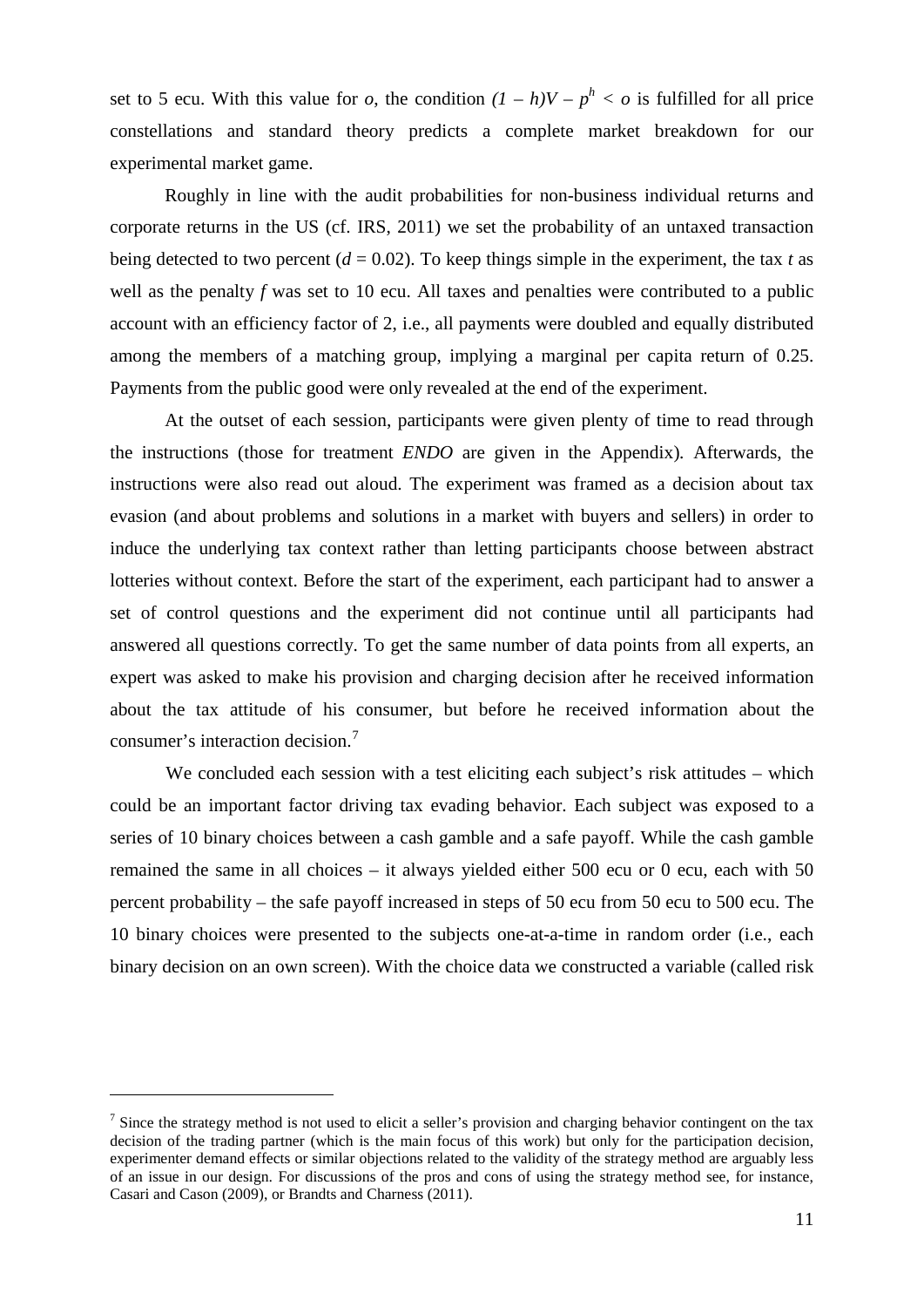factor) defined as the number of times a subject opted for the risky lottery, with higher values thus corresponding to a higher willingness to take risks. $8<sup>8</sup>$  $8<sup>8</sup>$ 

The experiment was conducted computerized at the University of Innsbruck using zTree (Fischbacher, 2007) and recruitment was done via ORSEE (Greiner, 2004). In total, 248 students participated, 80 in each of the treatments *ENDO* and *EXO*, and 88 in treatment *SELLER*. Sessions lasted for about 75 minutes and average earnings were about 11 euros. Each subject took part in only one session, and we excluded subjects with prior experience in credence goods games and tax experiments.

### *4.* **RESULTS IN** *ENDO*

In what follows we define "e-sellers" as sellers who revealed the intention to evade taxes and "t-sellers" as sellers who revealed the intention to pay the tax, and apply the analogous definitions for consumers. We will refer to the pool of sellers *and* buyers who revealed a preference for paying (evading) the tax as "t-agents" ("e-agents"). For future reference we also define the following variables:

- The *tax-dishonesty rate* is the relative frequency of cases where subjects revealed the intention to evade taxes.
- The *interaction rate* (IR) is the relative frequency of consumers choosing to enter the market.
- The *undertreatment rate* (UR) is the ratio of cases where the seller chose to provide the low-quality service to a consumer having the major problem to all cases where the consumer has the major problem.
- The *overcharging rate* (OR) is the ratio of cases where the seller charged for the highquality service while providing the low-quality service to all cases where a low-quality service was provided.<sup>[9](#page-13-0)</sup>

-

<span id="page-13-1"></span><sup>&</sup>lt;sup>8</sup> This measure of risk attitudes (which is similar to the one used by Holt and Laury, 2002) is problematic for subjects who make inconsistent choices (by switching more than once, switching in the wrong direction or choosing the gamble when it is first-order stochastically dominated). In our experiment only a small minority of subjects (6.45% of our sample) made inconsistent choices in the risk elicitation task. We have checked and confirmed the robustness of our main results by running versions of our regressions in which we excluded the inconsistent subjects.

<span id="page-13-0"></span><sup>9</sup> It is important to note that the categories *undertreatment* and *overcharging* are not mutually exclusive. The category *overcharging,* in fact, comprises different forms of fraudulent behavior: fraud where there is "overcharging only" (that is, cases where the expert appropriately provides the low quality to a consumer who has the minor problem, but charges the high price for the low quality); and fraud where there is "overcharging and undertreatment" (that is, cases where the expert inappropriately provides the low quality to a consumer who has the major problem and in addition charges the high price for the low quality).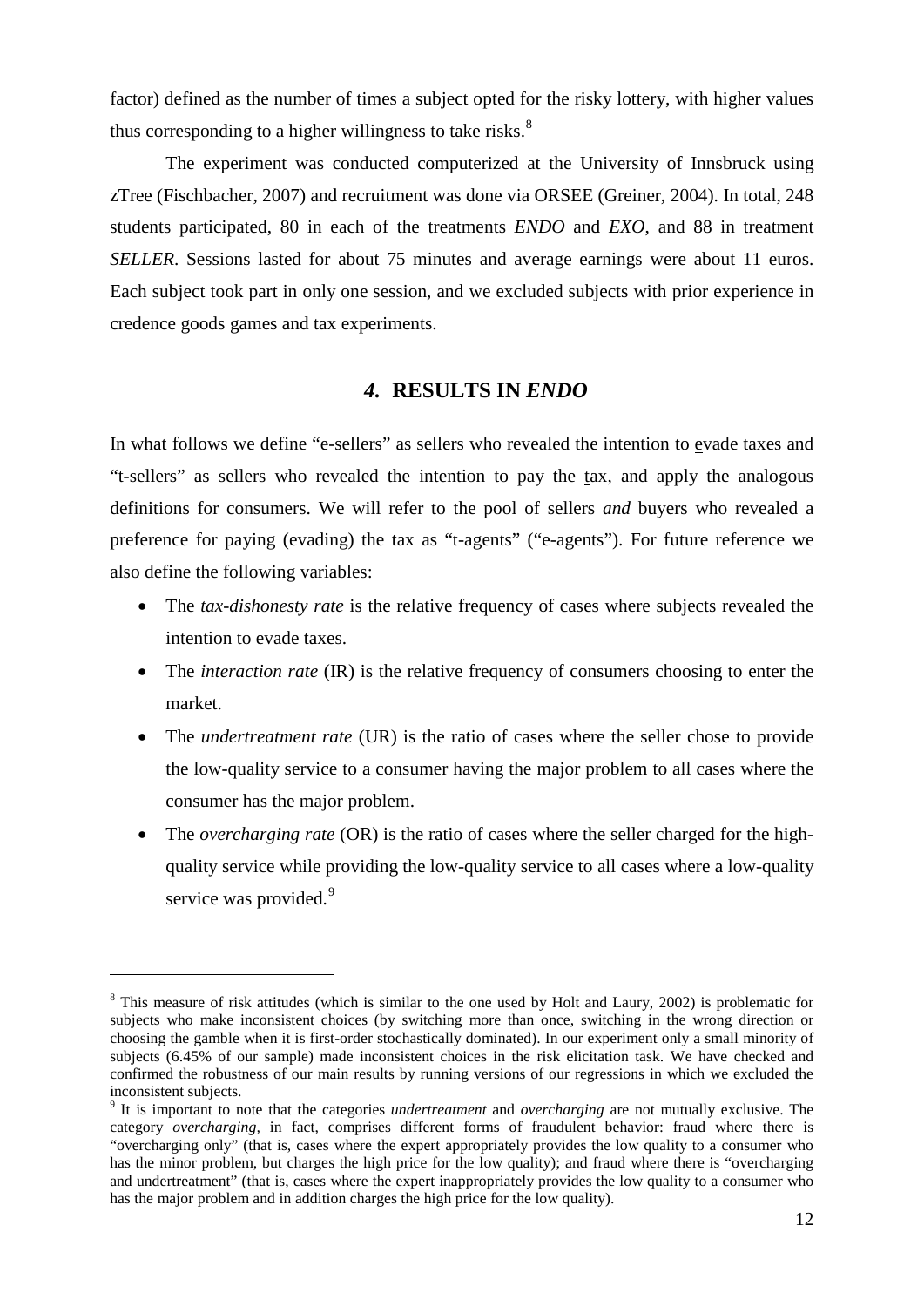• *Market efficiency* is defined as IR∙(1*–*UR), which allows comparing market performance after different outcomes of the tax-decision stage of the game. Note that this expression represents the likelihood that the customer's problem is fixed and the value of  $V=120$  is created in a given matching – for this to happen the customer must interact and he must not be undertreated.

The focus of our interest lies in the consequences of different constellations of revealed intentions to pay or evade taxes in treatment *ENDO* on the subsequent behavior in the credence goods market. We therefore first report the results of this treatment and postpone the discussion of the two control treatments to the next section. As a reminder, the agreement of both trading partners was required to conduct tax evasion in treatment *ENDO*. Accordingly, we will refer to *attempted tax evasion* when one of the agents revealed the intention to evade taxes, but the other did not, and we will refer to *actual tax evasion* when both agents revealed the intention to evade taxes so that the tax was not paid.

Table 2 reports the undertreatment and overcharging rates (i.e., provision and charging decisions by expert sellers) as well as interaction rates (i.e., entry decisions by consumers) and overall market efficiency, broken down by treatment and by configuration of agent types.<sup>[10](#page-13-1)</sup> As is clear from the table the benchmark prediction of an inactive market (corresponding to an interaction rate of 0%) – and of an undertreatment and an overcharging rate of 100% in case of interaction – fails largely. The interaction rate is well above 50% in all the situations listed in the table and the undertreatment rate is between 43% (in situation A) and 70% (in situation F). The only variable that is roughly in line with the benchmark prediction is the overcharging rate – it varies between 88% in situation E and 98% in situation D and is therewith not far from the predicted 100%.

Comparing undertreatment and overcharging rates in the different situations reveals that the latter are much larger than the former in each row. This is in line with the findings in related experiments (see Dulleck et al., 20[11](#page-14-0), or Beck et al., 2013, for instance).<sup>11</sup> There are several possible explanations for this finding. An important one is based on the observation

-

 $10$  Table 2 does not report the results for overtreatment, given that overtreatment is costly from the seller's point of view and does not create any value for the consumer. As it turns out, overtreatment rates were indeed extremely low in all treatments and occurred overall in just 2.4% of cases with a minor problem.

<span id="page-14-1"></span><span id="page-14-0"></span><sup>&</sup>lt;sup>11</sup> Among the 16 treatments investigated in Dulleck et al. (2011), the *B/N* constellation is closest to our credence goods game in terms of institutional and informational framework. For this treatment the authors report an undertreatment rate of 53% which is roughly in line with our results in Table 2. The overcharging rate is with 88% somewhat lower than in our experiment. A possible reason is that we provided an example in the instructions that features overcharging, while Dulleck et al. had no such example. In hindsight providing such an example was not a good idea because the observed high overcharging rates make it difficult to find statistically significant differences across situations.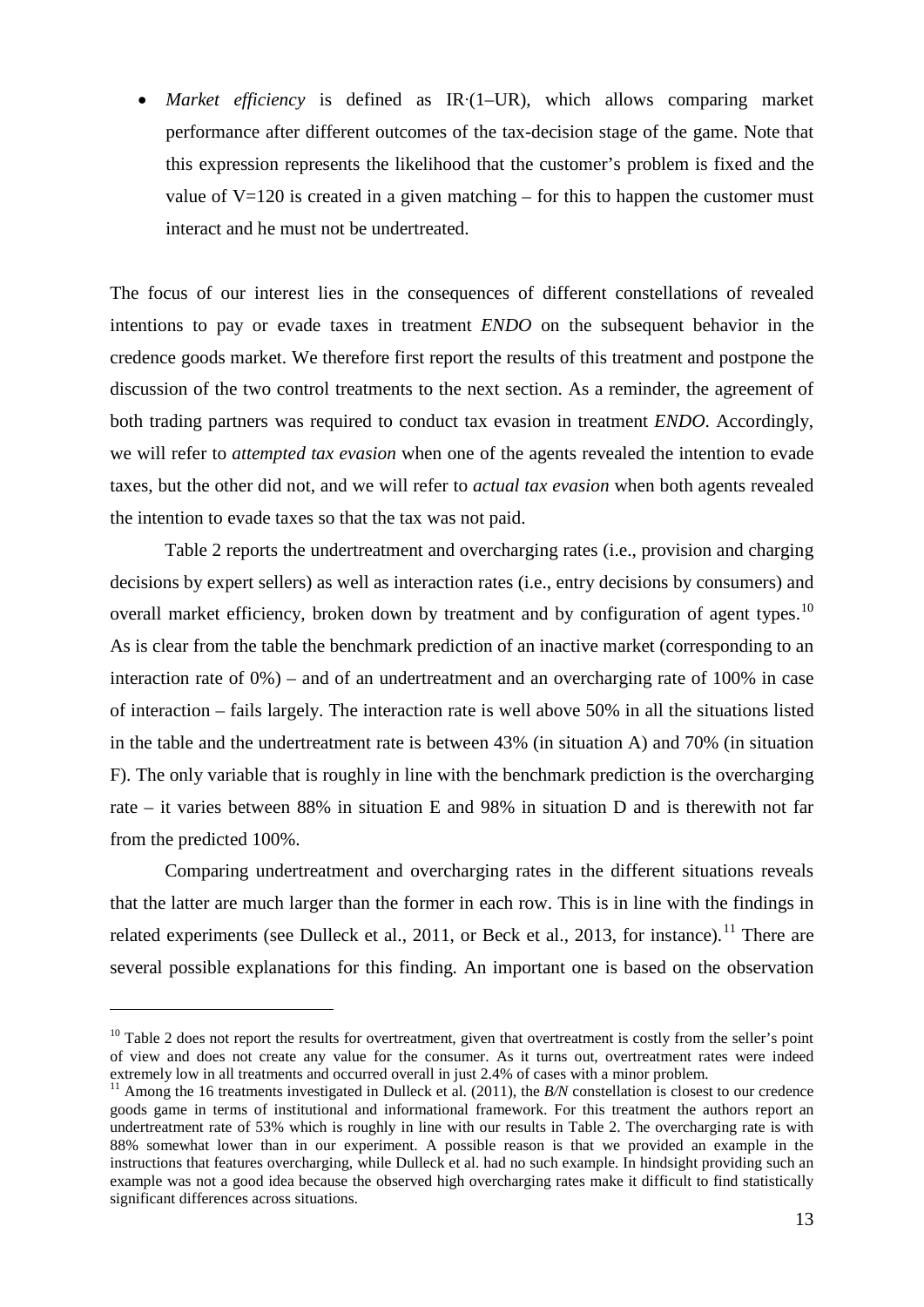that undertreatment necessarily involves an efficiency loss while overcharging does not. Specifically, overcharging involves a pure (1:1) transfer of money from the customer to the expert. Thus, for an expert not to have an incentive to overcharge, the material payoff of the customer must receive at least the same weight in the expert's utility function as the expert's own material payoff – which is quite a demanding requirement. By contrast, undertreatment involves a transfer of money from the customer to the expert that is associated with an efficiency loss – if an expert seller undertreats his customer then his material payoff increases by  $c^h$ -  $c^l$ , while the payoff of the customer decreases by  $V > c^h$ -  $c^l$ . An implication is that a weight of  $[(c^h \cdot c^l)/V]$  < 1 on the payoff of the customer is sufficient to prevent undertreatment, which is less demanding. A second explanation is based on the observation that undertreatment is observable with certainty by the customer, while overcharging is not (except for the case where it comes together with undertreatment). This is an important difference from the point of view of the expert, because the moral cost of fraudulent behavior is likely to be higher if the expert expects that the customer will realize ex post that she has been cheated, compared to a situation where the expert knows that the customer can never be sure whether a high price is due to overcharging or to nature having chosen the major problem. [12](#page-14-1)

In discussing the effects of attempted and actual tax evasion on market outcomes we will proceed in reverse chronological order, following the logic of backwards induction: We discuss the provision and charging behavior of sellers in Subsection 4.1, the participation decision of consumers in 4.2, the overall market efficiency in 4.3 and the tax evasion decisions in 4.4.

#### *Table 2 about here*

#### **4.1. The market game: Undertreatment and overcharging**

<u>.</u>

We begin by analyzing the effects of attempted and actual tax evasion on market outcomes and take a situation with two t-agents (Situation A in Table 2) as a reference. Situations B and C refer to attempted tax evasion by one of the two agents, while Situation D leads to actual tax evasion. Panel (a) of Table 2 reveals that the provision behavior of expert sellers is most honest when both agents have revealed their willingness to pay taxes in the tax-decision stage

<span id="page-15-0"></span> $12$  Such a difference in the moral cost is predicted, for instance, by the 'guilt-of-blame' variant of the guiltaversion model of Battigalli and Dufwenberg (2007). For the present context this variant of the theory predicts that an expert cares about the customer's ex post inference regarding the extent to which he was willing to let her payoff expectations down. See Beck et al. (2013) for an application of the guilt aversion model to a credence goods context.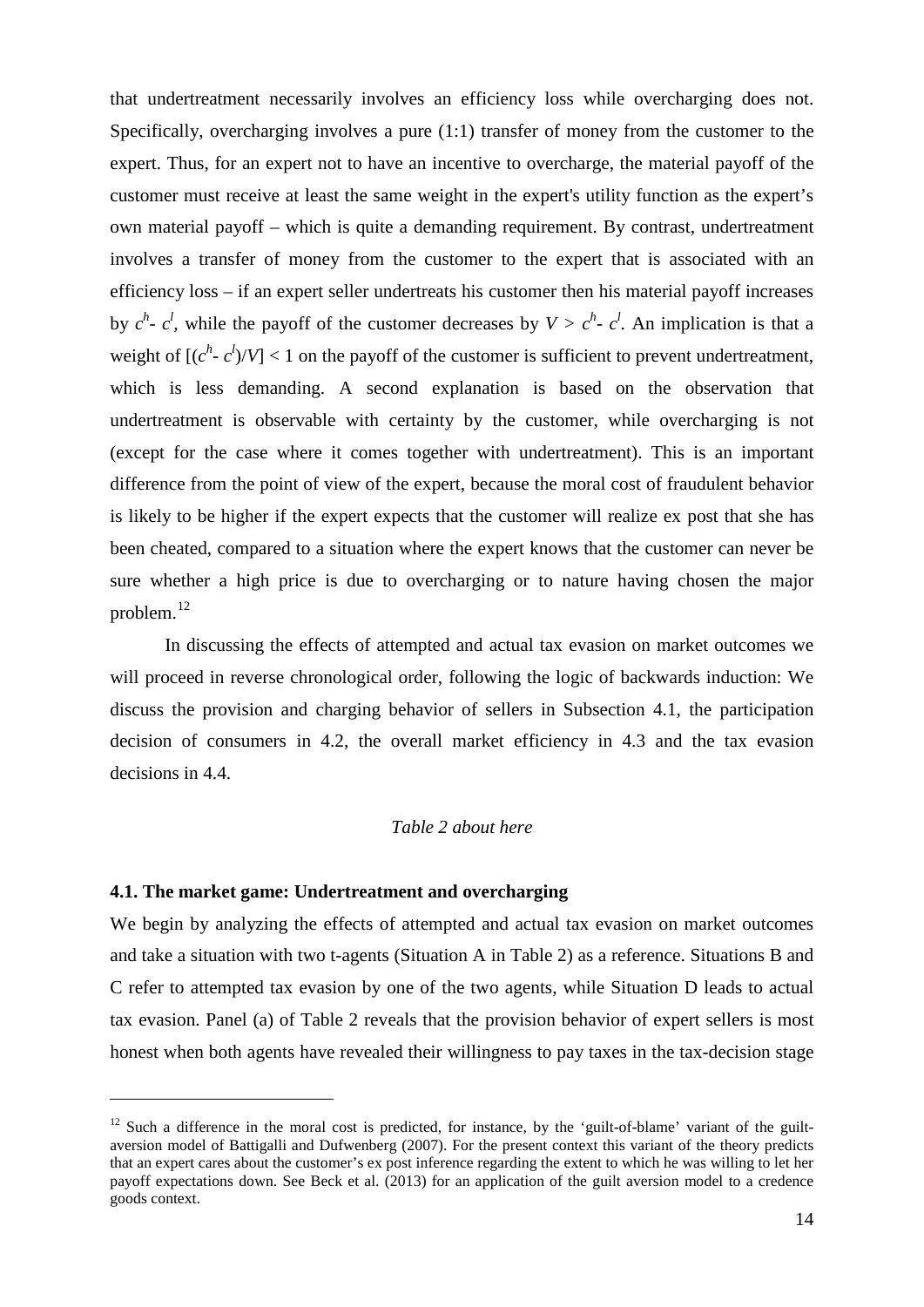(Situation A). Here, the undertreatment rate of 0.43 is lower than in all other situations (and this value is significantly different from the corresponding values in B and in D, with  $p < 0.05$ for each comparison).<sup>[13](#page-15-0)</sup> When being matched with an e-consumer, a t-seller on average significantly increases the UR from 0.43 to 0.58, while an e-seller decreases the UR from 0.65 to 0.57. However, this latter drop in UR is not significant. Also, comparing undertreatment in the cases where a seller and a consumer have agreed on evading the tax (Situation D) with the other situations reveals that undertreatment rates in Situation D do not differ significantly from those in situations B and C ( $p > 0.8$ ), but are significantly higher than those in dyads in which both subjects were tax-honest  $(p = 0.01)$ .

Columns (1) and (2) of Table 3 formally test the consequences of interacting with an e-consumer for the two types of sellers.<sup>[14](#page-16-0)</sup> Column (1) indicates that tax-dishonest consumers have to be prepared for a (weakly) significantly higher probability of undertreatment than honest ones when the interaction partner is an honest seller. By contrast, tax-dishonest sellers treat e- and t-consumers more or less the same, as can be seen in column (2).

### *Table 3 about here*

*Result 1: Undertreatment rates are lowest when both agents have opted for paying the tax in the first stage. Tax-dishonest consumers face significantly more undertreatment than taxhonest ones when interacting with an honest seller. Tax-dishonest sellers treat both types of consumers alike.*

Overcharging does not result in any changes in efficiency since it is only a matter of redistribution. Table 2 shows that overcharging rates are very high across the board, which leaves little room for significant treatment differences in this fraud dimension. It is still worthwhile noting that overcharging is most frequent when two e-agents interact (Situation D), but the only statistically significant difference is between situations D and C ( $p < 0.05$ ).

*Result 2: We observe only small differences in overcharging rates between different types of interacting dyads. The highest overcharging rates occur in the interaction of two taxdishonest agents.*

<u>.</u>

<sup>&</sup>lt;sup>13</sup> In order to control for the fact that observations within a matching group of eight participants are not independent of each other, all subsequent statistical *p*-values are based on two-sided Wilcoxon signed rank tests based on matching group averages across all twenty periods (unless stated otherwise).

<span id="page-16-1"></span><span id="page-16-0"></span> $14$  In this and in all subsequent regressions, standard errors are clustered by matching group in order to control for interdependencies within each group.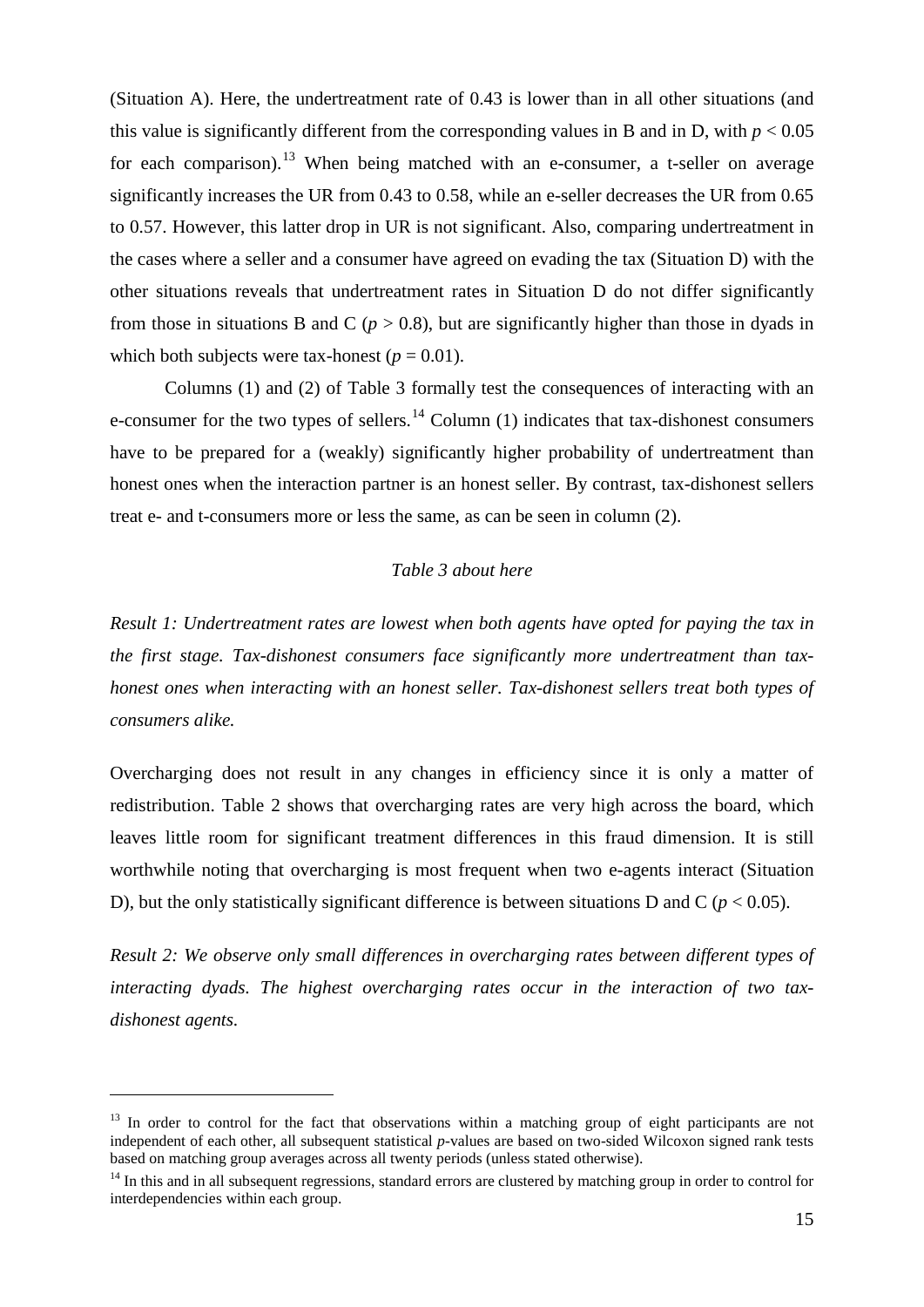We conclude this subsection with a word on actual tax evasion, *i.e.*, the case in which both agents are tax-dishonest and the transaction goes untaxed. Pooling situations A to C and comparing them with D allows us to address the question whether behavior differs in conditions  $\Gamma_e$  and  $\Gamma_t$  – or, put differently, to evaluate the impact of *actual* tax evasion. There is no significant difference in undertreatment rates  $(p > 0.16)$  between taxed and untaxed markets, while there is a significant difference in overcharging rates  $(p = 0.02)$ . The result for the undertreatment rate is perhaps not surprising since we have argued that *attempted* tax evasion is already enough to increase misbehavior by sellers compared to mutual tax honesty. When, in addition to attempted tax evasion, actual tax evasion occurs, undertreatment does not increase further because it is already at a high level and also because pairs of taxdishonest agents tend to display slightly lower undertreatment rates than pairs of differentlyminded agents. We will return to this point in Section 5.

#### **4.2. The market game: Interaction rates**

Turning to the consumer's participation decision, a close look at the relevant column of Table 2 reveals that the interaction rate (IR) of 0.85 in Situation A is significantly higher than in all other situations ( $p < 0.05$  for all pairwise comparisons). Furthermore, consumers differentiate between t-sellers and e-sellers and condition their interaction behavior on the tax decision of the seller. T-consumers, in particular, are much more willing to enter the market if they are interacting with a t-seller than with an e-seller, increasing their IR from 0.64 to 0.85 ( $p <$ 0.05). E-consumers also take their trading partner's tax decision into consideration, however here the effect of meeting a dishonest seller runs into the opposite direction. Comparing Situation B, in which e-consumers meet t-sellers, with Situation D, in which they meet esellers, reveals that e-consumers weakly significantly increase their interaction rate by 7 percentage points when being matched with an e-seller  $(p < 0.1)$ .

These results on consumer behavior are qualitatively confirmed by regressions (3) and (4) of Table 3, which explain the interaction decision of consumers by means of an array of factors, including the tax decision of the seller. To receive more detailed information we ran separate regressions for t- and e-consumers. The dummy for meeting a tax-dishonest seller shows up with signs in line with the qualitative differences from Table 2 for both types of consumers, again suggesting that t-consumers decrease and e-consumers increase their interaction rates as a response to meeting an e-seller. This effect is significant only for taxhonest consumers and it has a large negative coefficient of -0.22, mirroring the pronounced differences in interaction rates seen in Table 2. The other factors influencing the probability of interaction have the expected signs: Interaction probabilities decrease in  $p<sup>h</sup>$  suggesting that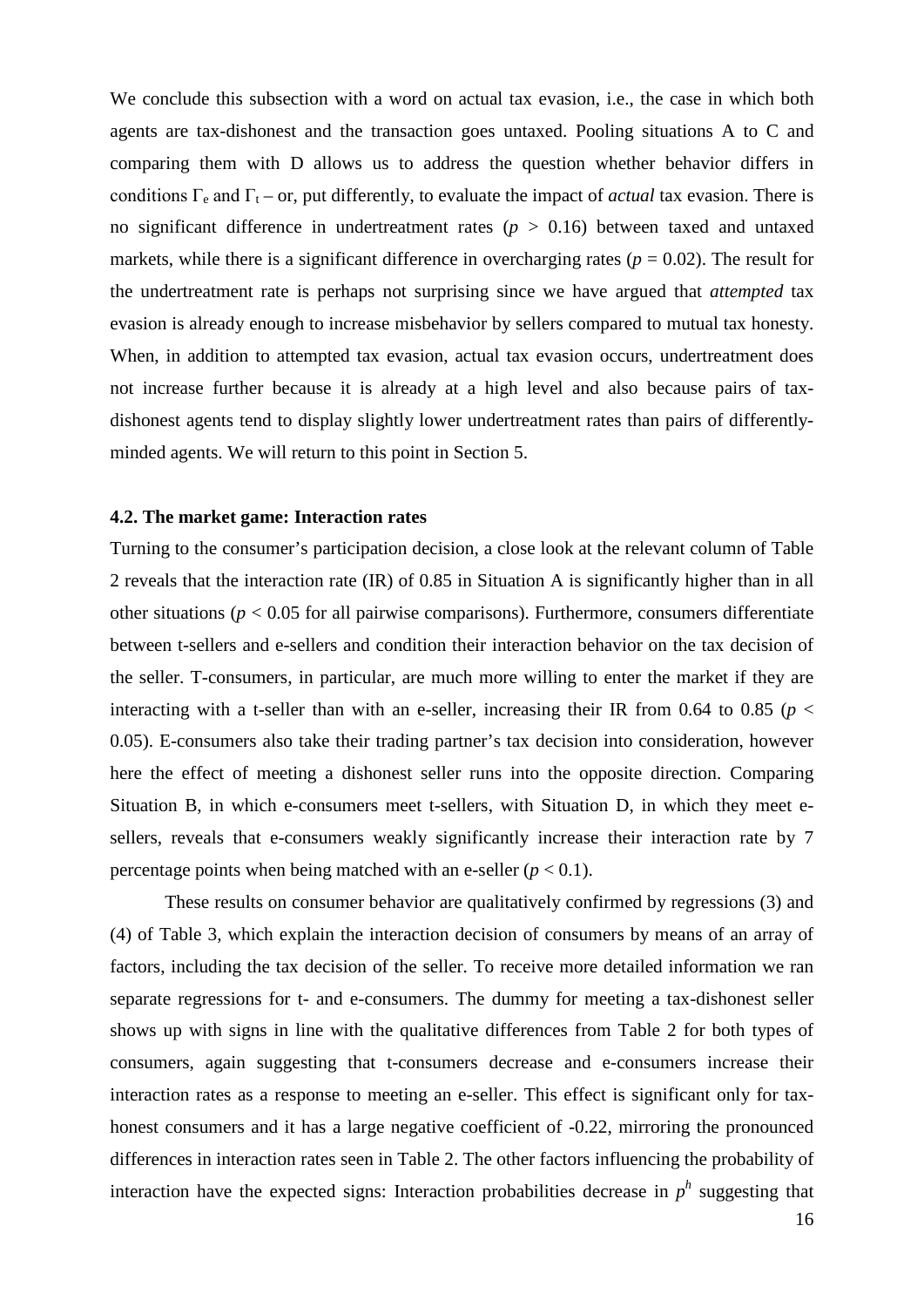both t-consumers and e-consumers anticipate that a higher price for the high-quality service increases the incentives for sellers to overcharge consumers. The effects for the price for the low-quality service are of opposite signs for t-consumers and e-consumers, and they are smaller in magnitude. The trend towards more selfish behavior of sellers indicated by Figure 4 below results in a reduction of interaction frequencies over time, as indicated by the perioddummy in Table 2.

*Result 3: Tax-honest consumers decrease their interaction rates significantly when they meet a tax-dishonest seller. Tax-dishonest consumers react in the opposite direction, but this effect is not significant.*

#### **4.3. The market game: Overall efficiency**

Combining the interaction and undertreatment rates in different situations to measure market efficiency, defined as IR∙(1*–*UR), we are able to investigate the efficiency loss that arises in the underlying market for credence goods as a consequence of attempted and actual tax evasion. As suggested by the results on undertreatment and interaction rates, efficiency is (with 0.48) highest in dyads with two tax-honest agents (Situation A in Table 2). This impression is confirmed by statistical tests: We find that efficiency in *all* other situations is significantly lower ( $p < 0.05$ ) than in Situation A. All deviations from perfect honesty to attempted or successful tax evasion hence lead to a drop in efficiency of considerable magnitude, ranging from a drop by one third in Situation D to a drop by more than 50 percent in Situation C.

*Result 4: Market efficiency is highest when both agents are tax-honest, but decreases significantly when at least one of the agents has revealed the intention to evade the tax. Attempted tax evasion is thus enough to lead to large efficiency losses.*

Whenever tax evasion was attempted (and regardless of whether it was in fact realized through mutual agreement), the market suffered from severe efficiency losses caused by a combination of an increase in the undertreatment rate and a decrease in the interaction frequency. Pooling situations A to C and comparing them with D reveals the efficiency impact of *actual* tax evasion. The similarity of overall undertreatment and interaction rates in market conditions  $\Gamma_e$  and  $\Gamma_t$  results in no significant difference in efficiency between the two market conditions ( $p > 0.24$ ), although the difference is in the expected direction and is of quite substantial magnitude. Again, this is not really surprising since we have argued that *attempted* tax evasion is enough to reduce efficiency compared to mutual tax honesty.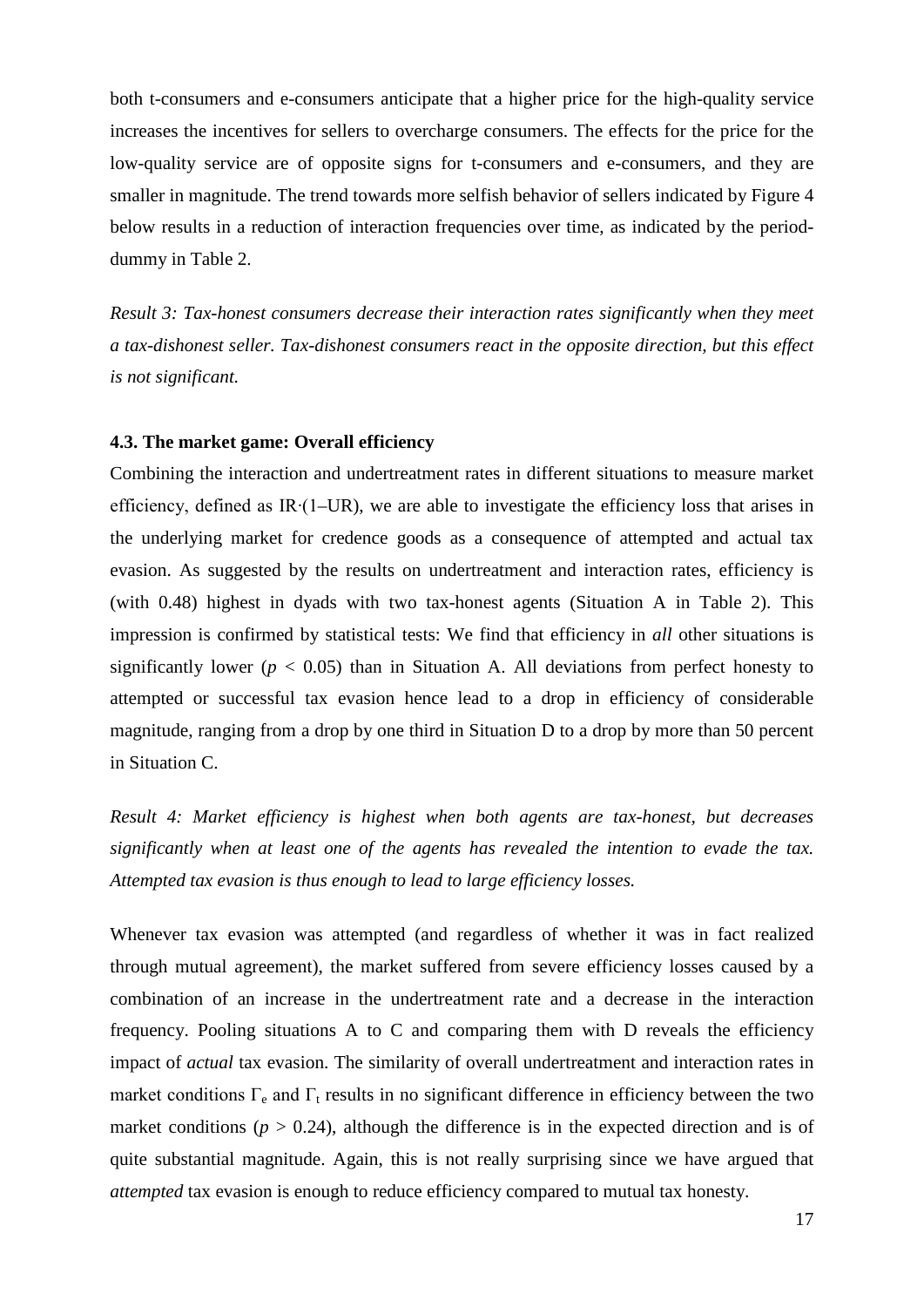#### **4.4 The tax-decision stage: Revealed intentions to evade taxes**

Overall, in 60 percent of cases subjects were tax-dishonest, resulting in a total tax evasion rate of 37 percent (given that the consent of both trading partners is required for actual tax evasion). Tax (dis)honesty is a deliberate and consistent decision for most subjects: 84 percent of subjects can be classified as either being regularly tax honest (with tax-honesty rates of three quarters or more) or regularly tax-dishonest (with tax-honesty rates of one quarter or less). Figure 3 reports the distribution of relative frequencies of subjects' tax decisions, broken down by sellers and consumers. A Kolmogorov-Smirnov test for equality in distributions shows no significant difference in tax-honesty of sellers and consumers ( $p =$ 0.16), even though, on average, sellers opt more often for tax evasion than consumers (63 vs. 57 percent of all decisions). At any rate, both distributions are clearly far from random ( $p <$ 0.01, binomial tests), suggesting that agents expect to interact in the market later on with positive probability. To get an impression of whether behavior is also stable over time, the black dashed line in Figure 4 depicts the smoothed tax-dishonesty rate over all periods, and exhibits a slight upward trend.

#### *Figure 3 and Figure 4 about here*

To get more information on the drivers of behavior in the tax-decision stage of the game we run a probit regression as shown in Table 4. It explains revealed intentions to evade taxes in treatment *ENDO* by means of the participant type (seller or consumer), the two prices, the period, and idiosyncratic controls for gender, age, and risk attitudes. Contrary to the results of the non-parametric statistical test, the regression picks up a weakly significant difference between participant types, with sellers being about 12 percentage points more likely than buyers to opt for tax evasion, ceteris paribus. Similar to previous studies such as Baldry (1987) and Bayer and Sutter (2009) we also find a significant effect of gender on the probability of tax evasion, with females exhibiting a lower propensity to be tax-dishonest. Risk attitude shows up insignificantly, implying that we do not find any evidence that risk attitudes are important for tax-honesty in the tax-decision stage. Moreover, the prices  $p^h$  and  $p^l$ are insignificant.

#### *Table 4 about here*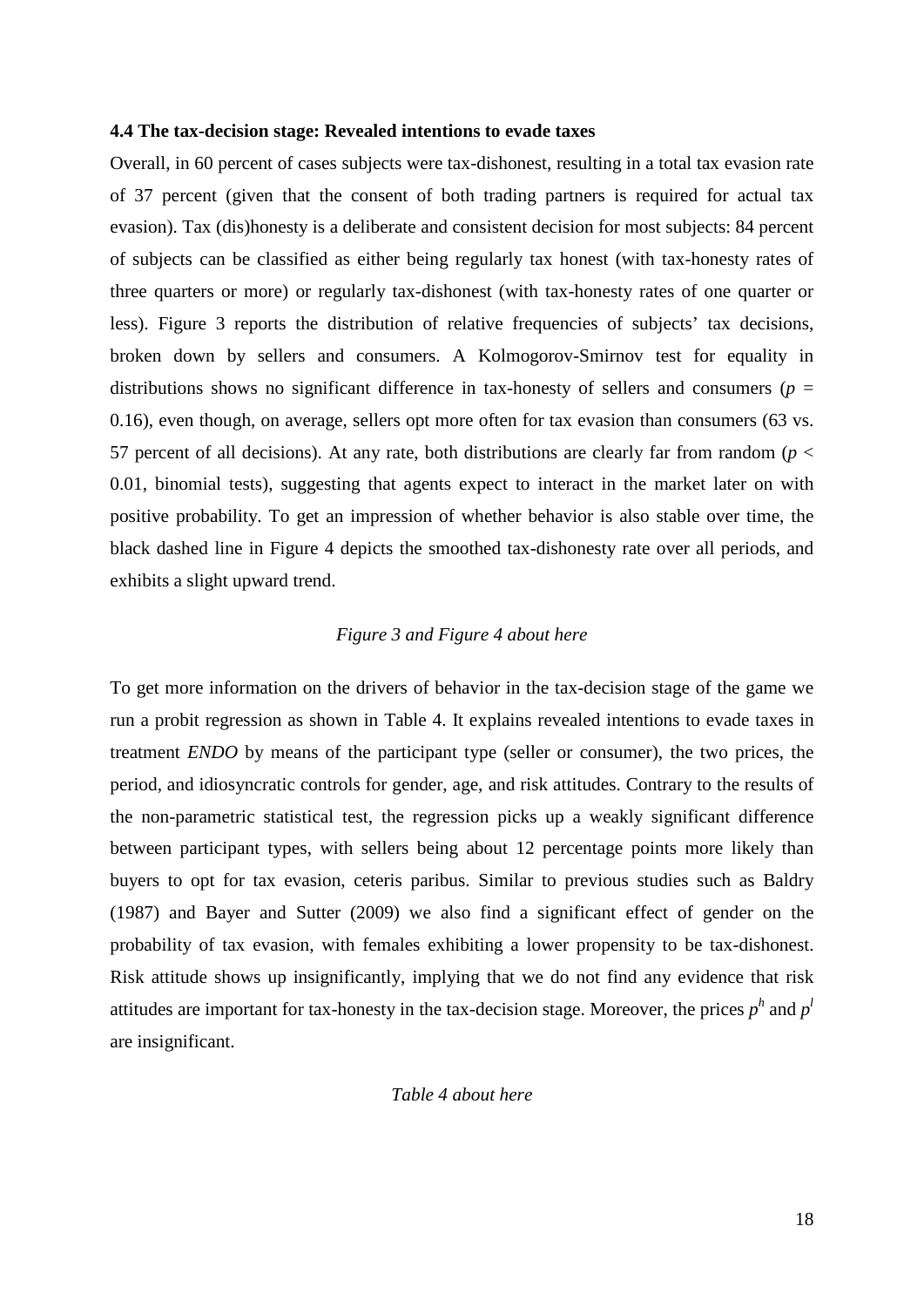### **5. WHAT IS DRIVING THE RESULTS?**

In the previous section we have seen that market behavior in our main treatment differs remarkably between the four constellations of revealed intentions to evade taxes (i.e., between situations  $A - D$  in Table 2). However, within the *ENDO* treatment it was impossible to discriminate between the various effects that might be responsible for the differences.

For instance, we found that the undertreatment rate is only 43% in Situation A, while it is 15 percentage points higher in Situation B (with 58%). This finding is consistent with the existence of a *solidarity effect* which predicts that tax-honest sellers treat tax-honest customers better than tax-dishonest ones. However, the *punishment effect* makes exactly the same prediction regarding this comparison. This is not an accident – to the contrary, within the *ENDO* treatment the solidarity and conspiracy effect on the one hand, and the punishment effect on the other, are simply two sides of the same coin: Solidarity and conspiracy predict better performance in 'symmetric situations' (i.e., in A and in D), while punishment predicts worse performance in 'asymmetric situations' (i.e., in B and in C).

As a second example consider the finding that the undertreatment rate is significantly lower in A (where both parties are tax-honest) than in D (where both are tax-dishonest). This finding could be attributed to the solidarity effect (one would have to argue that it is stronger than the conspiracy effect), to the selection effect (which predicts that more pro-social sellers are not only less inclined to evade taxes but also less willing to defraud consumers), to the cake-size effect (one would have to argue that sellers behave in a more consumer-friendly way in an environment where earnings are intermediate with certainty than in the alternative scenario where gains from trade are high with high probability and low with low probability), or to any combination of those effects.

To receive information about the relative importance of the various effects for our findings we will exploit the two control treatments, *SELLER* and *EXO*. Panels (b) and (c) in Table 2 report the key variables for those treatments, and Table 5 shows regressions with undertreatment, overcharging and interaction rates as dependent variables and with the seven situations of Table 2 as independent variables (with Situation A as the left-out category).

## *Table 5 about here*

First we search for evidence of a *cake size effect*. This effect could be responsible for differences between the untaxed Situation D and all other (taxed) situations in *ENDO*. The hypothesis would be that behavior differs between markets *Γ<sup>e</sup>* and *Γ<sup>t</sup>* due to the sheer change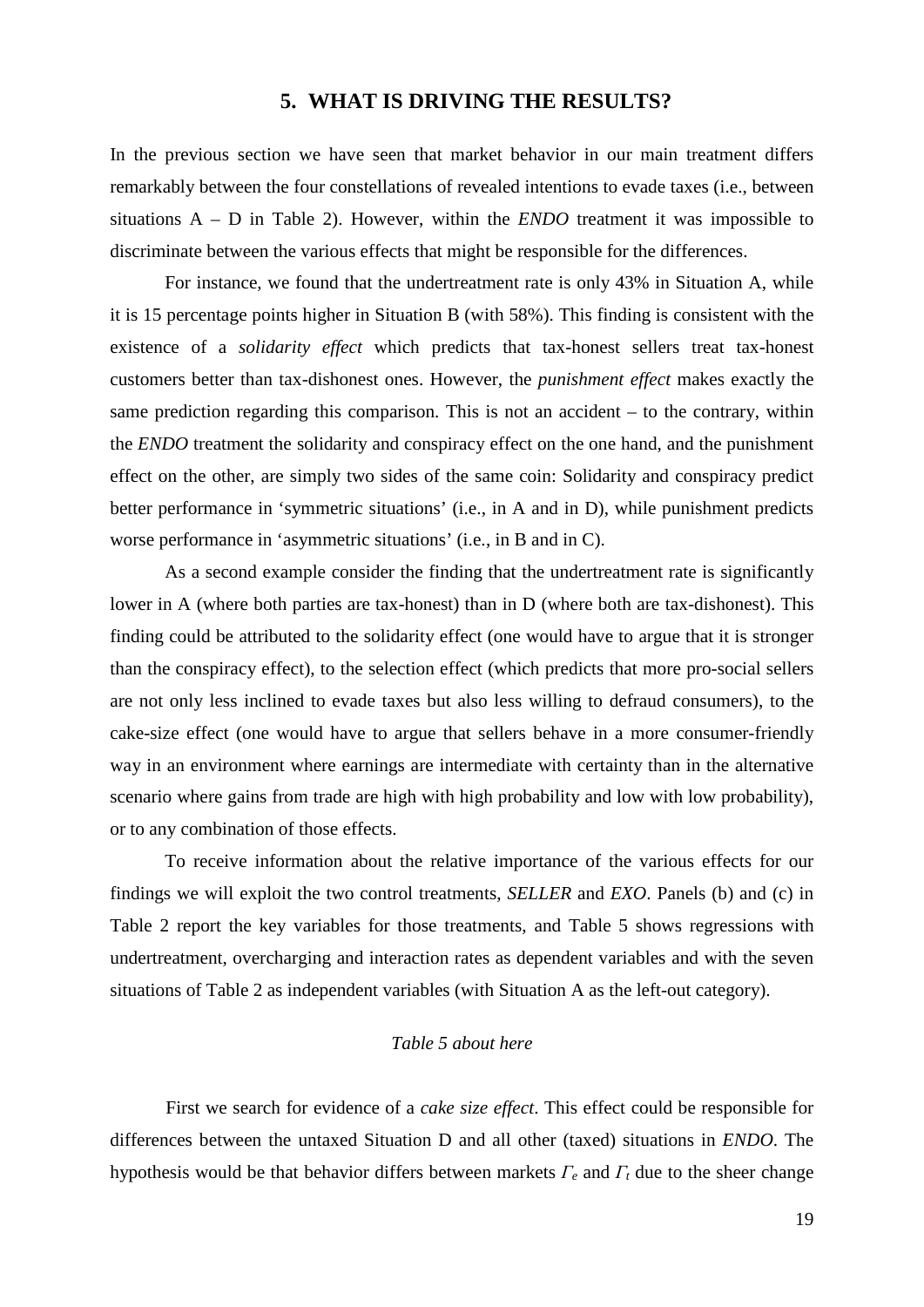in profits and their probabilities, no matter how tax evasion has come about (in case it has). To check for the existence of a cake size effect we use our *EXO* treatment where – by design – the solidarity, conspiracy, punishment and selection effects cannot play any role, while the cake size effect is potentially present. Specifically, we compare Situation G to Situation H. We find only small differences in the provision and charging decisions of sellers across the two market situations. The overcharging rate is practically identical in G and H. The undertreatment rate increases slightly from 0.59 in taxed markets to 0.62 in untaxed markets. This difference is insignificant based on an F-test (*Situation*  $G =$  *Situation*  $H$ , post-estimation based on column 1 of Table 5) but it does show up as significant based on a Wilcoxon signedranks test ( $p < 0.05$ ). Accordingly, we conclude by stating that we find some limited evidence for a cake size effect in the provision, but no evidence for a cake size effect in the charging decisions of sellers.

So far, we cannot disentangle the *selection effect* – i.e., the effect of self-selection by sellers into the underground economy – from the reaction of a seller to a consumer's tax decision, meaning that we cannot exclude the possibility that tax-evading sellers are *per se* more likely to undertake fraudulent behavior regardless of the tax attitude of consumers. To check for the presence of a selection effect (on top of the cake size effect) we use our *SELLER*  treatment where by design the solidarity, conspiracy and punishment effects cannot play any role, while the selection and the cake size effect are potentially present. Specifically, we compare Situation E in Table 2 (where the seller has self-selected into the taxed economy) to Situation G (where the seller was randomly assigned to the taxed economy) and Situation F (where the seller has self-selected into the untaxed economy) to Situation H (where the seller was randomly assigned to the untaxed economy). Selection predicts higher undertreatment and overcharging rates in G than in E and in F than in H. Indeed, all four comparisons (two comparisons for each of the two fraud dimensions) are qualitatively in line with seller selection – undertreatment, for instance, is much higher among e-sellers in *SELLER* than under exogenously imposed tax evasion (70% vs. 62%). In terms of the relevant F-tests in Table 5, the differences are generally insignificant with the notable exception of significantly higher overcharging rates in situation F than in H (97% vs. 92;  $p < 0.05$ , F-test based on column 2 of Table 5).<sup>[15](#page-16-1)</sup> This indicates that those sellers who self-select into the untaxed economy may be more likely to overcharge their customers.

-

<sup>&</sup>lt;sup>15</sup> This difference, however, is not significant with non-parametric testing ( $p > 0.1$ , Mann-Whitney test based on matching group averages). All other differences between situations E and G, respectively F and H, are also insignificant based on Mann-Whitney tests, in line with the regression results reported here.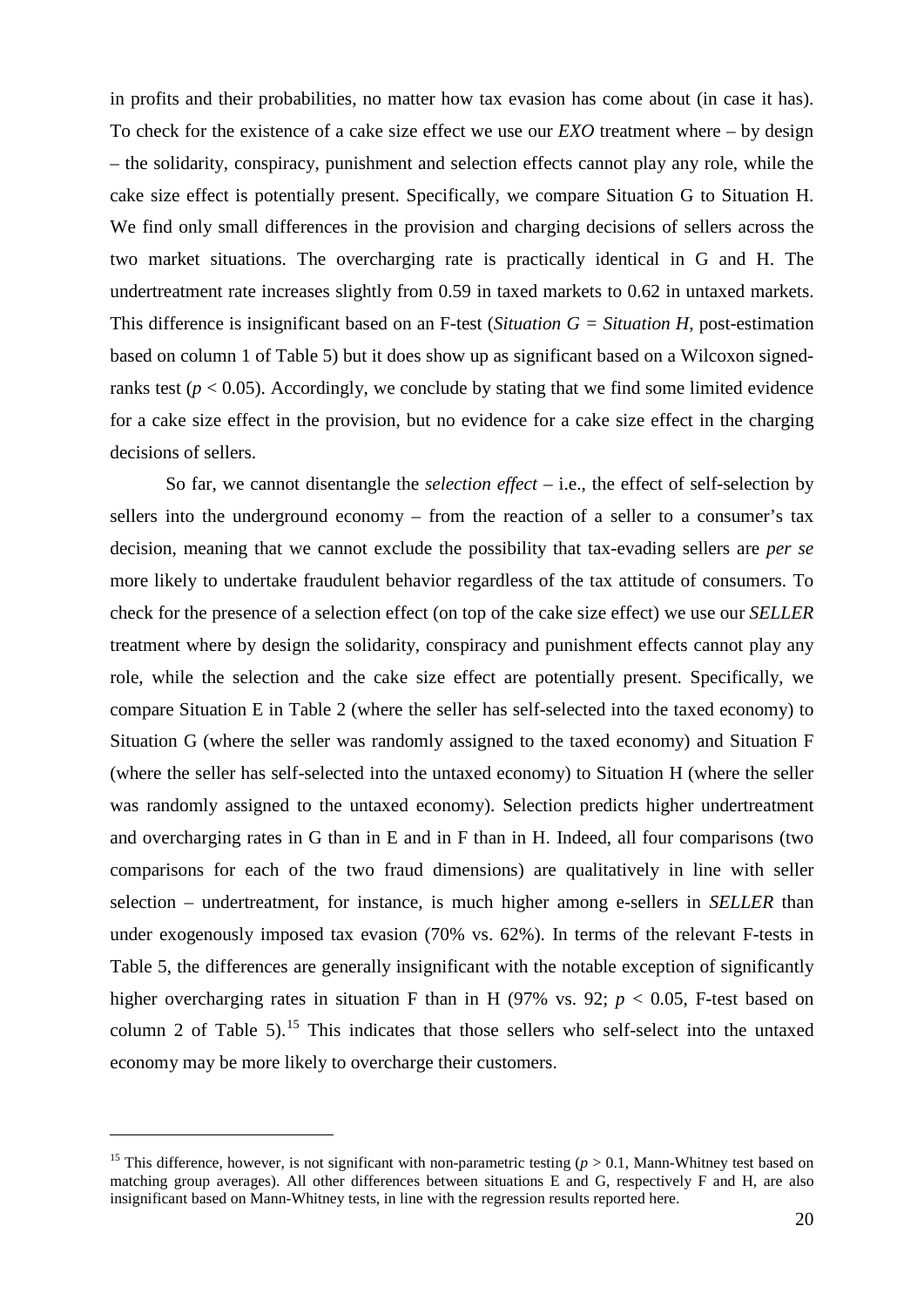The *solidarity effect* and the *conspiracy effect* refer to the possibility that sellers may reserve better treatment for consumers of the same type. As we have defined those terms in the introduction, solidarity may drive behavior in the relationship between t-sellers and tconsumers, while conspiracy might be relevant in the interaction between e-sellers and econsumers, and both can alternatively be thought of as in-group favoritism. To check for the existence of a solidarity or a conspiracy effect we compare Situation A from treatment *ENDO* to Situation E from treatment *SELLER* and Situation D from treatment *ENDO* to Situation F from treatment *SELLER*. Solidarity between two tax-honest agents predicts that sellers cheat less in A than in E, because in A they are matched with a consumer of the same type, whereas in E nothing is known about the type of the consumer. For the same reason, conspiracy between two tax-dishonest agents predicts that undertreatment and overcharging will be less common in D than in F (where nothing is known about the consumer's type). It is important to note that our identification strategy here is based on the implicit assumption that selection is the same across the *ENDO* and the *SELLER* treatment. This is not necessarily the case, as the implications of choosing to evade for a seller are different across the two conditions and, as such, could imply different selection processes. Specifically, a seller evading in *SELLER* realizes the benefits of evasion with certainty (he does not have to pay the taxes for sure), while this is not the case in *ENDO* (as here evasion takes place only if the buyer agrees). The same implicit assumption underlies the comparison of situations B and E and situations C and F when we check for the existence of a punishment effect. This limitation of our identification strategy should be kept in mind when interpreting our results.

While we have seen that overcharging frequencies are almost at a corner in every situation – and in this case higher in  $D$  than in  $F$ , contrary to the conspiracy hypothesis – the qualitative differences for undertreatment are fully in line with the existence of both a solidarity and a conspiracy effect. Undertreatment is less common in A than in E and in D than in F. Based on column 1 of Table 5, both F-tests (*Situation A = Situation E*, respectively *Situation D = Situation F*) point to weakly significant differences ( $p < 0.1$ ).

The *punishment effect* predicts that fraud is more prevalent in situations where the seller knows he is matched with someone of a different tax attitude than in situations where he does not have this information. To check for the existence of a punishment effect we compare Situation B from treatment *ENDO* to Situation E from treatment *SELLER* and Situation C from treatment *ENDO* to Situation F from treatment *SELLER* (here we exploit the fact that the cake size effect was found to be of minor importance). Punishment predicts more consumerfriendly behavior in E than in B (where the seller knows that the consumer is of a different type) and more consumer-friendly behavior in F than in C (for the same reason). The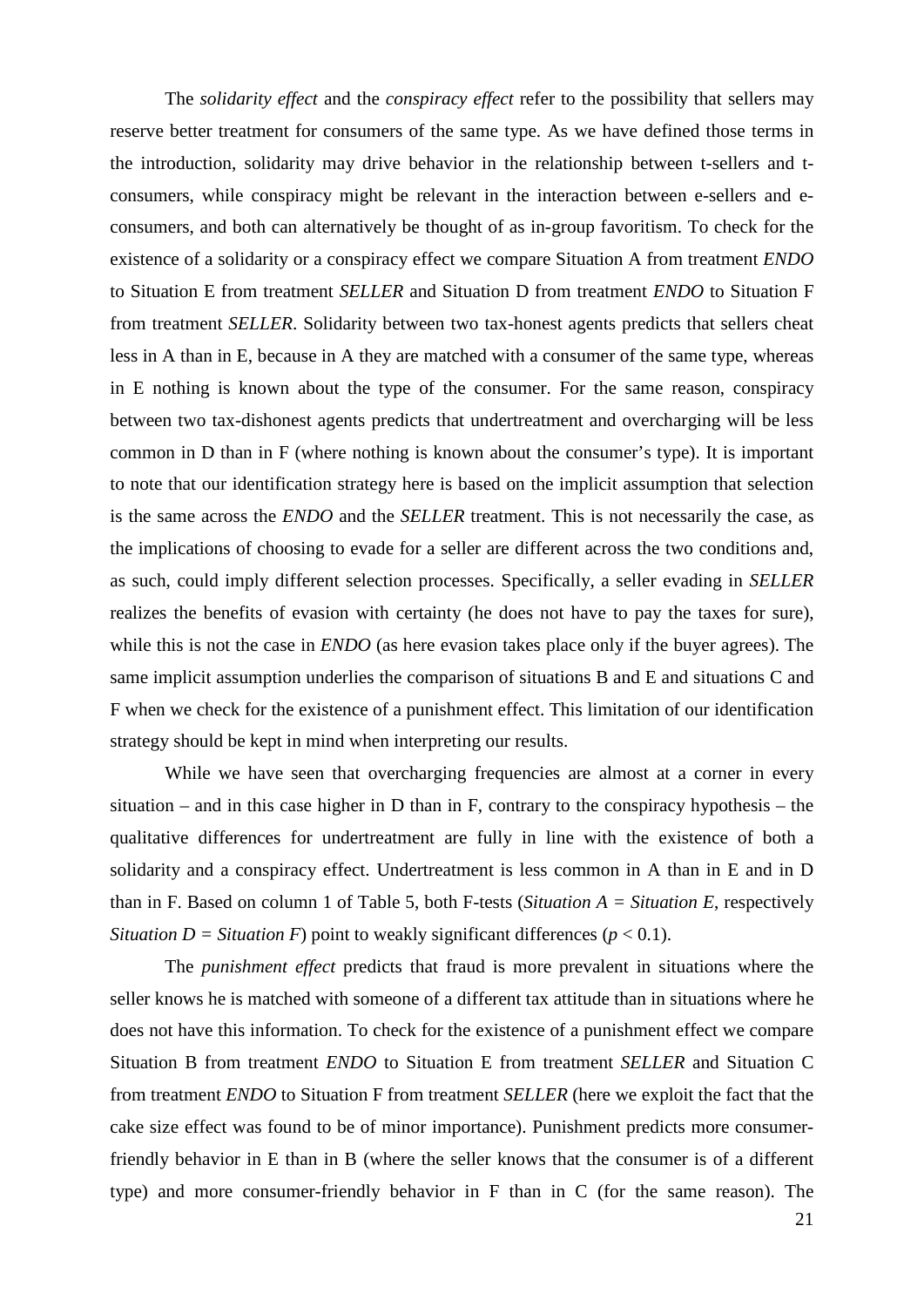corresponding differences in undertreatment and overcharging rates are either very small or in the "wrong" direction (such as the comparison between the 65% undertreatment rate in C and the 70% UR in F) and the F-tests in Table 5 show that the differences are always insignificant. Hence, we find no evidence to support the presence of a punishment effect in our experiment. We summarize the findings of this section as:

*Result 5: We find evidence for the existence of a solidarity effect between two tax-honest agents and a conspiracy effect between two tax-dishonest agents, leading to less fraud when agents reveal the same tax attitude. We also find some evidence for the existence of a selection effect, with tax-dishonest sellers being more likely to overcharge their customers, but almost no evidence for the existence of a punishment effect or a cake size effect.*

In this section's analysis we have so far mainly dealt with the various effects driving the provision and charging behavior of sellers, while remaining silent about the behavior of consumers and the resulting interaction rates. The reason is that our design does not allow us to cleanly identify the relative roles of the many effects that might be driving the decision to enter the market or not. In particular, entry decisions by consumers can be driven by a solidarity, a conspiracy, a punishment or a cake-size effect, but also by the consumer's expectation of (some of) these effects affecting their partners as sellers. To give an example of this, let us compare the interaction rates in situations A and C. The fact that interaction is much more frequent in A than in C may be driven by a solidarity effect (t-consumers reward t-sellers' tax-honesty in A by increasing their propensity to enter the market), a punishment effect (t-consumers punish e-sellers' tax-dishonesty in C by decreasing their propensity to enter), or an anticipation of a number of different things: Anticipation of less (more) fraud by the seller in A (in C) due to the solidarity (punishment) effect on the seller's side, or anticipation of more fraud in C due to the perceived selection effect – in this latter case, the consumer perceives the seller's tax evasion decision as a signal of his preferences and of the resulting provision and charging behavior. Similarly, the higher interaction rate in D than in B may be driven by the conspiracy effect, the punishment effect, or by the consumer's anticipation (e.g., if consumers hope for better treatment in D due to conspiracy from the seller).

Our controls are of limited help in disentangling those effects. For instance, following the line of argument that we used for undertreatment, solidarity predicts higher interaction rates in A than in E and conspiracy predicts higher interaction in D than in F. We do find significant differences in both of these comparisons ( $p < 0.05$ ; F-tests based on column 3 of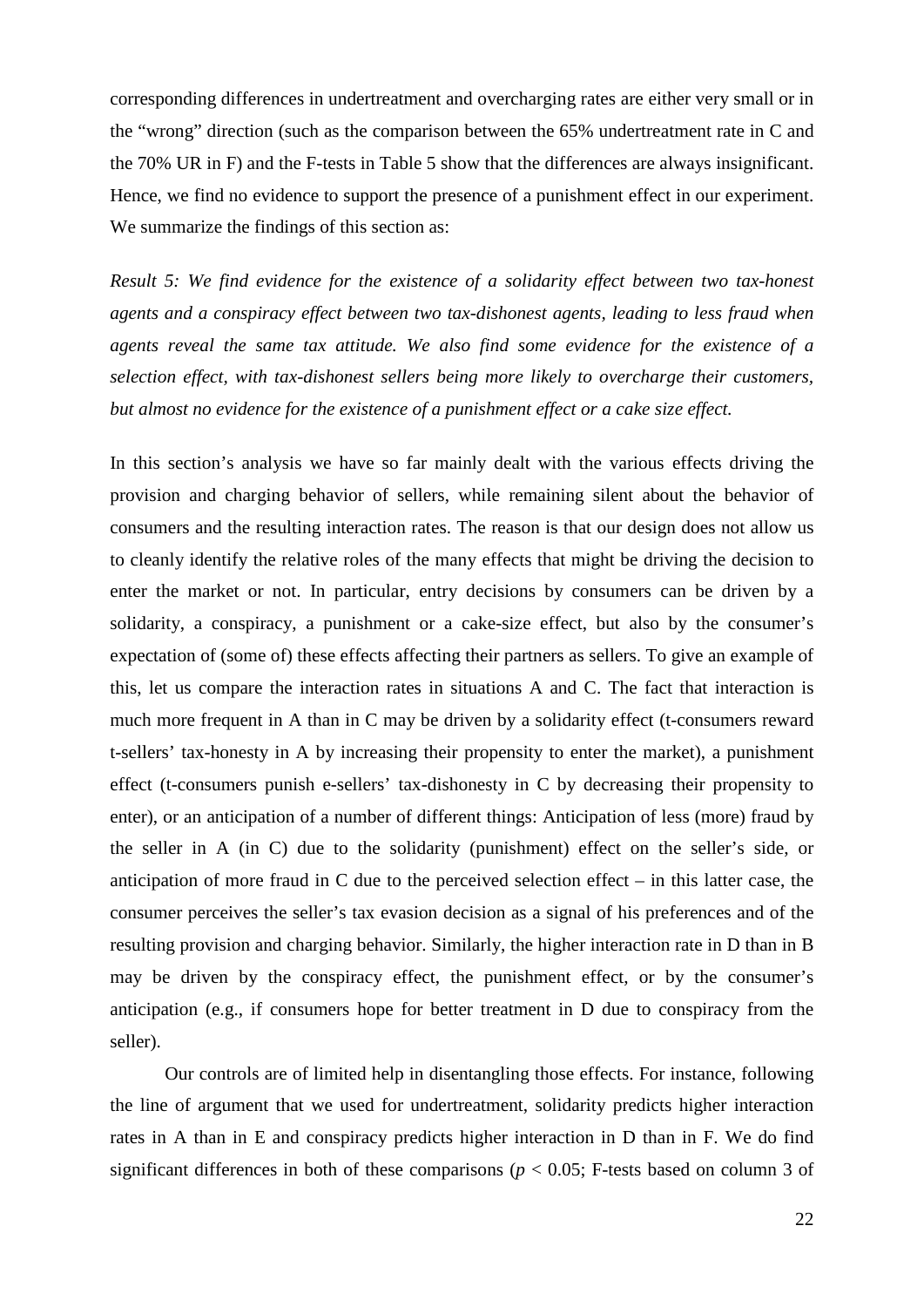Table 5), which is consistent with the existence of a solidarity and a conspiracy effect in the consumers' interaction decisions. At the same time, however, consumers may interact more frequently in A and in D because they expect the seller to be driven by the solidarity or the conspiracy effect in these situations. This issue could potentially be addressed by eliciting consumers' beliefs about the behavior of the seller or by running a number of additional control treatments. Given that the main focus of our paper is on the interplay between revealed intentions to pay or evade taxes and provision and charging behavior in the underlying credence goods market, we leave this an open question for future research.

### **6. CONCLUSION**

The channels through which tax evasion can be detrimental for welfare are intricate. We have experimentally investigated the effects of revealed intentions to pay or evade taxes on the performance of a particular kind of market that is prone to inefficiencies in trade. Participants in a credence goods market were given the opportunity to reveal their intentions regarding tax evasion before the actual transaction took place. Only when both the seller and the consumer opted for tax evasion was the transaction actually concealed from the tax authority.

We are contributing to the literature on tax evasion by demonstrating that the phenomenon is detrimental not only because it yields an unfair distribution of the overall tax burden, wastes resources when taxpayers try to conceal and tax authorities try to detect tax evasion, imposes uncertainty on risk-averse evaders and distorts competition, but also because of its negative impact on the efficiency of interaction in the underlying market. In transactions in which at least one partner was tax-dishonest, efficiency was up to 50 percent lower than in a constellation with exclusively tax-honest agents. This difference is driven by higher undertreatment frequencies and lower interaction rates in markets in which tax evasion was attempted or successfully conducted. We found that the efficiency drop in untaxed markets is hardly driven by the change in market conditions. Rather, efficiency losses arise mainly due to the fact that subjects who prefer to pay taxes react negatively to the intent of a trading partner to evade them by an increased frequency of undertreatment (in the case of sellers) and a decreased frequency of interaction (in the case of consumers). This is in line with our initial conjecture about the existence of a solidarity effect between two tax-honest agents that seems to reduce the undertreatment rate and increase the interaction rate in pairs of tax-honest market participants. Although we also find evidence for a conspiracy effect between two taxdishonest agents, which ceteris paribus would lead to more consumer-friendly behavior in the underground sector, consumers do not really profit from that effect because it is almost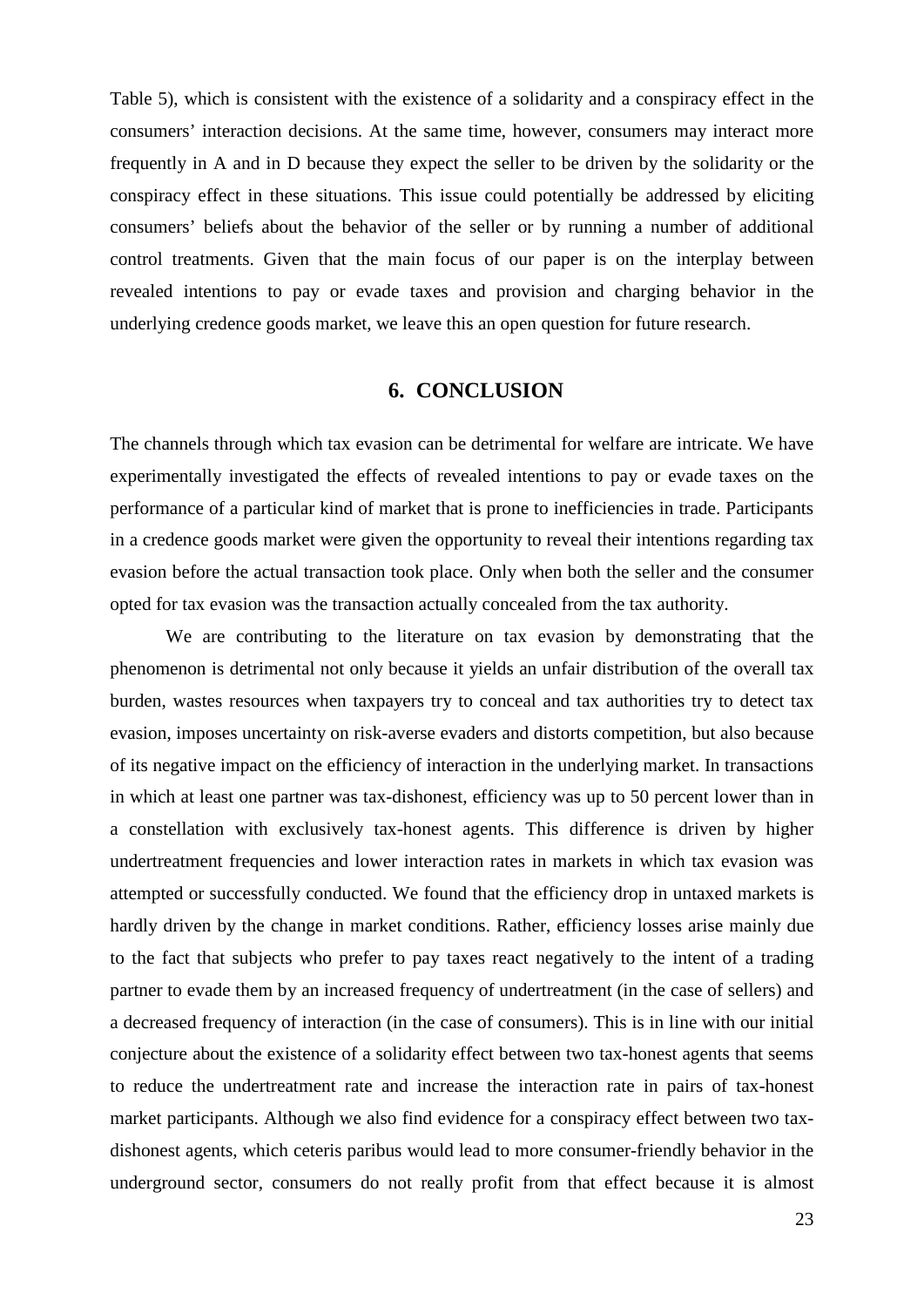entirely cancelled out by a selection effect that causes more selfish sellers to self-select into the underground sector.

While our work provides a first indication of the presence of hidden costs of tax evasion, the empirical importance of these costs should be substantiated in future lab and field experiments, perhaps under variations in the institutional setup. Our findings so far suggest that consumers are well advised to be cautious of proposing to evade taxes in situations in which a seller has an informational advantage over the consumer. If the seller is tax-honest then he might treat the consumer worse because he has less scruple to defraud a tax-dishonest than a tax-honest consumer, due to the fact that he does not identify himself with a taxdishonest person. In this case, proposing tax evasion leads to deteriorated service without any compensating benefit (given that tax evasion requires mutual consent). In the alternative case where the seller agrees to conceal the transaction, the myopic gain of the evaded tax may easily be canceled out by the deteriorated service provision resulting from the fact that a taxdishonest seller is more likely to commit fraud in the first place. This latter statement is supported by our finding that selfish sellers tend to self-select into the shadow economy. So, before agreeing to a transaction, it seems advisable for a consumer to try to elicit the tax attitude of the seller who has the power to commit fraud and to abstain from a purchase if she discovers on the seller's side an intention to evade taxes.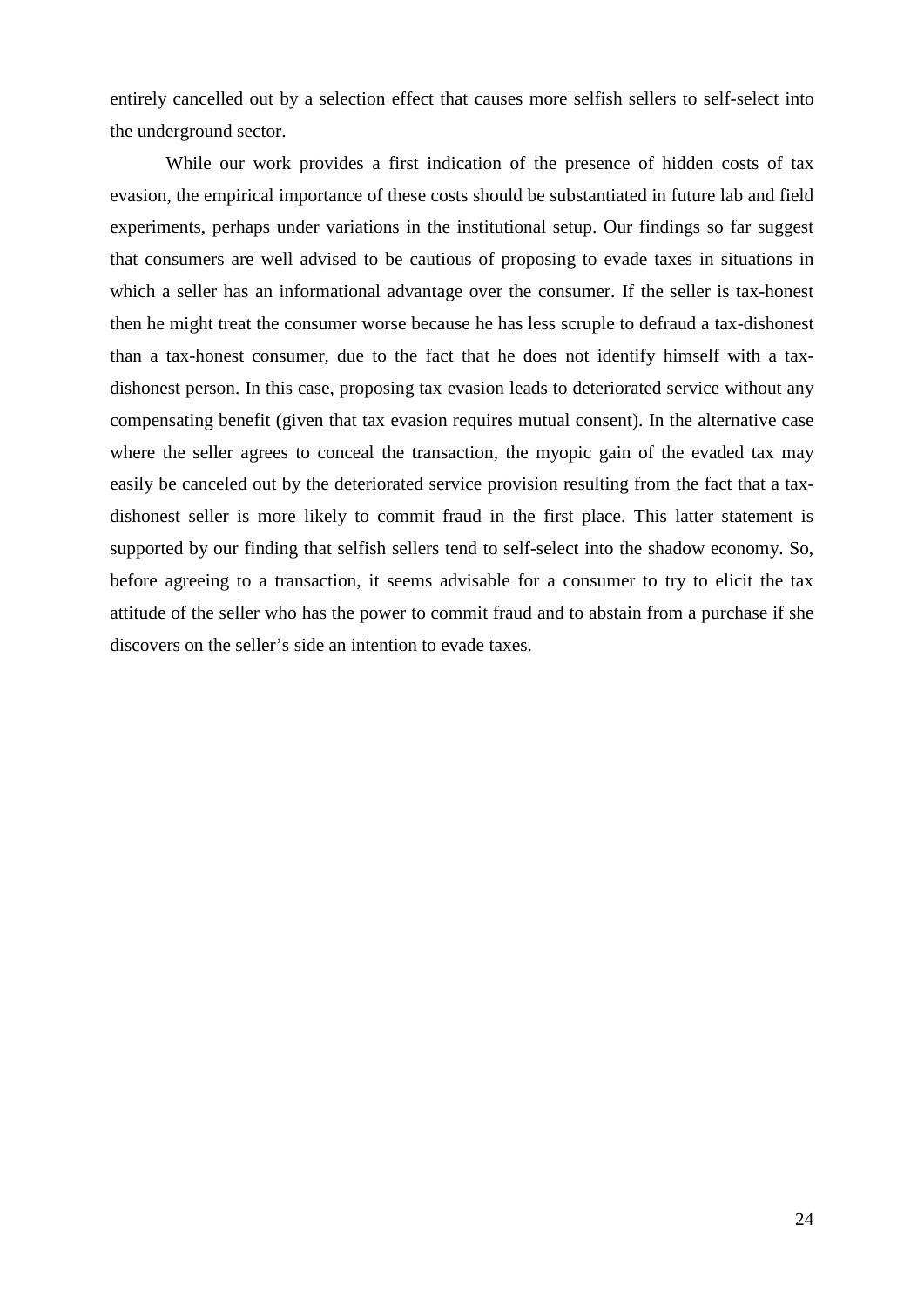**Acknowledgements:** We are indebted to the co-editor, Henrik Kleven, and two anonymous referees for their excellent comments which helped to improve the paper a lot. We also wish to thank Kai Konrad and participants at the X. Tax Day of the Max Planck Institute for Tax Law and Public Finance for helpful comments. Financial support from the Austrian Science Fund (FWF) through grant numbers P20796 and P22669 is gratefully acknowledged.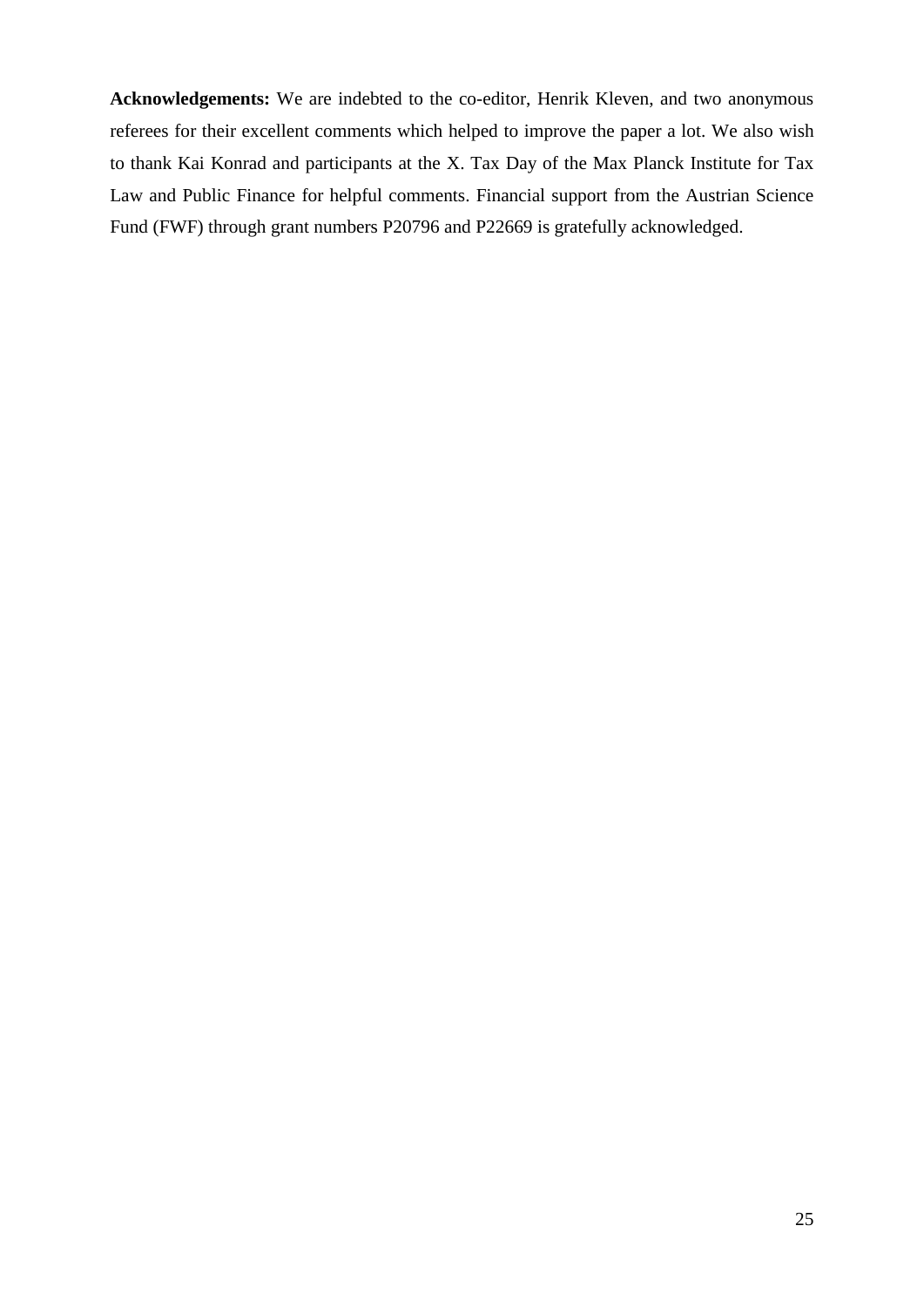## **REFERENCES**

- Allingham, M. G., Sandmo, A. (1972), Income tax evasion: A theoretical analysis. *Journal of Public Economics* 1: 323–338.
- Alm, J., McClelland, G., Schulze, W. (1992), Why do people pay taxes? *Journal of Public Economics* 48: 21–38.
- Andreoni, J., Erard, B., Feinstein, J. (1998), Tax compliance. *Journal of Economic Literature* 36: 818–860.
- Baldry, J. C. (1986), Tax evasion is not a gamble: A report on two experiments. *Economics Letters* 22: 333–335.
- Baldry, J. C. (1987), Income tax evasion and the tax schedule: Some experimental results. *Public Finance* 42: 357–383.
- Battigalli, P., Dufwenberg, M. (2007). Guilt in games. *American Economic Review,* 97:170– 176.
- Bayer, R.-C. (2006), A Contest with the Taxman The Impact of Tax Rates on Tax Evasion and Wastefully Invested Resources. *European Economic Review* 50: 1071–1104.
- Bayer, R.-C., Sutter, M. (2009), The excess burden of tax evasion an experimental detection-concealment contest. *European Economic Review* 53: 527–543.
- Beck, A., Kerschbamer, R., Qiu, J., Sutter, M. (2013), Shaping beliefs in experimental markets for expert services: Guilt aversion and the impact of promises and moneyburning options. *Games and Economic Behavior* 81: 145-164
- Boadway, R., Marceau, N., Mongrain, S. (2002), Joint tax evasion. *Canadian Journal of Economics* 35: 417–435.
- Brandts, J., Charness, G. (2011), The strategy versus the direct-response method: A first survey of experimental comparisons. *Experimental Economics* 14: 375–398.
- Casari, M., Cason, T. (2009), The strategy method lowers measured trustworthy behavior. *Economics Letters* 103: 157–159.
- Chang, J., Lai, C. (2004), Collaborative tax evasion and social norms: Why deterrence does not work. *Oxford Economic Papers* 56: 344–368.
- Charness, G., Rigotti, L., Rustichini, A. (2007), Individual behavior and group membership. *American Economic Review* 97: 1340–1352.
- Chetty, R. (2009), Is the taxable income elasticity sufficient to calculate deadweight loss? The implications of evasion and avoidance, *American Economic Journal: Economic Policy*  $1: 31 - 52.$
- Clotfelter, C. (1983), Tax evasion and tax rates: An analysis of individual returns. *Review of Economics and Statistics* 65: 363–373.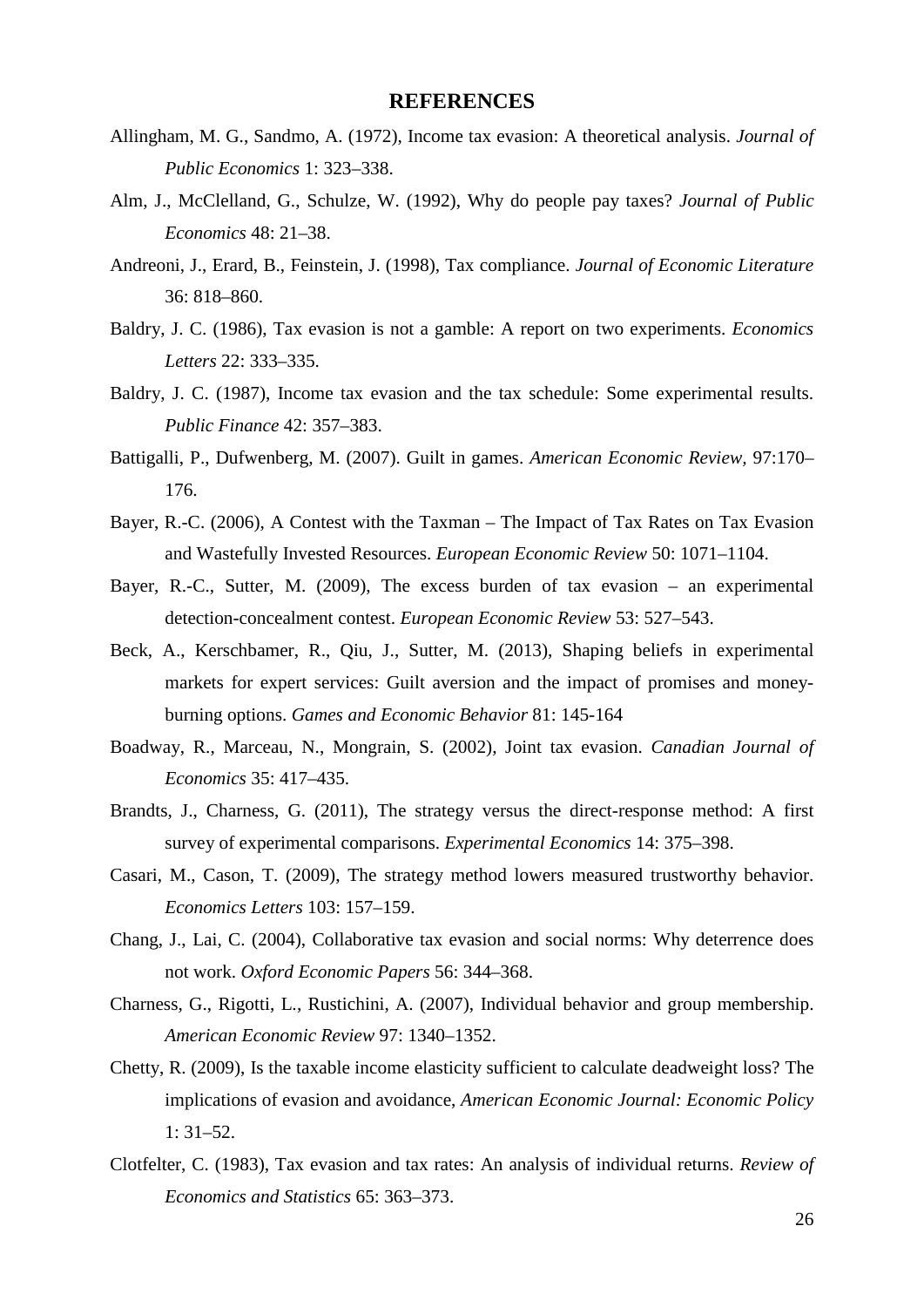- Dulleck, U., Kerschbamer, R. (2006), On doctors, mechanics, and computer specialists: The economics of credence goods. *Journal of Economic Literature* 44: 5–42.
- Dulleck, U., Kerschbamer, R., Sutter, M. (2011). The economics of credence goods: on the role of liability, verifiability, reputation and competition. *American Economic Review* 101(2): 526–555.
- Erard, B., Feinstein, J. S. (1994), The role of moral sentiments and audit perceptions in tax compliance. *Public Finance* 49, 70–89.
- Feldstein, M. (1995). The effect of marginal tax rates on taxable income: A panel study of the 1986 tax reform act. *Journal of Political Economy* 103: 551-572.
- Feldstein, M. (1999), Tax avoidance and the deadweight loss of the income tax. *The Review of Economics and Statistics* 81: 674–680.
- Feinstein, J. S. (1991), An econometric analysis of income tax evasion and its detection. *RAND Journal of Economics* 22: 14–35.
- Fischbacher, U. (2007), z-tree: Zurich toolbox for ready-made economic experiments. *Experimental Economics* 10: 171–178.
- Frey, B., Torgler, B. (2007), Tax morale and conditional cooperation. *Journal of Comparative Economics* 35: 136–159.
- Götte, L., Huffman, D., Meier, S., Sutter, M. (2012), Competition between organizational groups: Its impact on altruistic and anti-social motivations. *Management Science* 58: 948-960.
- Gordon, J. P. P. (1989), Individual morality and reputation costs as deterrents to tax evasion. *European Economic Review* 33: 797–805.
- Greiner, B. (2004). An online recruiting system for economic experiments." In: Kurt Kremer, Volker Macho (eds.). *Forschung und wissenschaftliches Rechnen 2003*. GWDG Bericht 63, Goettingen: Gesellschaft fuer wissenschaftliche Datenverarbeitung: 79-93.
- Güth, W., Strauß, S., Sutter, M. (2005), Tax evasion and state productivity An experimental study. *Metroeconomica* 56: 85–100.
- Huck, S., Lünser, G., Tyran, J.-R., 2010. Consumer networks and firm reputation: A first experimental investigation. *Economic Letters* 108: 242–244.
- Huck, S., Lünser, G., Tyran, J.-R., 2012. Competition fosters trust. *Games and Economic Behavior* 76: 195–209.
- Huck, S., Lünser, G., Tyran, J.-R., 2013. Price competition and reputation in markets for experience goods: An experimental study. Discussion Paper No. SP II 2013-312, Wissenschaftszentrum Berlin für Sozialforschung, Abteilung Ökonomik des Wandels.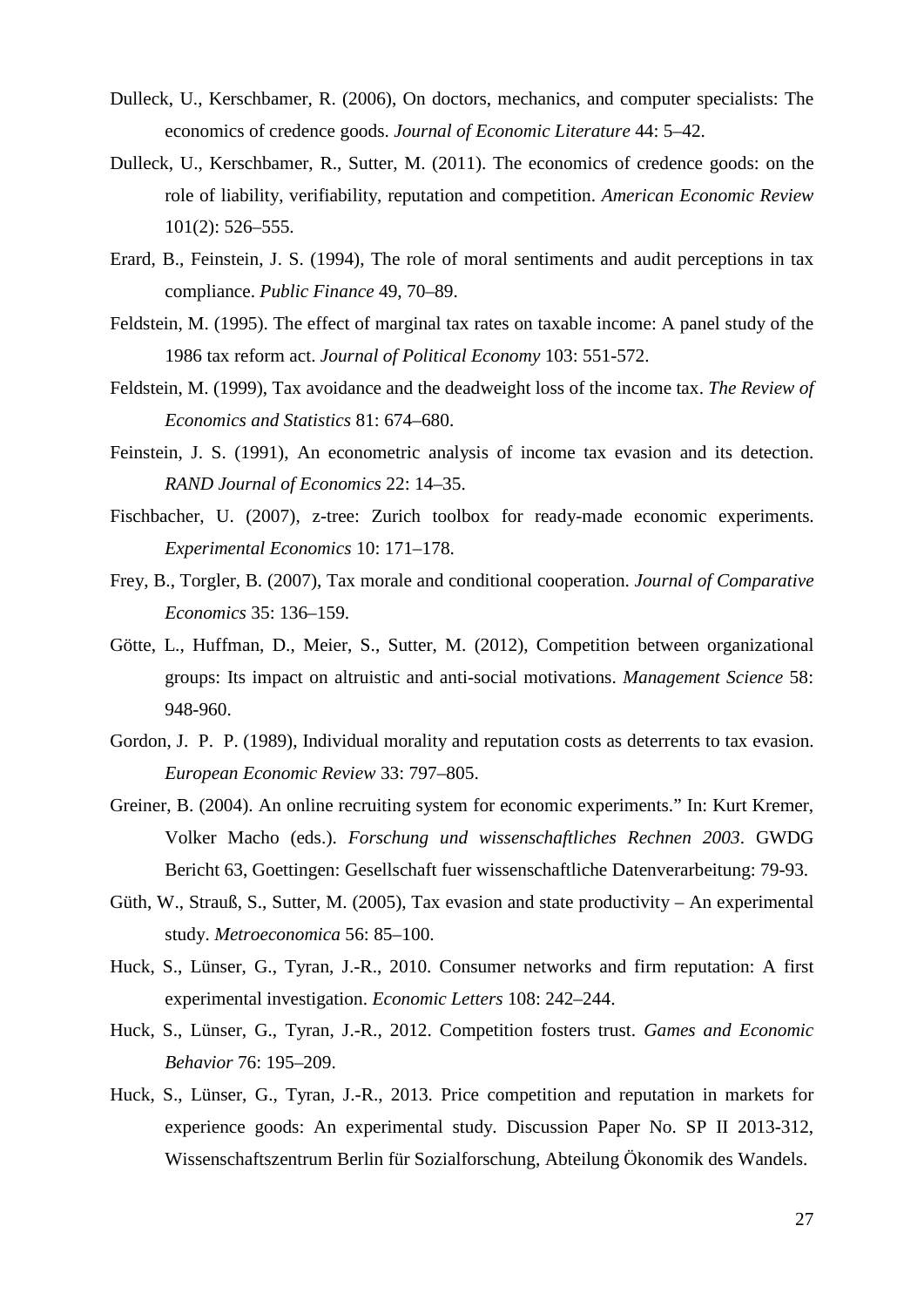- Kerschbamer, R., Sutter, M., Dulleck, U. (2015), How social preferences shape incentives in (experimental) markets for credence goods. *Economic Journal*, forthcoming.
- Kleven, H. J., Knudsen, M. B., Kreiner, C. T., Pedersen, S., Saez, E. (2011), Unwilling or unable to cheat? Evidence from a tax audit experiment in Denmark. *Econometrica* 79: 651–692.
- Kleven, H. J., Kreiner, C. T., Saez, E. (2009). Why can modern governments tax so much? An agency model of firms as fiscal intermediaries. *NBER Working Paper* 15218.
- Konrad, K., Qari, S. (2012), The last refuge of a scoundrel? Patriotism and tax compliance. *Economica* 79: 516-533.
- Naritomi, J. (2013). Consumers as tax auditors, *mimeo*, Harvard University
- Reinganum, J., Wilde, L. (1985), Income tax compliance in a principal-agent framework. *Journal of Public Economics* 26: 1–18.
- Saez, E., Slemrod, J., Giertz, S. H. (2012). The elasticity of taxable income with respect to marginal tax rates: A critical review. *Journal of Economic Literature* 50: 3–50.
- Schneider, F., Enste, D. H. (2000), Shadow economies: Size, causes, and consequences, *Journal of Economic Literature* 38: 77–114.
- Slemrod, J. (1998), Methodological issues in measuring and interpreting taxable income elasticities, *National Tax Journal* 51: 773–88.
- Slemrod, J. (2007), Cheating ourselves: The economics of tax evasion. *Journal of Economic Perspectives* 21: 25–48.
- Spicer, M., Becker, L. (1980), Fiscal inequity and tax evasion: An experimental approach. *National Tax Journal* 33: 171–175.
- Strand, J. (2005), Tax distortions, household production, and black-market work. *European Journal of Political Economy* 21: 851–871.
- Torgler, B. (2002), Speaking to theorists and searching for facts: Tax morale and tax compliance in experiments. *Journal of Economic Surveys* 16: 656–683.
- Torgler, B. (2004), Moral suasion: An alternative tax policy strategy? Evidence from a controlled field experiment in Switzerland. *Economics of Governance* 5: 235–253.
- Yaniv, G. (1992), Collaborated employee-employer tax evasion. *Public Finance* 47, 312-321.
- Yitzhaki, S. (1979), A note on optimal taxation and administrative costs. *American Economic Review* 69: 475–480.
- Yitzhaki, S. (1987), On the excess burden of tax evasion. *Public Finance Quarterly* 15: 123– 137.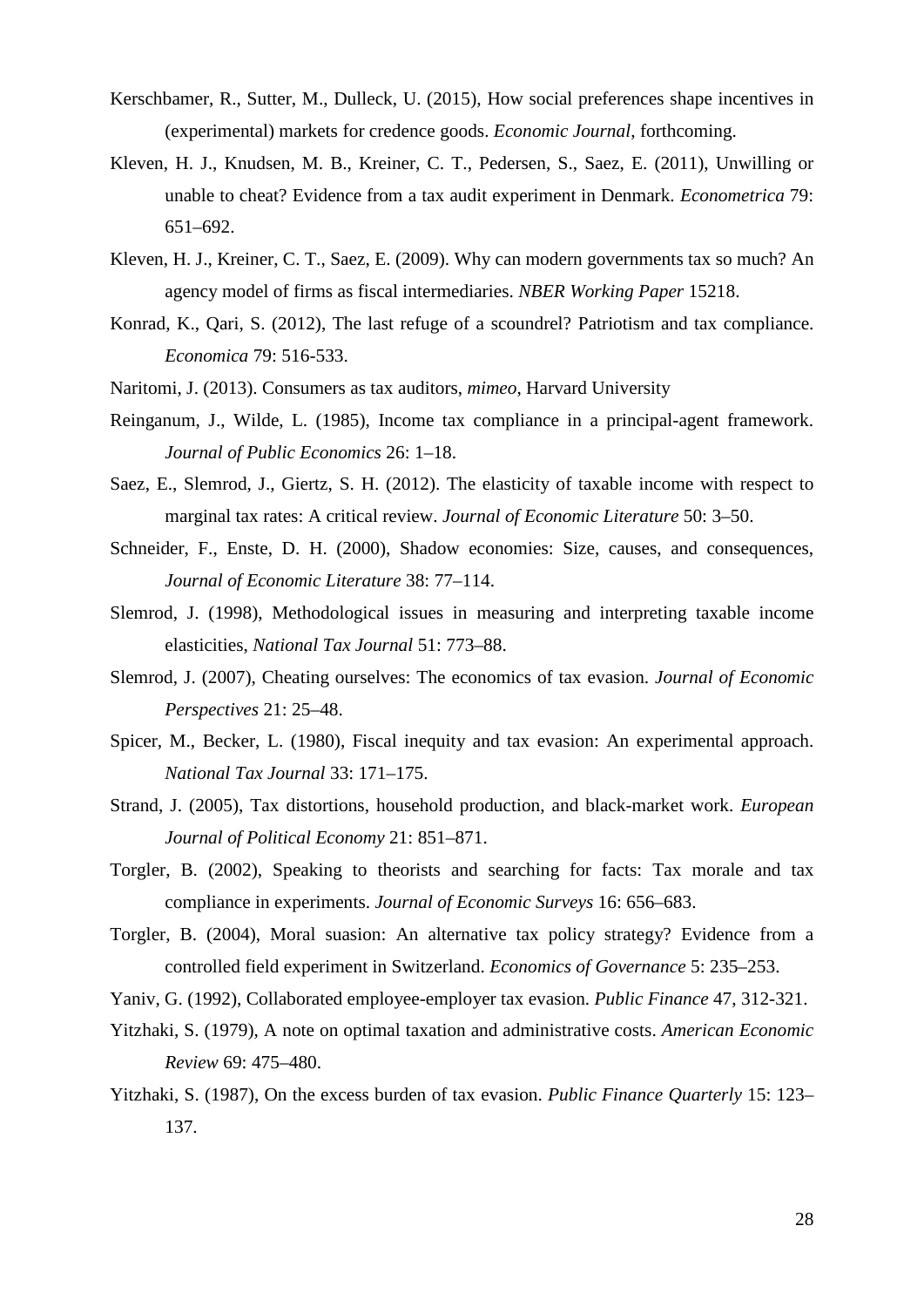## **TABLES AND FIGURES**

**Table 1: Experimental treatments**

| treatment     | tax evaded if          | N  |
|---------------|------------------------|----|
| <i>ENDO</i>   | both are tax-dishonest | 80 |
| <b>SELLER</b> | seller is dishonest    | 88 |
| EXO           | exogenously imposed    | 80 |

**Table 2: Market behavior in treatments** *ENDO***,** *EXO***, and** *SELLER***.**

| situation           | seller                 | consumer   | cond. freq. |      | <b>UR</b> | <b>OR</b> | <b>IR</b> | EFF  |
|---------------------|------------------------|------------|-------------|------|-----------|-----------|-----------|------|
| Panel (a): ENDO     |                        |            |             |      |           |           |           |      |
| A (ENDO)            | t-seller               | t-consumer | $\Gamma_t$  | 0.17 | 0.43      | 0.93      | 0.85      | 0.48 |
| $B$ ( <i>ENDO</i> ) | t-seller               | e-consumer | $\Gamma_t$  | 0.20 | 0.58      | 0.91      | 0.67      | 0.28 |
| $C$ ( <i>ENDO</i> ) | e-seller               | t-consumer | $\Gamma_t$  | 0.26 | 0.65      | 0.91      | 0.64      | 0.23 |
| $D$ ( <i>ENDO</i> ) | e-seller               | e-consumer | $\Gamma_e$  | 0.37 | 0.57      | 0.98      | 0.74      | 0.32 |
| Panel (b): SELLER   |                        |            |             |      |           |           |           |      |
| E (SELLER)          | t-seller               | n/a        | $\Gamma_t$  | 0.36 | 0.56      | 0.88      | 0.68      | 0.30 |
| F (SELLER)          | e-seller               | n/a        | $\Gamma_e$  | 0.64 | 0.70      | 0.97      | 0.59      | 0.18 |
| Panel (c): EXO      |                        |            |             |      |           |           |           |      |
| $G$ ( <i>EXO</i> )  | tax paid exogenously   |            | $\Gamma_t$  | 0.63 | 0.59      | 0.92      | 0.71      | 0.29 |
| $H$ ( <i>EXO</i> )  | tax evaded exogenously |            | $\Gamma_e$  | 0.37 | 0.62      | 0.92      | 0.72      | 0.27 |

Notes. Market behavior after different outcomes of the tax-decision stage. UR (OR) represents the undertreatment (overcharging) rate and IR the interaction rate. 'freq.' represents the frequency of occurrence of a certain situation, 'cond.' the resulting market condition (taxed or untaxed), and 'EFF' the resulting market efficiency calculated as IR∙(1-UR).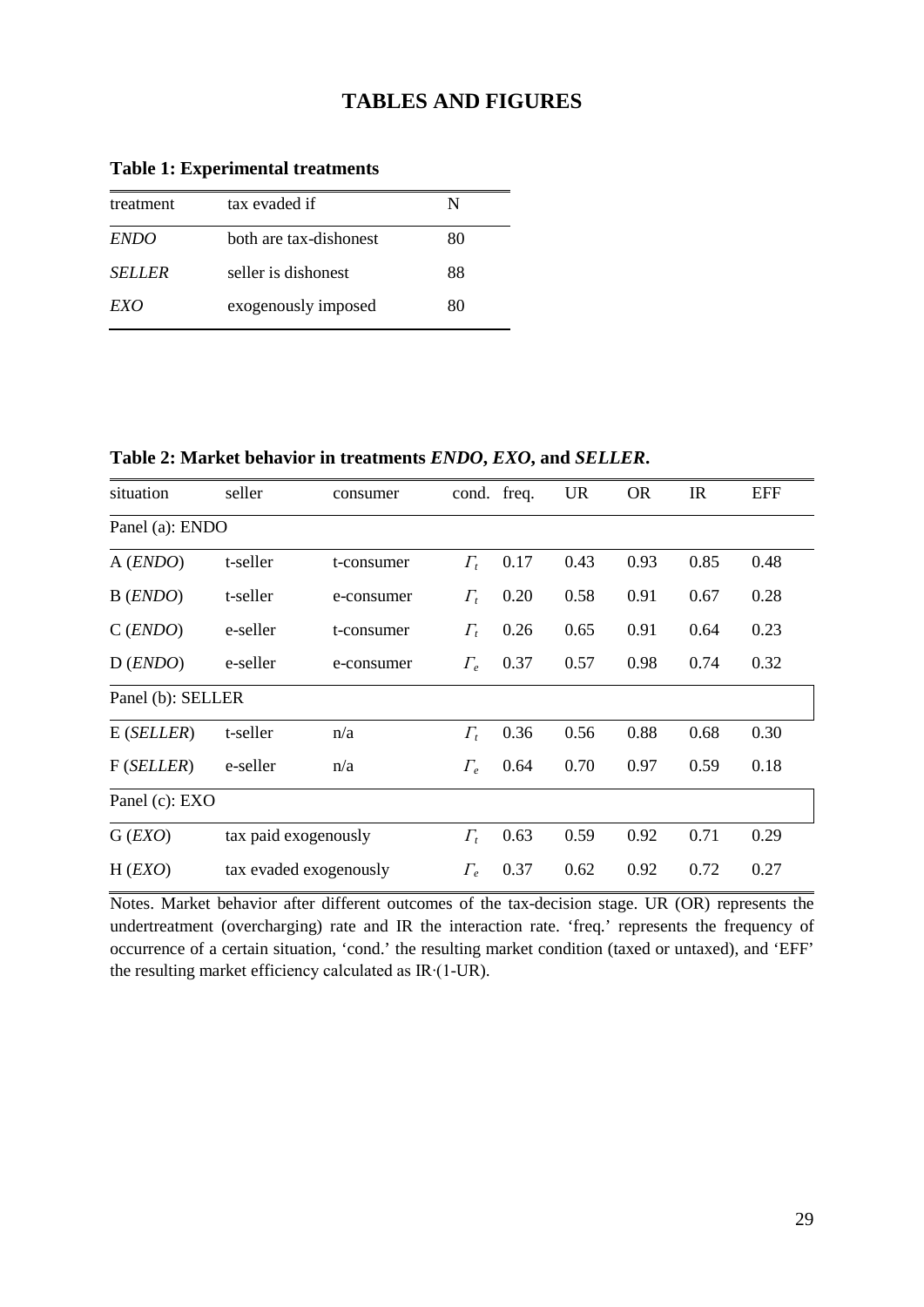|                       | (1)            | (2)            | (3)          | (4)         |
|-----------------------|----------------|----------------|--------------|-------------|
| dependent<br>variable | undertreatment | undertreatment | interaction  | interaction |
| used data             | t-sellers      | e-sellers      | t-consumers  | e-consumers |
| meeting an e-         |                |                | $-0.220$ *** | 0.080       |
| seller                |                |                | (0.032)      | (0.064)     |
| meeting an e-         | $0.191 *$      | $-0.099$       |              |             |
| consumer              | (0.107)        | (0.097)        |              |             |
| $p^{l}$               | 0.008          | 0.003          | $0.007 *$    | $-0.007$ ** |
|                       | (0.006)        | (0.004)        | (0.004)      | (0.004)     |
| $p^h$                 | $-0.007$       | $-0.008*$      | $-0.016**$   | $-0.009*$   |
|                       | (0.007)        | (0.005)        | (0.008)      | (0.005)     |
| period                | $0.032$ ***    | $0.011**$      | $-0.017$ *** | $-0.008*$   |
|                       | (0.007)        | (0.004)        | (0.003)      | (0.004)     |
| female                | $-0.075$       | 0.047          | $-0.118**$   | 0.003       |
|                       | (0.020)        | (0.130)        | (0.063)      | (0.055)     |
| age                   | $-0.031$       | $-0.029$       | $-0.006$     | $-0.001$    |
|                       | (0.019)        | (0.018)        | (0.013)      | (0.008)     |
| risk factor           | $-0.010$       | $-0.055$       | 0.012        | 0.028       |
|                       | (0.068)        | (0.076)        | (0.036)      | (0.025)     |
| observations          | 154            | 246            | 343          | 457         |

| Table 3: Undertreatment rates and interaction rates, treatment ENDO |  |
|---------------------------------------------------------------------|--|
|---------------------------------------------------------------------|--|

Notes. Probit regressions, marginal effects. Standard errors are in parentheses, clustered by matching group. \*\*\*  $p < 0.01$ , \*\*  $p < 0.05$ , \*  $p < 0.1$ .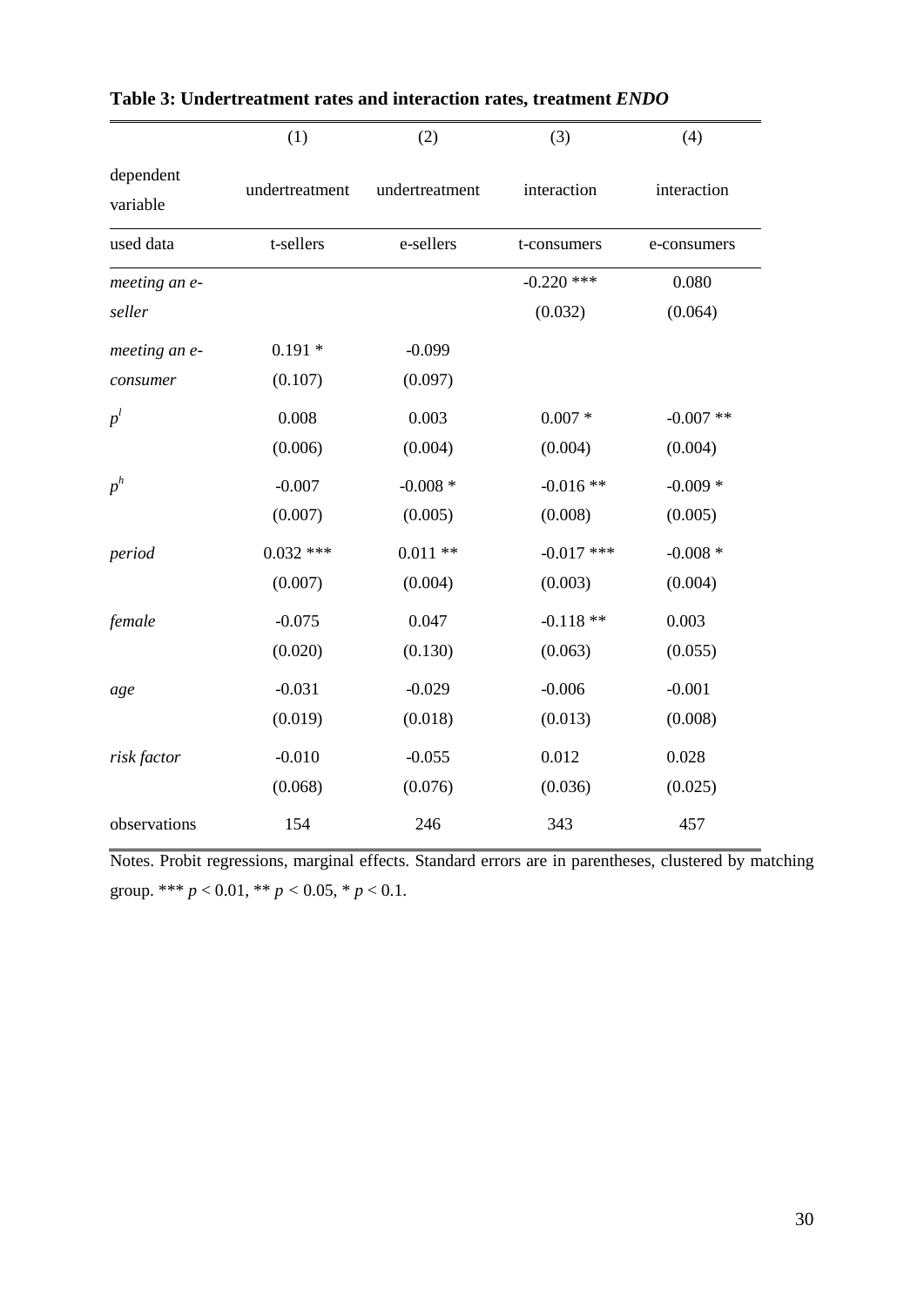| dependent variable | tax-dishonesty |
|--------------------|----------------|
| seller             | $0.122*$       |
|                    | (0.075)        |
| $p^{l}$            | 0.001          |
|                    | (0.001)        |
| $p^h$              | $-0.001$       |
|                    | (0.001)        |
| period             | 0.002          |
|                    | (0.003)        |
| female             | $-0.214$ **    |
|                    | (0.084)        |
| age                | 0.010          |
|                    | (0.011)        |
| risk factor        | $-0.021$       |
|                    | (0.035)        |
| observations       | 1,600          |

## **Table 4: Tax decisions, treatment** *ENDO***.**

Notes. Probit regressions, marginal effects. Standard errors are in parentheses, clustered by matching group. \*\*  $p < 0.05$ , \*  $p < 0.1$ .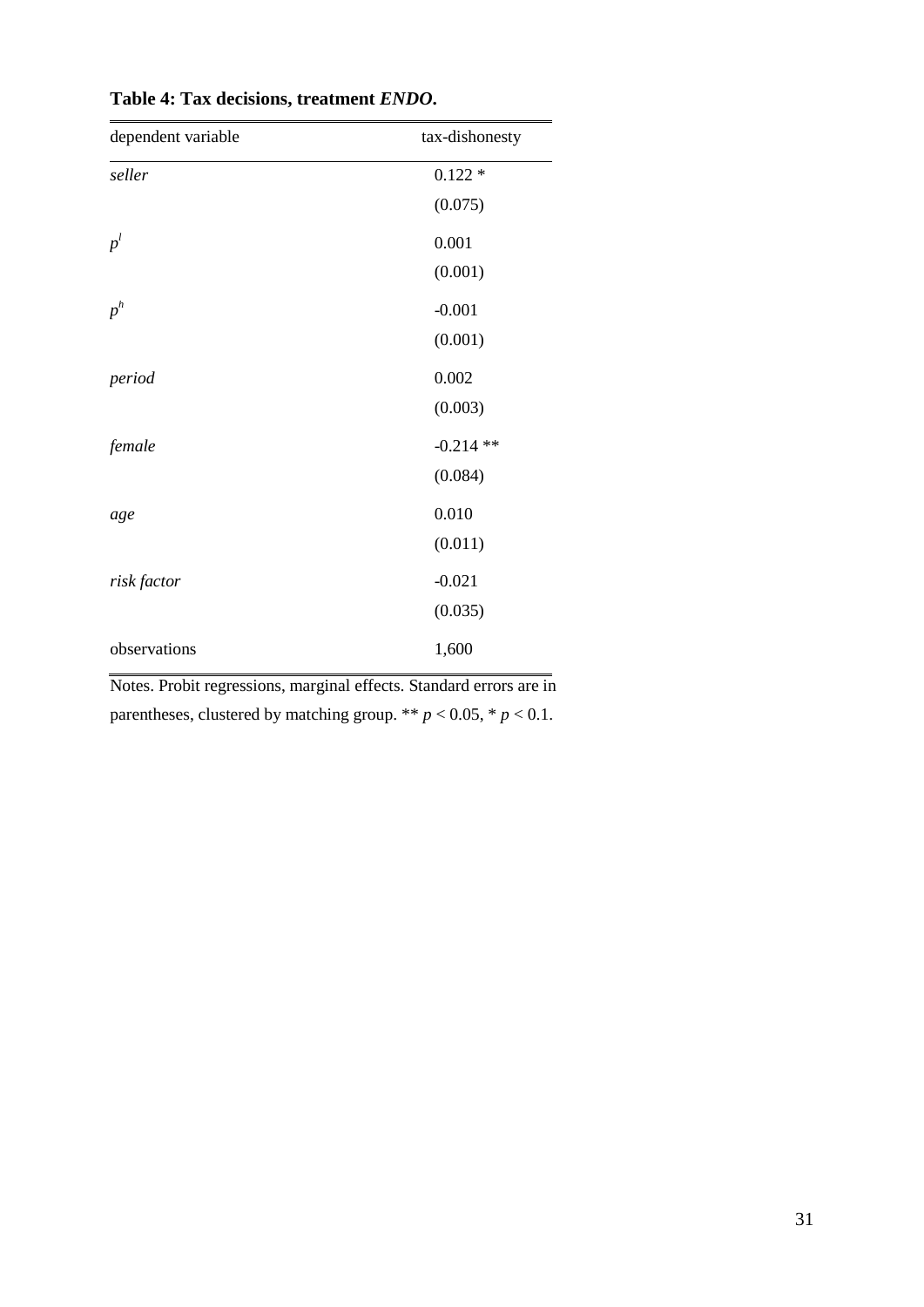|                    | (1)            | (2)          | (3)          |
|--------------------|----------------|--------------|--------------|
| dependent variable | undertreatment | overcharging | interaction  |
| $p^{l}$            | 0.003          | $-0.004$ *** | 0.001        |
|                    | (0.002)        | (0.001)      | (0.002)      |
| $p^h$              | $-0.007$ ***   | 0.001        | $-0.008$ *** |
|                    | (0.002)        | (0.001)      | (0.002)      |
| period             | $0.009$ ***    | $0.003$ ***  | $-0.013$ *** |
|                    | (0.003)        | (0.001)      | (0.002)      |
| female             | 0.014          | 0.027        | 0.007        |
|                    | (0.066)        | (0.024)      | (0.028)      |
| age                | $-0.018$       | 0.000        | $-0.009*$    |
|                    | (0.012)        | (0.002)      | (0.005)      |
| risk factor        | $-0.005$       | $-0.000$     | 0.018        |
|                    | (0.028)        | (0.007)      | (0.013)      |
| Situation B        | $0.160*$       | $-0.007$     | $-0.240$ *** |
|                    | (0.082)        | (0.031)      | (0.068)      |
| Situation C        | $0.193*$       | 0.001        | $-0.238$ *** |
|                    | (0.086)        | (0.038)      | (0.027)      |
| Situation D        | $0.120*$       | $0.044$ **   | $-0.145$ **  |
|                    | (0.063)        | (0.016)      | (0.071)      |
| Situation E        | $0.148*$       | $-0.035$     | $-0.193$ **  |
|                    | (0.077)        | (0.053)      | (0.090)      |
| Situation F        | $0.268$ ***    | 0.038        | $-0.292$ *** |
|                    | (0.061)        | (0.023)      | (0.082)      |
| Situation G        | $0.171$ ***    | 0.006        | $-0.170$ **  |
|                    | (0.044)        | (0.031)      | (0.083)      |
| Situation H        | $0.176*$       | $-0.003$     | $-0.174*$    |
|                    | (0.079)        | (0.035)      | (0.097)      |
| observations       | 1,240          | 1,962        | 2,480        |

| Table 5: Undertreatment, overcharging and interaction rates, all treatments |  |  |
|-----------------------------------------------------------------------------|--|--|
|                                                                             |  |  |

Notes. Probit regressions, marginal effects. Standard errors are in parentheses, clustered by matching group. \*\*\*  $p < 0.01$ , \*\*  $p < 0.05$ , \*  $p < 0.1$ .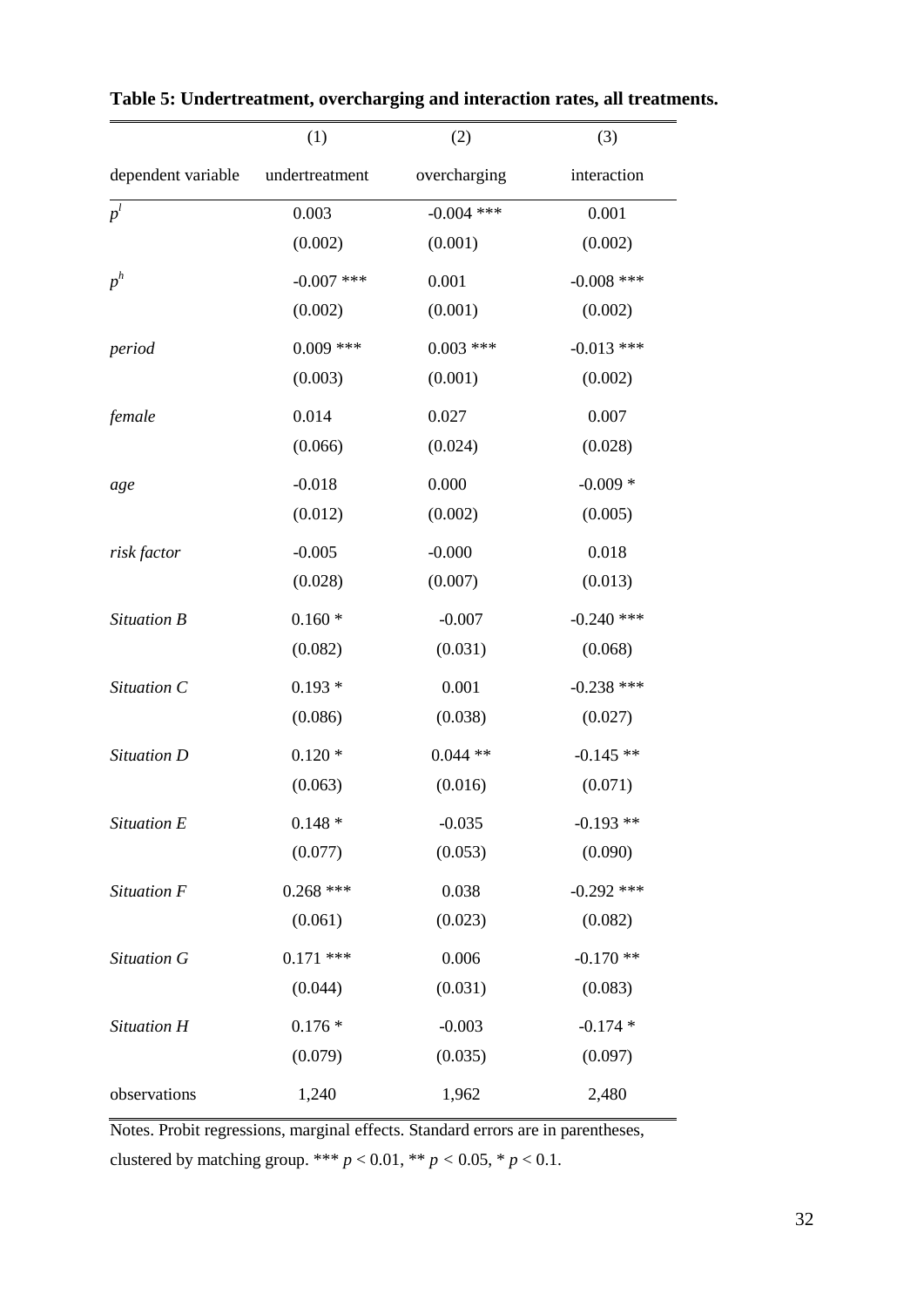## **Figure 1: Structure of the baseline game representing a credence good situation**



Note. The term *undertreatment* refers to providing the low quality to a consumer who needs the high quality; *overtreatment* refers to providing the high quality to a consumer who needs the low quality; and *overcharging* refers to charging the high price when the low quality has been provided.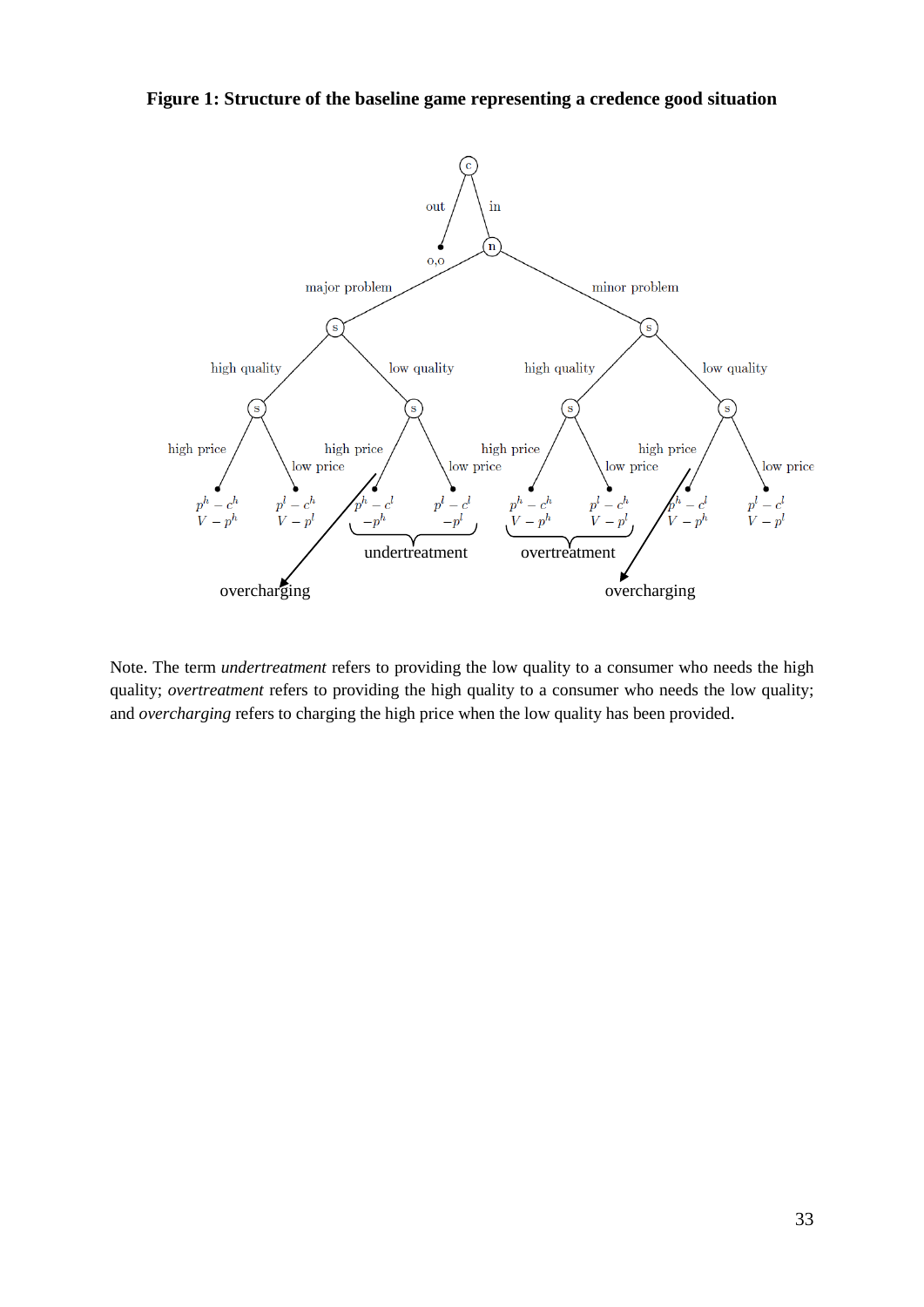## **Figure 2: Tax-decision stage**



Note. The seller (s) and the buyer (c) simultaneously state whether they want to pay taxes ("tax-honest") or evade taxes ("tax-dishonest"). If at least one player wants to pay taxes, game  $\Gamma_t$  is played subsequently. If both players want to evade taxes, game  $\Gamma_e$  is played.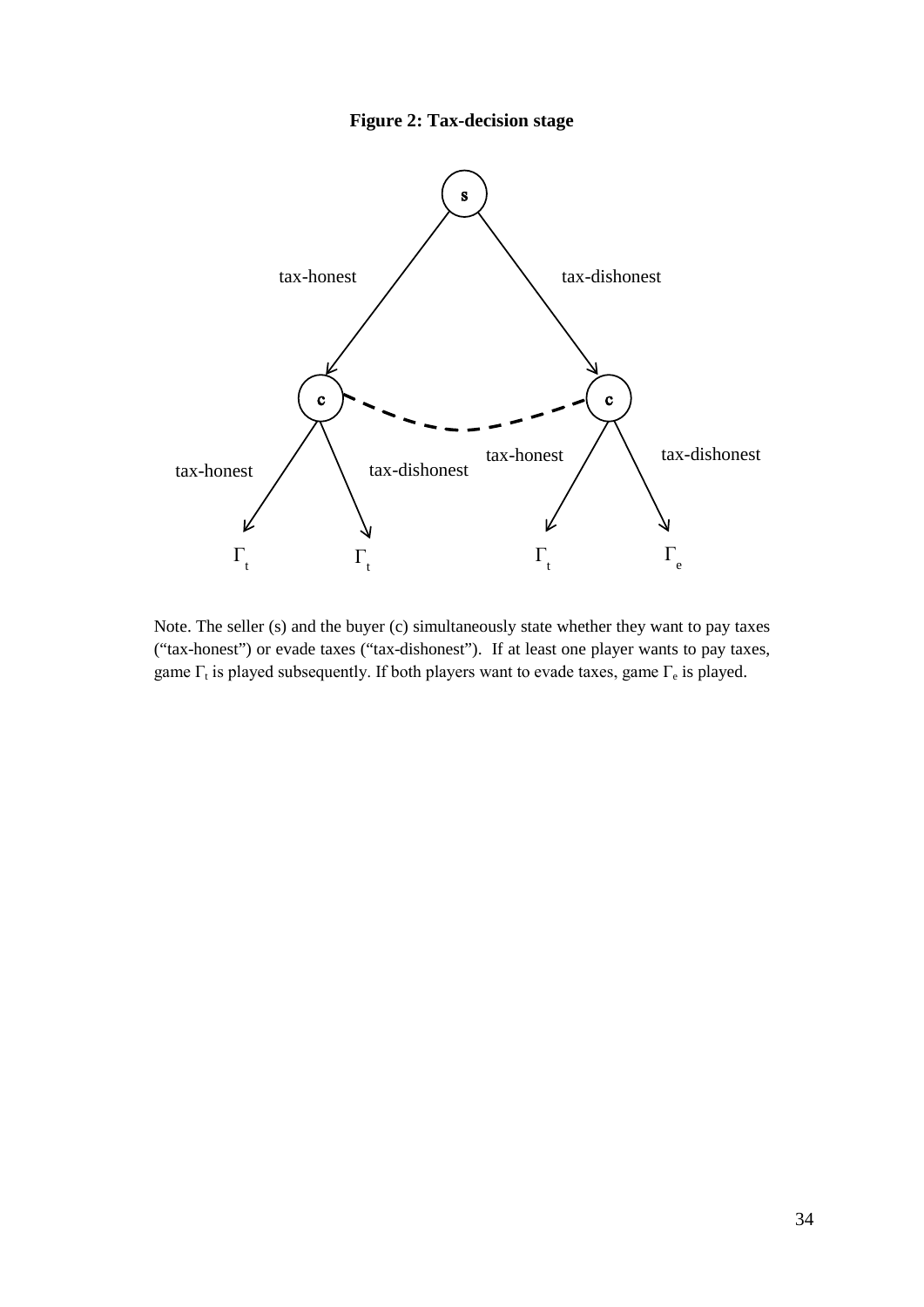**Figure 3: Tax-dishonest decisions per subject in** *ENDO***.**



Note. Black (gray) bars indicate sellers (consumers).



**Figure 4: Behavior over time in treatment ENDO**

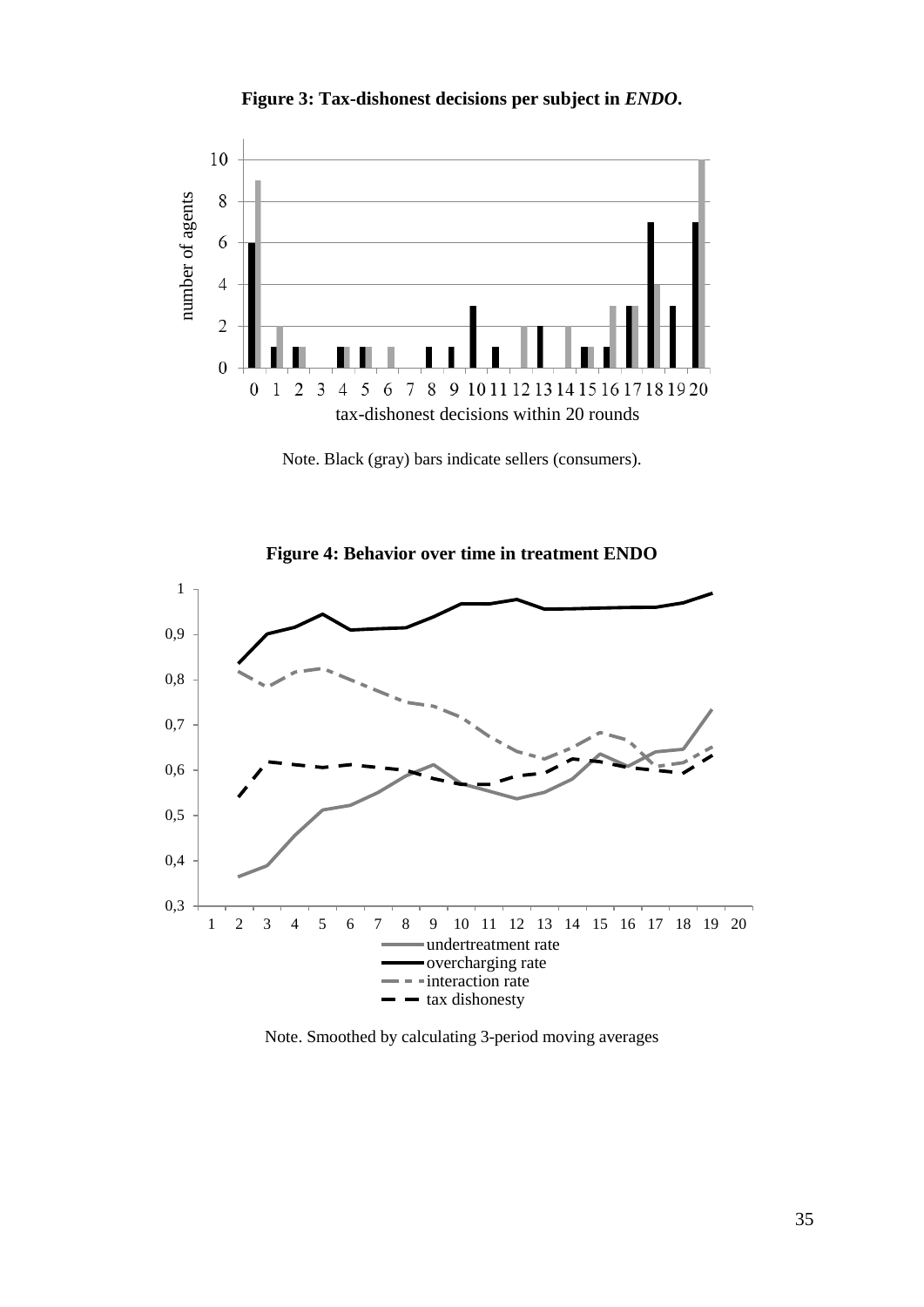## **APPENDIX**

### **INSTRUCTIONS FOR TREATMENT** *ENDO [translated from German]*

Thank you for participating in this experiment. Please switch off your mobile phones and audio devices. Please do not talk to any other participant until the experiment is over. If you have a question please raise your hand. One of the experimenters will then come and answer your question.

#### **General remarks**

The aim of this experiment is to explore choice behavior. During this experiment you and the other participants will be asked to make decisions. Your earnings will depend on your decisions and the decisions of the other participants. You will receive your payment anonymously and in cash. All participants receive the same information. All of your decisions and answers will be treated confidentially and anonymously. Please consider all expressions as gender neutral.

#### **Rounds and roles**

This experiment consists of **20 rounds**, each of the 20 rounds consists of the same sequence of decisions. This means that each round has the same structure. There are 2 roles in this experiment: **Sellers** and **buyers**. At the beginning of the experiment you will be randomly assigned to one of these two roles. On the first screen of the experiment you will see which role you are assigned to. This role stays the same throughout the experiment.

A seller always interacts with a buyer. Pairs of participants, consisting of a seller and a buyer, will be determined randomly in each round. At the beginning of the experiment you will be assigned to a group consisting of 8 participants, within which the matching is done.

#### **In each round you face the following situation:**

The buyer has one of two possible problems, but does not know the exact type of her problem: She only knows that she has either problem I or problem II. Both problems are equally likely. The problem of a buyer is randomly determined in each round and is only known to the seller who currently interacts with him. The seller can sell a solution to the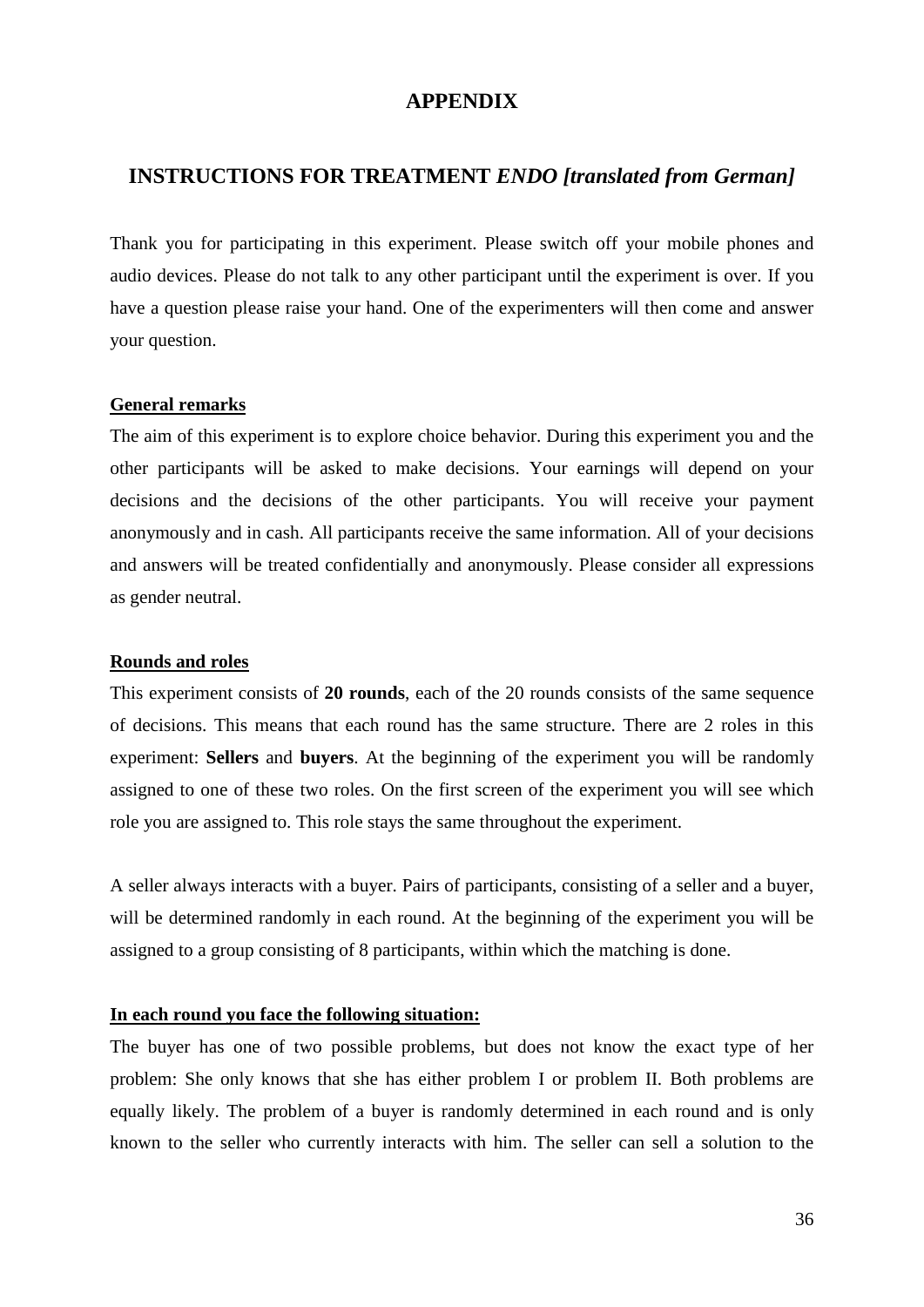buyer, either solution I or solution II. Depending on the chosen solution, costs occur for the seller: solution I costs him 20 points, solution II costs him 40 points.

For the chosen solution, the seller alsocharges a price to the buyer. He can choose between the "price of solution I" and the "price of solution II". Those prices are randomly determined in each round and are known to both players. The seller can combine solutions and prices as desired, for instance if the seller chooses Ssolution I, he can either charge the "price of solution I" or the "price of solution II".

The solution sold by the seller to the buyer can either solve the problem of the buyer or not. Solution II solves problems I and II. Solution I only solves problem I. The following table shows when a problem is solved and when it is not:

|            | seller chooses | solution I         | solution II    |
|------------|----------------|--------------------|----------------|
| buyer has  |                |                    |                |
| problem I  |                | problem solved     | problem solved |
| problem II |                | problem not solved | problem solved |

It follows that a problem remains unsolved if the buyer has problem II and the seller chooses solution I. The buyer receives 120 points in a given round if his problem has been solved. If the solution is not sufficient the buyer receives no points in a given round. Still, the price the seller charges for his solution has to be paid by the buyer in any case. The seller's earnings do not depend on whether the problem is solved or not.

The buyer will neither be informed about the problem he had, nor will he be informed about the solution the seller chose. He will only be told the price he has to pay to the seller (either the "price of solution I" or the "price of solution II") and whether his problem was solved or not.

#### **Taxes**

The sale of a solution is taxed by the government. If a solution is sold, the seller as well as the buyer has to pay 10 points each to the government. This amount does not depend on which solution the seller has chosen, which price he has charged or which prices have been determined.

At the beginning of each round you have the possibility to vote for paying the tax or evading the tax. This is done in the following way. The seller and the buyer decide simultaneously (i.e., independently and unobserved by the other participant) if they want to evade or pay the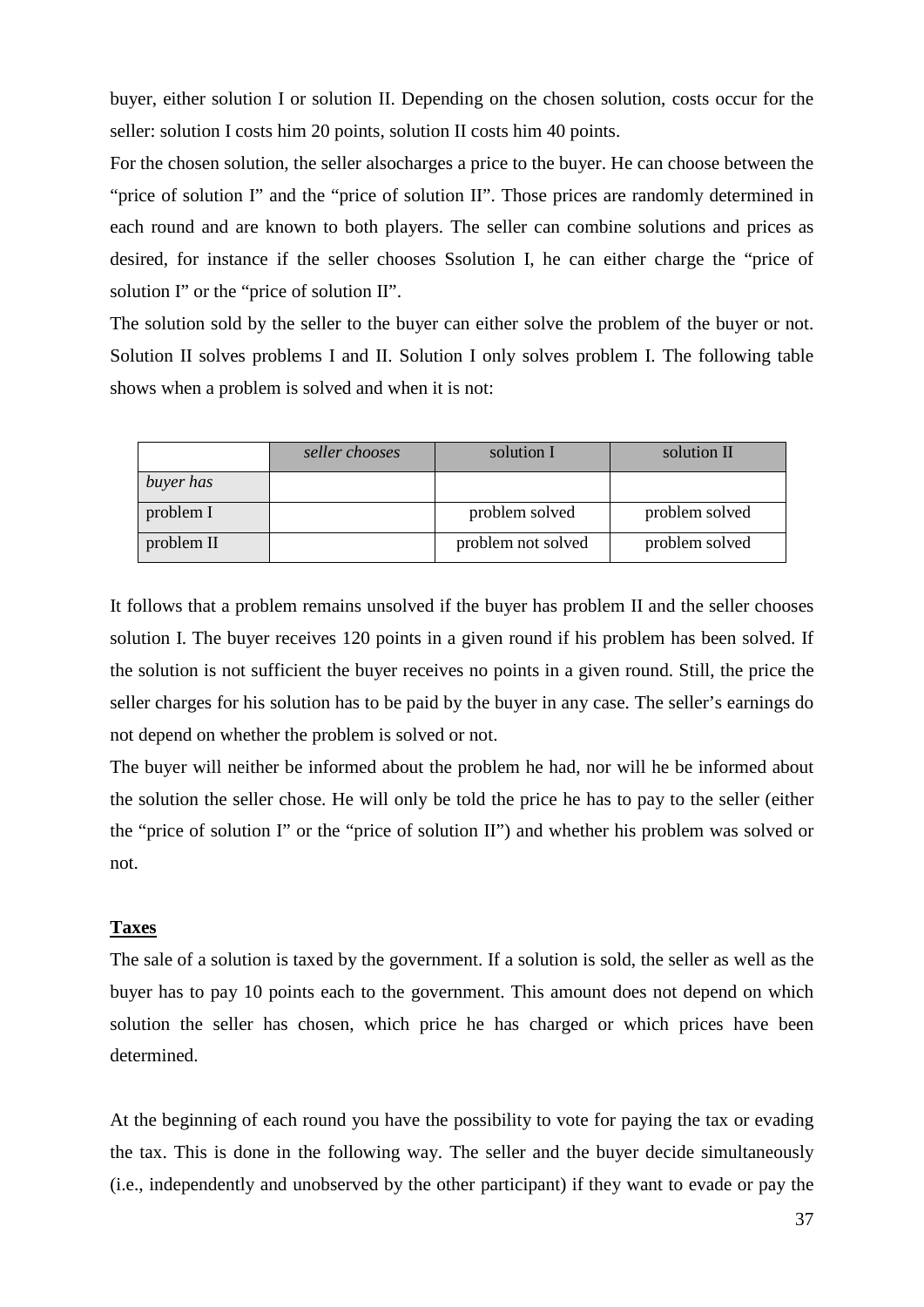tax. After the seller and the buyer have made their decisions, both are informed of the decision of the other participant.

- If **both have voted for tax evasion**, the seller and the buyer save the tax of 10 points and the tax is not deducted from their payment in this round. Tax evasion is discovered with a probability of 2% (i.e., in 2 out of 100 cases) by the government. In this case, 20 points are deducted from the seller's well as from the buyer's earnings at the end of the period if a solution has been sold.
- If **at least one of the two has voted for paying the tax**, this round is taxed and the tax of 10 points is subtracted from the buyer's and from the seller's earnings at the end of the period if a solution has been sold.

In other words, in order to evade taxes, the seller as well as the buyer has to agree to evade the tax. As soon as at least one of them refuses, the tax is automatically paid by both if a solution is sold.

All taxes and fines paid by the members of your group of eight during the course of all 20 periods are collected by the government. The government doubles this amount at its own expense and redistributes this amount equally among all participants of your group of eight (i.e., each member of your group of eight receives exactly the same amount from the government).

#### **Sequence of a round**

- 1) Pairs, consisting of a seller and a buyer, are randomly determined.
- 2) Seller and buyer are informed of the "price of solution I" and the "price of solution II" which were determined for this round.
- 3) The seller and the buyer simultaneously and independently vote for or against evading the tax of 10 points per person. The result is announced to both as soon as both have made their decision.
- 4) The buyer then hast two possibilities:
	- a) The buyer can opt out in this round. Then, both the seller and the buyer receive 5 points for this round. In this case no taxes have to be paid.
	- b) The buyer can continue with buying a solution from the seller.
- 5) Independently of the decision of the buyer in stage 4, the seller is informed of the problem of the buyer (I or II). He then chooses a solution (I or II) and charges either the "price of solution I" or the "price of solution II". Only afterwards he finds out how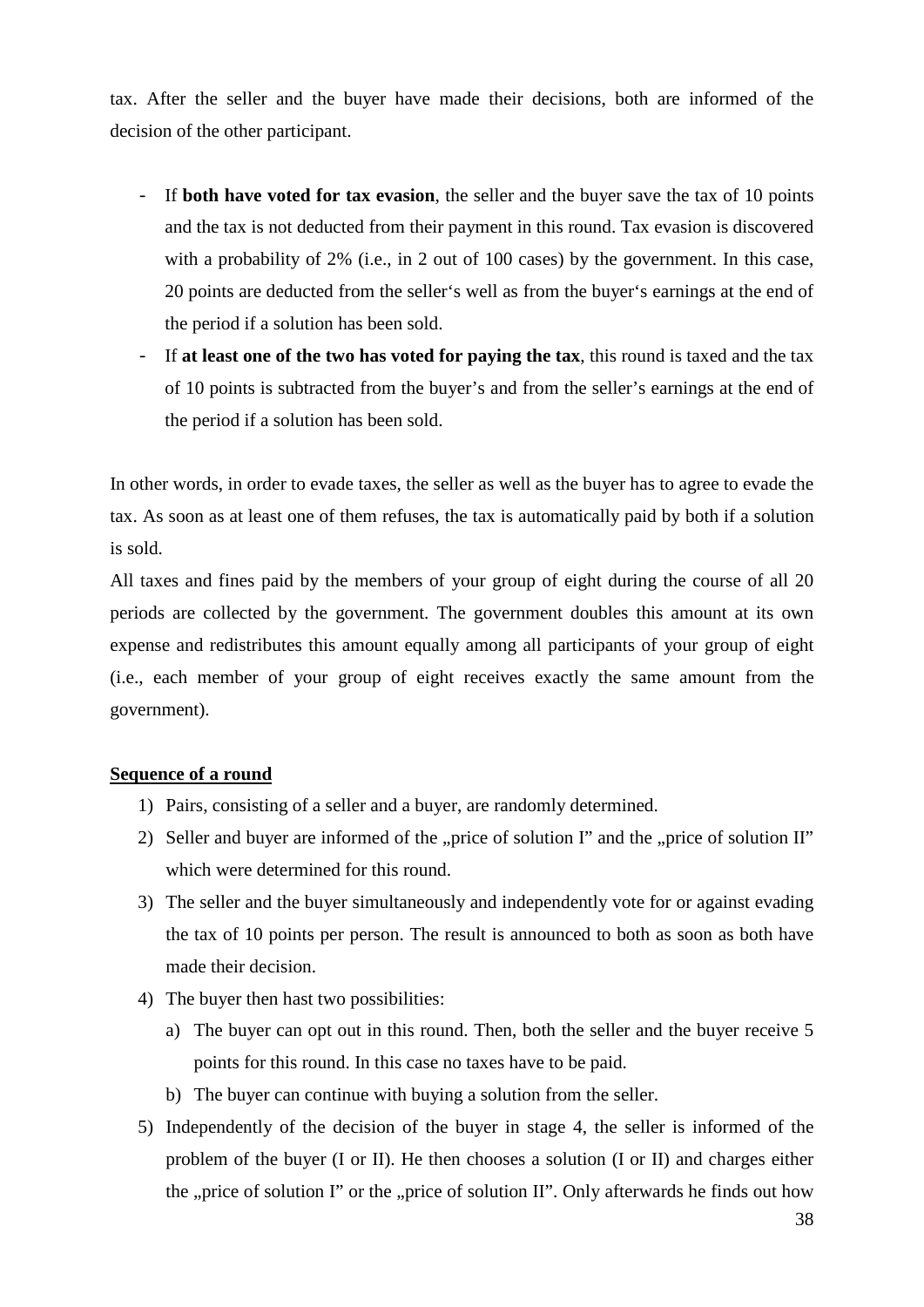the buyer has decided in stage 4. If the buyer has decided to buy a solution, the decisions of the seller in this stage are automatically implemented.

### **Payoffs**

In case the buyer has opted out in this round in stage 4, both automatically and independently of the decisions in stage 3 and 5 receive 5 points for this round.

In case the seller has decided to buy a solution in stage 4, then the payoffs for this round look as follows:

#### **Payoff for the seller:**

Revenue:  $+$  **Price** charged to the buyer ("price of solution I" or "price of solution II")

- Costs: **Costs** which arose by the chosen solution (20 or 40 Points)
	- **Taxes** of 10 points, but only if at least one of the two participants (seller or buyer) has voted against tax evasion = payoff for the seller in this round

## **Payoff for the buyer:**

Revenue:  $+120$  or 0 points (120 if his problem was solved, 0 if not)

- Costs: **Price** charged by the seller ("price of solution I" or "price of solution II")
	- **Taxes** of 10 points, but only if at least one of the two participants (seller or buyer) voted against tax evasion
	- $=$  payoff for the buyer in this round

At the end of the experiment you additionally will receive the payment from the government, which depends on the amount of taxes and fees that has been paid by the members of your group of eight.

At the beginning of the experiment you will receive an **initial endowment of 200 points**. With this endowment you can cover losses that might occur during some rounds. Also, losses can be covered with gains from other rounds. In case you end up with an overall loss at the end of the experiment you are obliged to pay this amount to the experimenter. By participating in this experiment you agree to this term. Please mind that in this experiment losses can be avoided **with certainty**. At the end of the experiment your initial endowment,